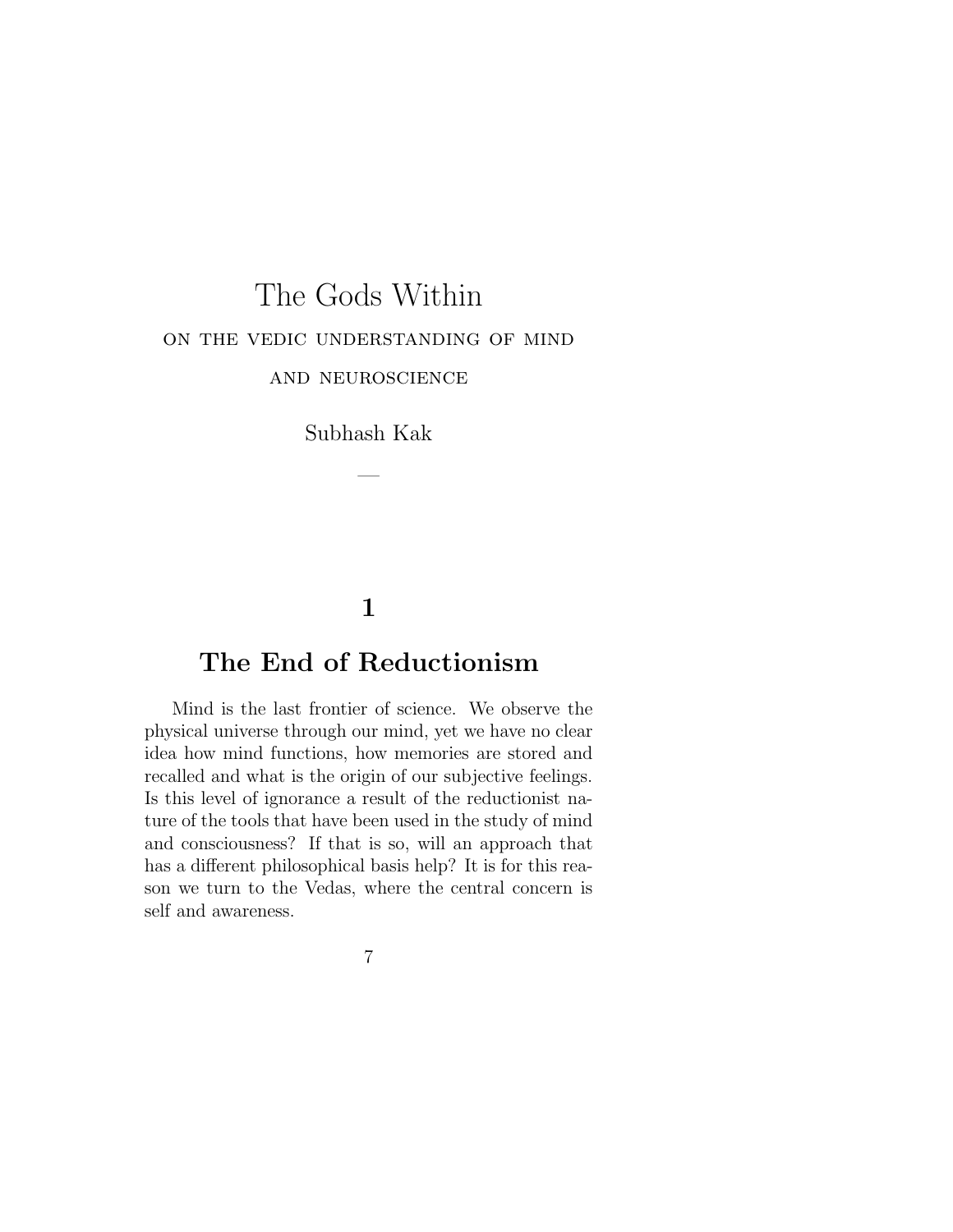The Vedic texts, which include the Upanisads, consider reality to transcend the duality of matter and mind. This non-dual reality is termed *Brahman*. Although seen to be present in all its material manifestations, Brahman is understood best as the knowing subject within us. The space of this knowledge is called *cit*, consciousness. Later literature, like the Yoga Vāsistha and the Tripurā Rahasya, self-consciously describes itself as dealing with the nature of consciousness.

The Vedas, and later the yogic and tantric texts, speak of the cognitive centers as individual, whole entities which are, nevertheless, a part of a greater unity. The vocabulary used in these texts challenges the modern reader, but once one has learned the definitions of the operative terms, the structure soon becomes apparent. Vedic mythology is often an explication of understanding of consciousness, and so mastering the Vedic vocabulary provides us a means of unlocking the hidden meaning behind the myths.

In the Vedic discourse, the cognitive centers are called the *devatas* or *devas* deities or gods, or luminous loci. The Atharvaveda (10.2.31) calls the human body the city of the devas. This passage also speaks of the body consisting of eight cognitive centers which, other references suggest, are hierarchically organized.

The devas are visualized in a complex, hierarchical scheme, with some being closer to the autonomous processes of the body and others being nearer creative centers. In analogy with outer space, inner space of consciousness is viewed to have three zones: the body (earth), the exchange processes ( $\overline{prāna}$ , atmosphere), and the in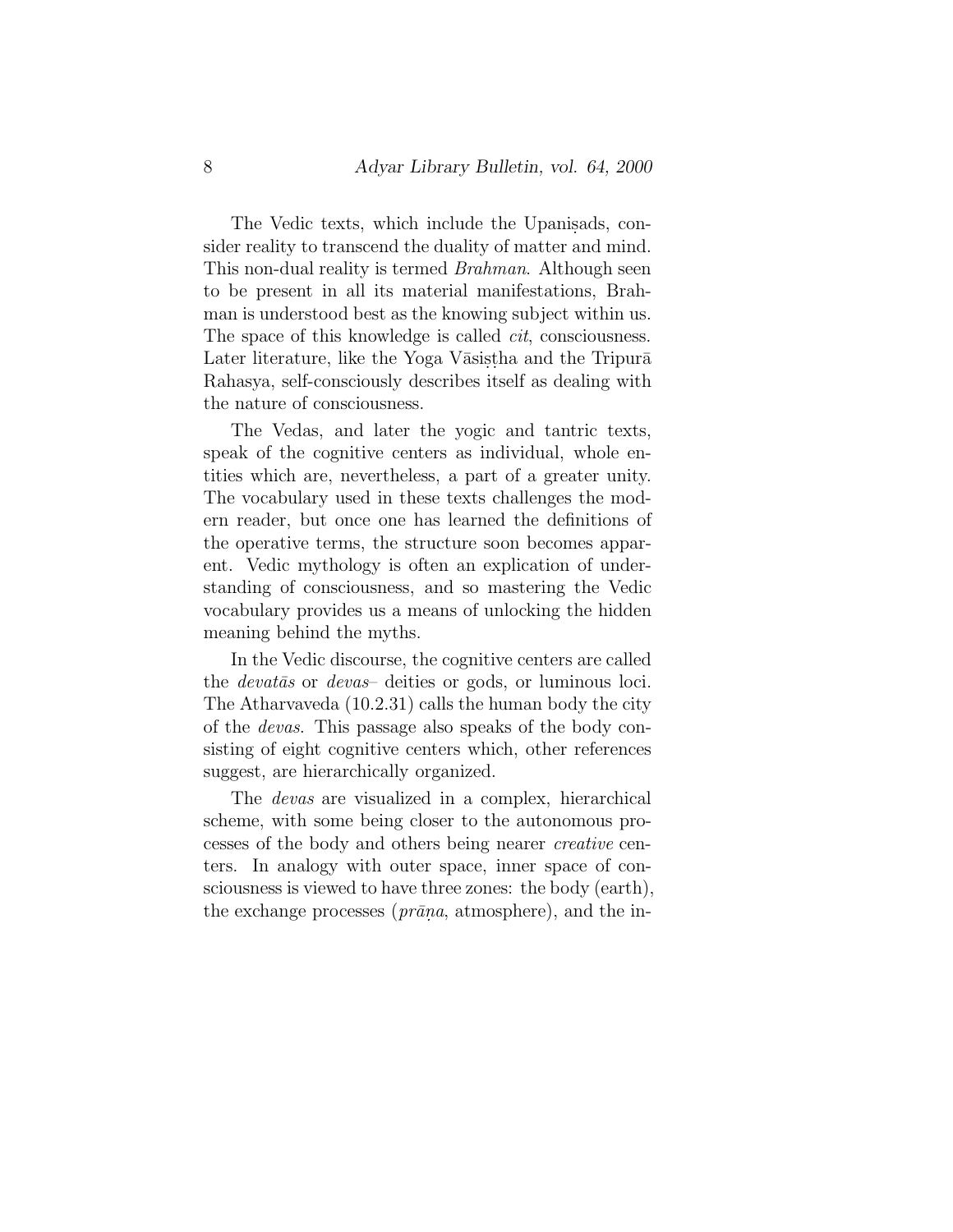ner sky (heavens). The number of devas is variously given, the most extravagant passages count 3.3 million. The Brhadāranyaka Upanisad (3.9.1) remembers a hymn that praises 3306 of them, arguing there are 33 major deities, distributed in three groups of eleven among the three zones. All these devas are taken to embody the same light of consciousness. The mind consists of discrete agents, although it retains a unity.

Since each deva reflects primordial consciousness, one can access the mystery of consciousness through any specific deva. Thus there is a deva for reading and learning, one for recognition, one for one for friendship, one for generosity, and so on.

When the cognitive centers nearer the sense-organs are viewed in anthropomorphic terms, they are called  $rsis$ , sages. The Yajurveda  $(34.55)$  declares that the seven sages  $(rsis)$  reside within the body; the same is mentioned in the Atharvaveda  $(10.2.6)$ . The Brhad $\bar{a}$ ranyaka Upanisad  $(2.2.3)$  says, "The rsis (sages) are the senses." The next section names the left eye Jamadagni, the right Višvāmitra; the left ear Bharadvāja, the right Gautama; the right nostril Vasistha, the left Kasyapa; and the tongue as Atri. Elsewhere, the specific names used are somewhat different. For example, the Satapatha Brahmana  $(4.1.5.1)$  calls the Ass is the organ of hearing. The names in the early literature do not always correspond to what we find in the later texts.

The Vedic texts also divide the capacities of the mind in various dichotomies, such as high and low, left and right, and masculine and feminine. The Satapatha Brāhmana (11.1.6.7-8) speaks of the devas as being created from the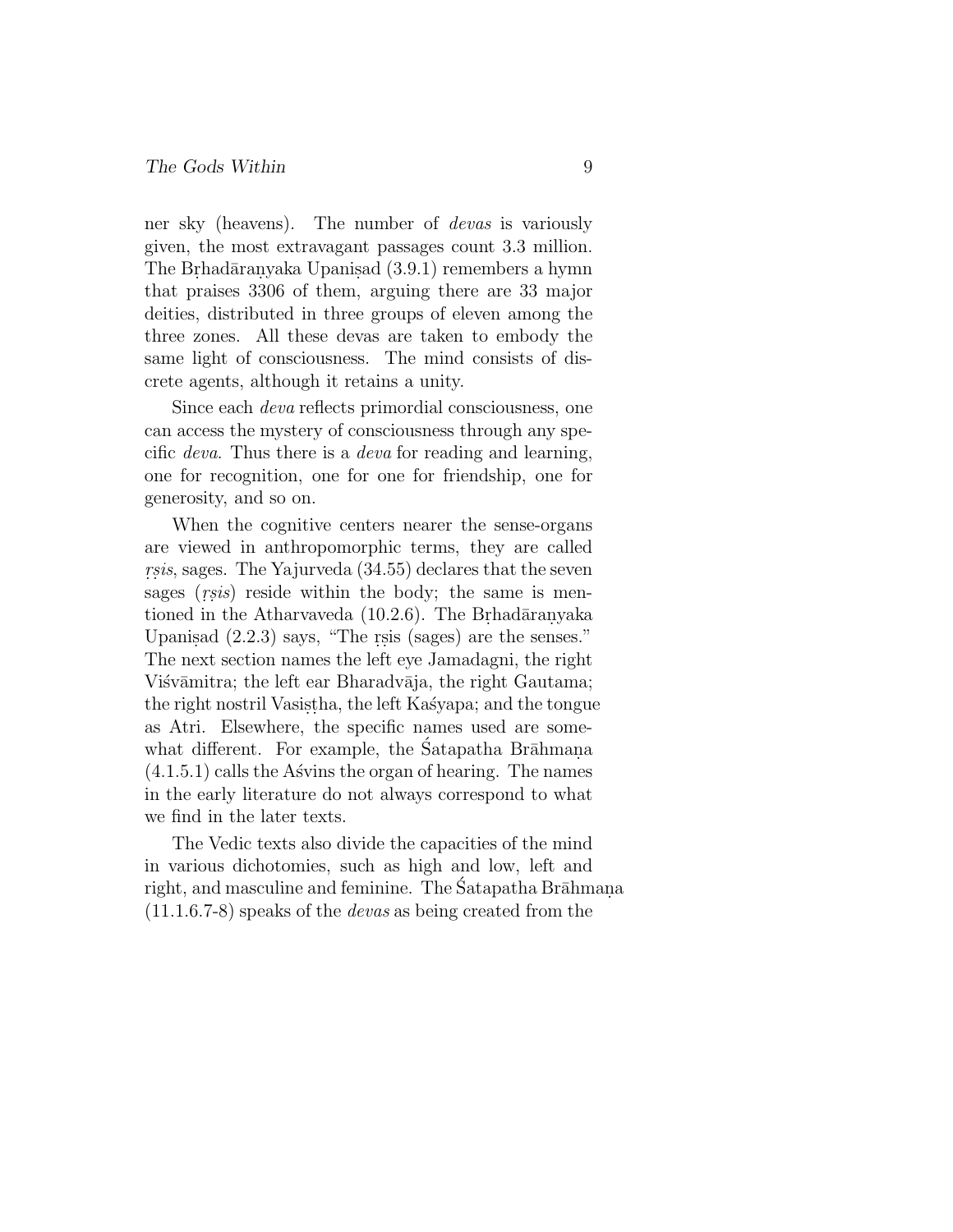sky and the asuras from the earth of the inner space. So the devas are the higher or spiritual functions and the asuras represent the lower or bodily functions. The dichotomy of the left and right is between emotion and reason. The dichotomy of gender is between potential (male) and energy (female). Thus the devas are represented diversely.

Sri Aurobindo, the great modern yogic sage, described the dichotomy between the left and right in the following way:<sup>1</sup>

The intellect is an organ composed of several groups of functions, divisible into two important classes, the functions and faculties of the right hand, the functions and faculties of the left. The faculties of the right hand are comprehensive, creative, and synthetic, the faculties of the left hand critical and analytic . .

. The left limits itself to ascertained truth, the right grasps that which is still elusive or unascertained. Both are essential to the completeness of the human reason.

It is noteworthy that Aurobindo wrote this in 1910 in a manner that would also be considered quite accurate from the point of view of brain hemisphericity. In Hatha-Yoga, one technique of meditation consists of breathing in turn through the alternate nostril ( $\textit{prānāyāma}$ ), apparently to "synchronize" the activities in the two hemispheres.

Physics and the Vedas agree that reality is consistent only in its primordial, implicate form.<sup>2</sup> The Vedas insist that speech and sense-associations cannot describe this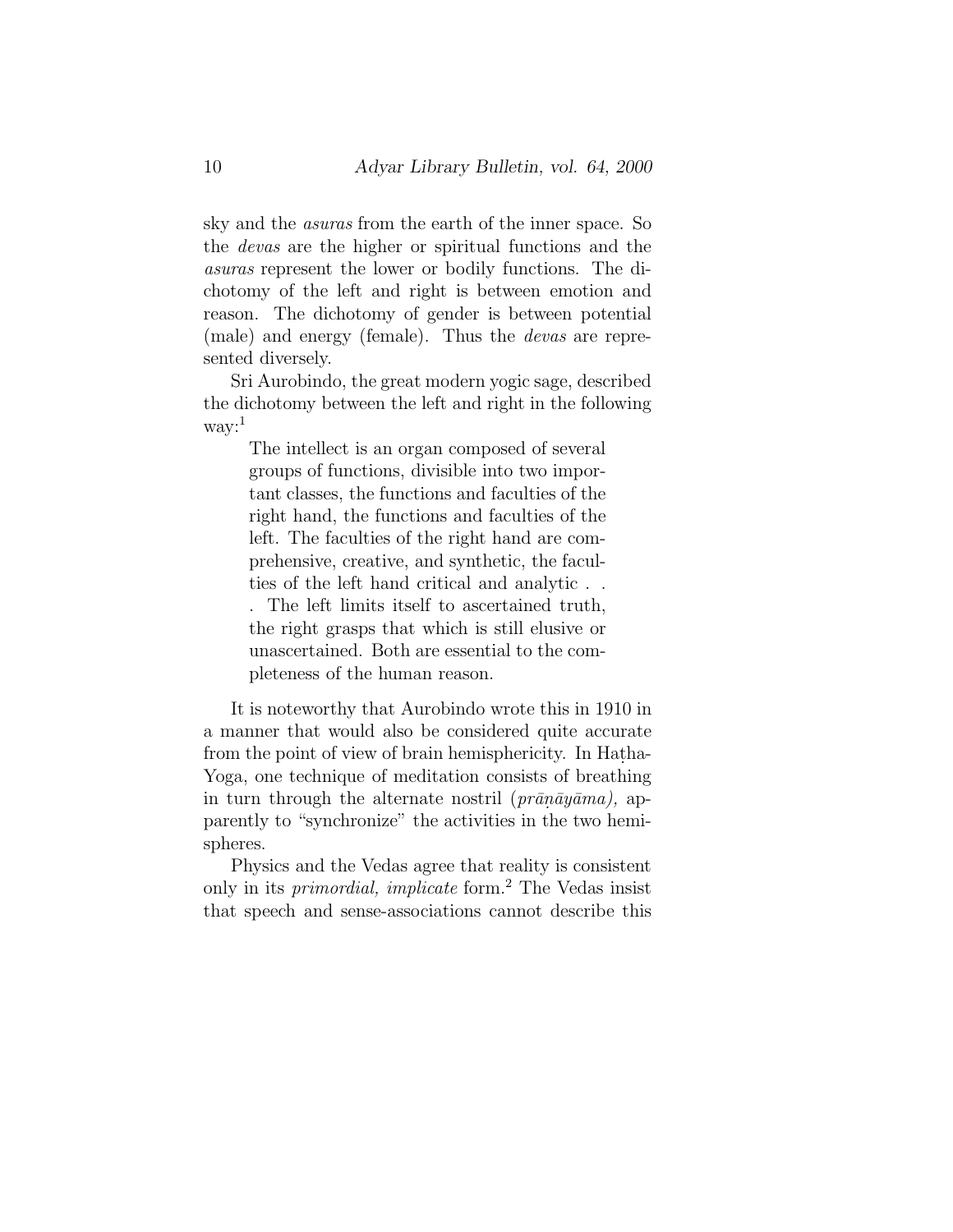reality completely.<sup>3</sup> In quantum physics, use of ordinary logic leads to paradoxes such as the present can influence the past! At a less technical level we may ask: How do we reconcile the determinism of science to the subjective sense of free will?

The modern discoveries that are based on a study of consciousness states and the deficits caused by lesions, stroke, injury, or surgery that disrupts the normal functioning of our senses and cognitions appears to uphold the Vedic view. These discoveries suggest that the mind is a complex structure of various localized functions held together by a unitary awareness. Should a deva be seen at each cognitive center?

This essay presents a summary of the Vedic views on cognitive centers, and also an overview of the relevant findings from neuroscience. This should help the reader see the connections between the devas and cognitive centers. I hope this work will help further our understanding of Vedic psychology and yoga.

### **2**

### **States of Consciousness**

There exist several states of consciousness: wakefulness, sleep, dream-sleep, coma, hunger and thirst, love and anger, interest and boredom, which have distinct neurochemical signatures. These different states may be taken to be modifications to a universal state that are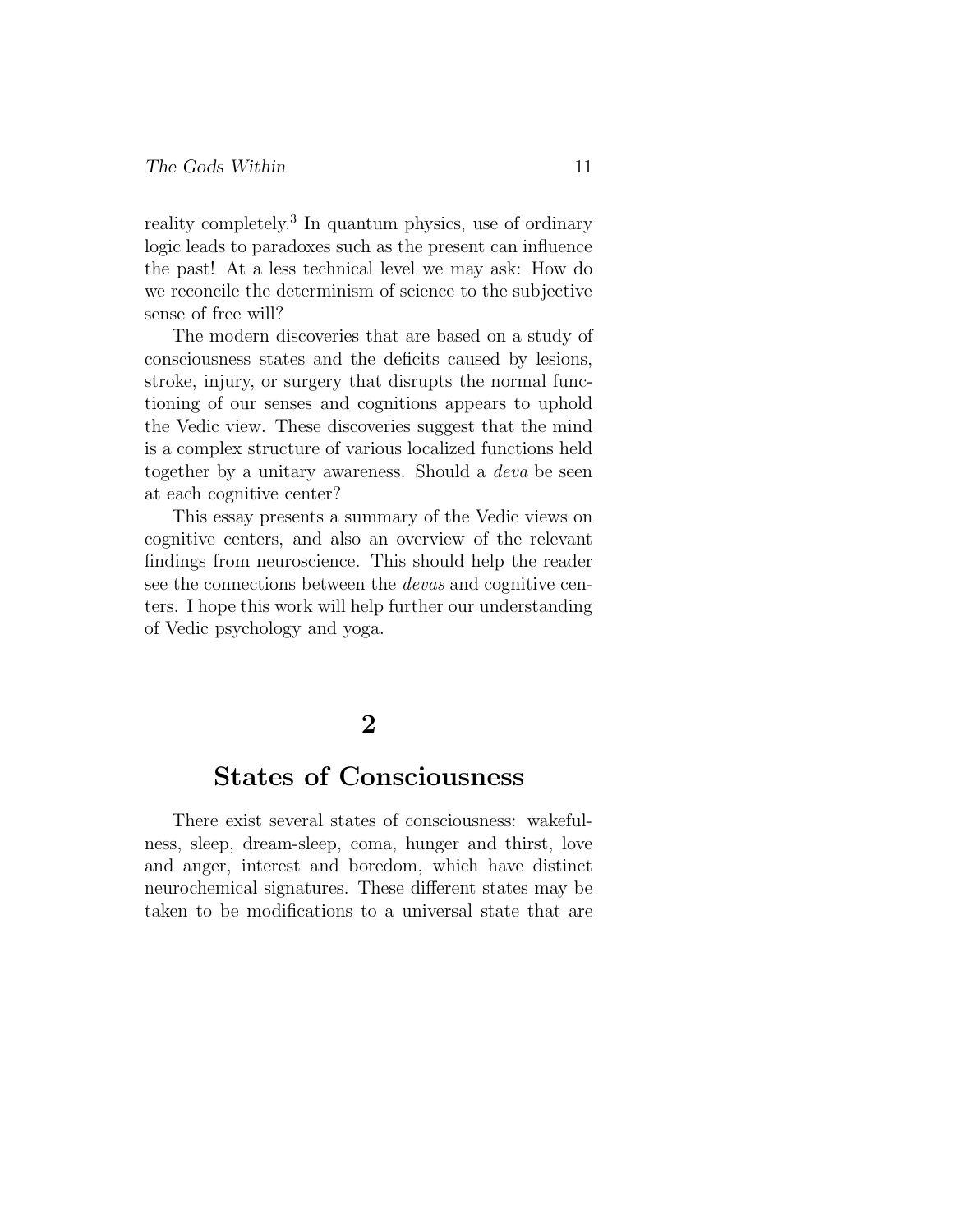caused by the individual self.

Another aspect of consciousness is the circadian rhythm, an adaptation to the solar cycle of light and dark. The circadian rhythm is run by genetic clocks, as are other rhythms representing the vestigial memory of interactions with a far older environment. The most fundamental rhythms are matched to the periods of the sun or the moon. There are quite precise biological clocks of 24-hour (according to the day), 24 hour 50 minutes (according to the lunar day since the moon rises roughly 50 minutes later every day) or its half representing the tides, 29.5 days (the period from one new moon to the next), and the year. Monthly rhythms, averaging 29.5 days, are reflected in the reproductive cycle.

Sleep is circadian, occurring once a day, but there are rhythmic variations in physiological activity that occur throughout the night. In 1953, Aserinsky and Kleitman discovered rapid eye movement (REM) sleep.<sup>4</sup> They found that there was an 80-120 minute oscillation between two distinct stages of sleep, those of rapid eye movement (REM) and non-rapid eye movement (NREM). The period of eye movement is correlated with increases in heart rate, changes in muscle tonus, the presence of desynchronous electroencephalographic activity and an increase in the probability of obtaining a dream report following awakening. REM sleep is also called active, dream, or paradoxical sleep. There is heightened cortical activity in REM sleep as compared to NREM sleep.

Sleep shows a propensity for an approximately halfday appearance with a major sleep period at night and a secondary period in the mid-afternoon. This and other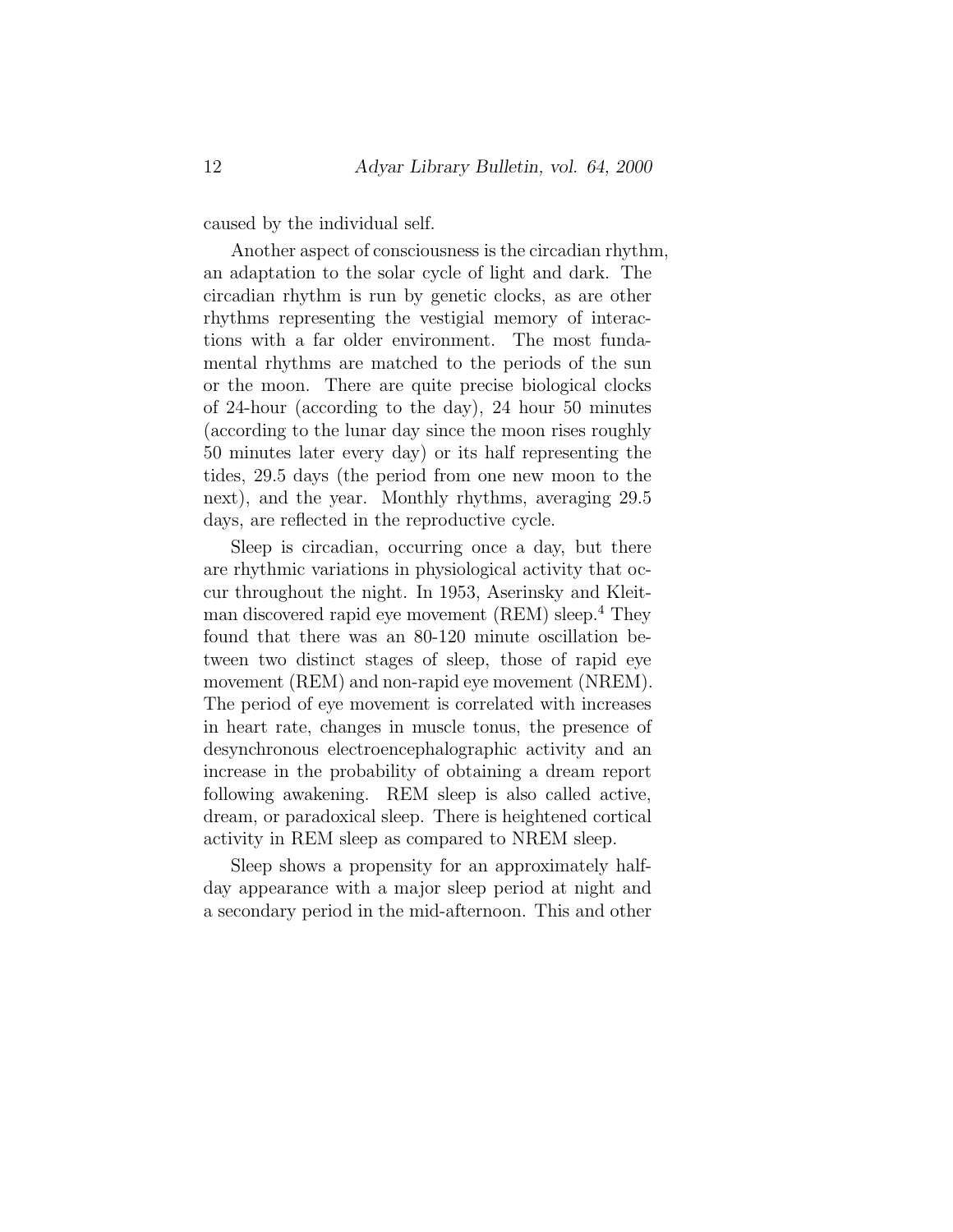harmonics of the fundamental period, namely 6, 3, and 1.5 hours are reflected in the metabolic activity.

Further classification of sleep is done using EEG record. For classifying EEG activity, the number of waves from peaks per second are counted and labeled as delta (.5-2 Hz), theta (4-8 Hz), alpha (8-12 Hz), sigma (12-16 Hz), and beta (16-30 Hz). REM sleep is characterized by relatively low-voltage, desynchronized, mixed-frequency EEG accompanied by binocularly symmetrical eye movements with low-voltage electromyographic (EMG) activity or muscle tonus.

NREM sleep is classified in four stages 1,2,3,4. Stage 1 is the transitional stage where there is a changeover taking place from the initial alpha waves to the slower theta waves. Two indicators that appear short while later are the K-complexes and sleep spindles. The Kcomplex is a single high-amplitude wave, some four times stronger than the background activity of the theta waves. The sleep spindle is burst of electrical activity at 12 to 14 waves per second with the same amplitude as theta waves and a shape reminiscent of the spindle of a loom. The stage characterized by theta background activity and episodic appearances of sleep spindles and K-complexes is Stage 2. Some 10 to 15 minutes after tha appearance of K-complexes and sleep spindles, delta waves, of higher voltage than the alpha and theta, appear heralding deep sleep. Stages 1 and 2 are light sleep and Stages 3 and 4 are deep sleep. Stage 3 is characterized by a moderate (20-50 percent) amount of delta activity whereas Stage 4 has a predominance of delta.

Dreams often have a bizarre or unreal element, and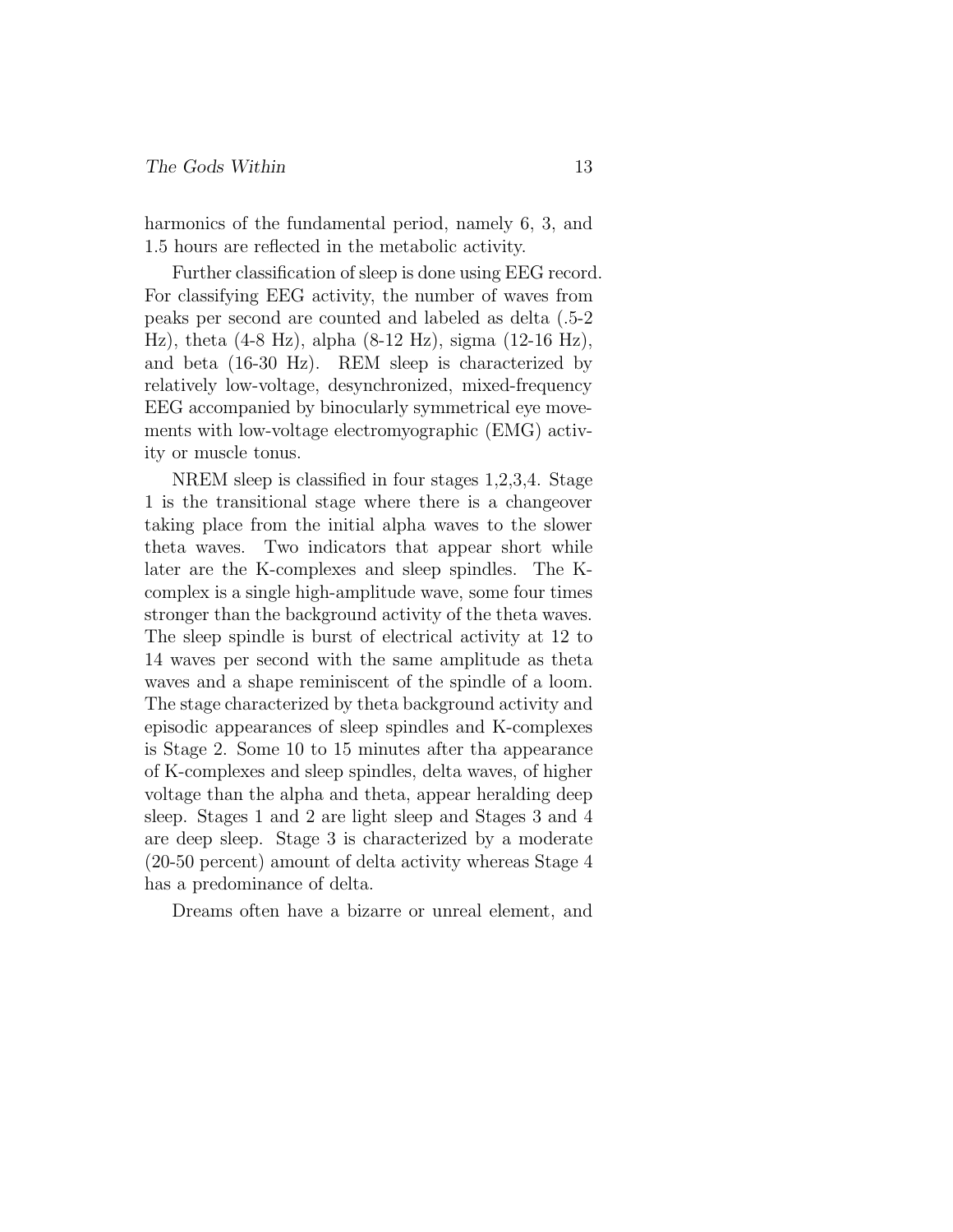they may be incongrous with the surrounding contextual elements, or they describe events that violate the laws of nature. But nocturnal dreams and daydreams also have marked similarity which shows a continuity of thought across sleep and wakefulness.

In lucid dreaming, the subject is conscious enough to be aware of the dream. Subjects have been known to perceive and respond to environmental stimuli without awakening from the lucid dream. It has been suggested that one sense may remain functional and awake while others fall asleep. In one view:<sup>5</sup>

[T]he question—awake or sleep—is not a particularly useful one. Even though we have two discrete words—sleep and wakefulness this does not mean that the behavior associated with the words can be forced into two discrete categories. By any variable or operation available to us, not only do sleeping and waking shade gradually into one another but there is only limited agreement among the various physiological and subjective operations that discriminate between sleeping and waking. At a given moment, all systems of the organism are not necessarily equally asleep or awake.

Subjects can also awaken themselves at precisely chosen hours. How does the abstract notion of a certain time reading get translated into the appropriate signals to rouse the subject?

Experiences in dreaming produce effects on bodies that are remarkably similar to the ones produced by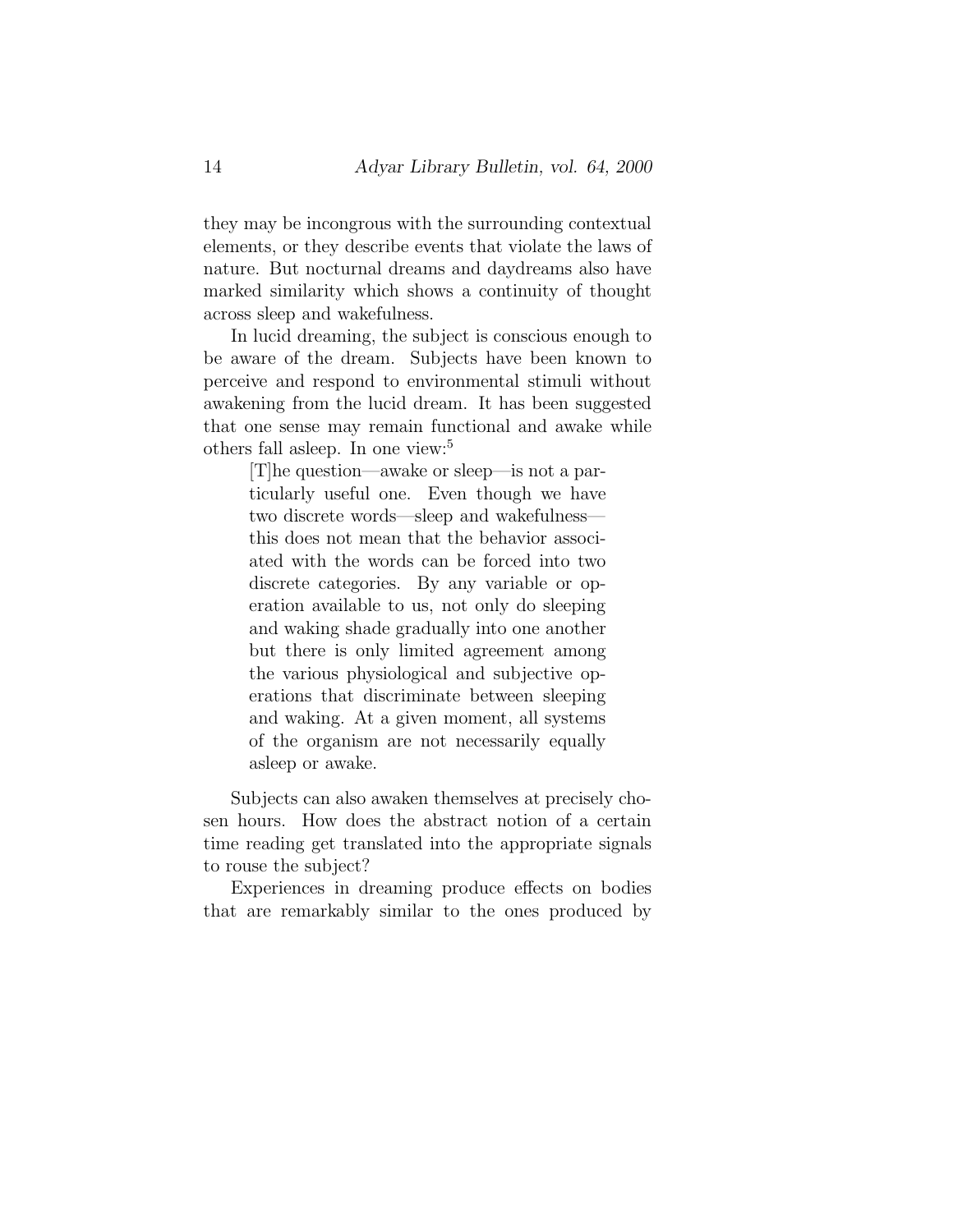the corresponding awake experience. The imagery of the dream is produced by the same brain systems that produce the corresponding wakeful perceptions.

**Attention and Arousal** There are limits to the capacity of attention. In perception, it is easier to attend to different aspects of the same object than attending to those same aspects when present in different objects. Storage of recent information and old memories interfere with the detection of new signals. Therefore, much of perceptual input goes unattended while some aspects become the focus of attention. If attention is exercized by an executive network, this raises the issue humunculus and that of infinite regress.

Certain strokes cause the patients to have a striking deficiency in lateralized orienting which is called unilateral neglect. When presented a single object, they orient to the left or right showing that they are not blind in either field. But when there are two different objects in the two fields the patient will report both of them. But if they are of the same type, the patient may neglect the object, say on the left side, and report only the one on the right side. Such patients often fail to eat food on one side of their plate or to shave or apply makeup to only one side of their face.

The brain has mechanisms of attention and orientation behavior that supersede individual sensory modalities.

Arousal is what provides the background for attention. It varies in a continuum from the low level (sedation) to hyperactivity. The "fight or flee" response,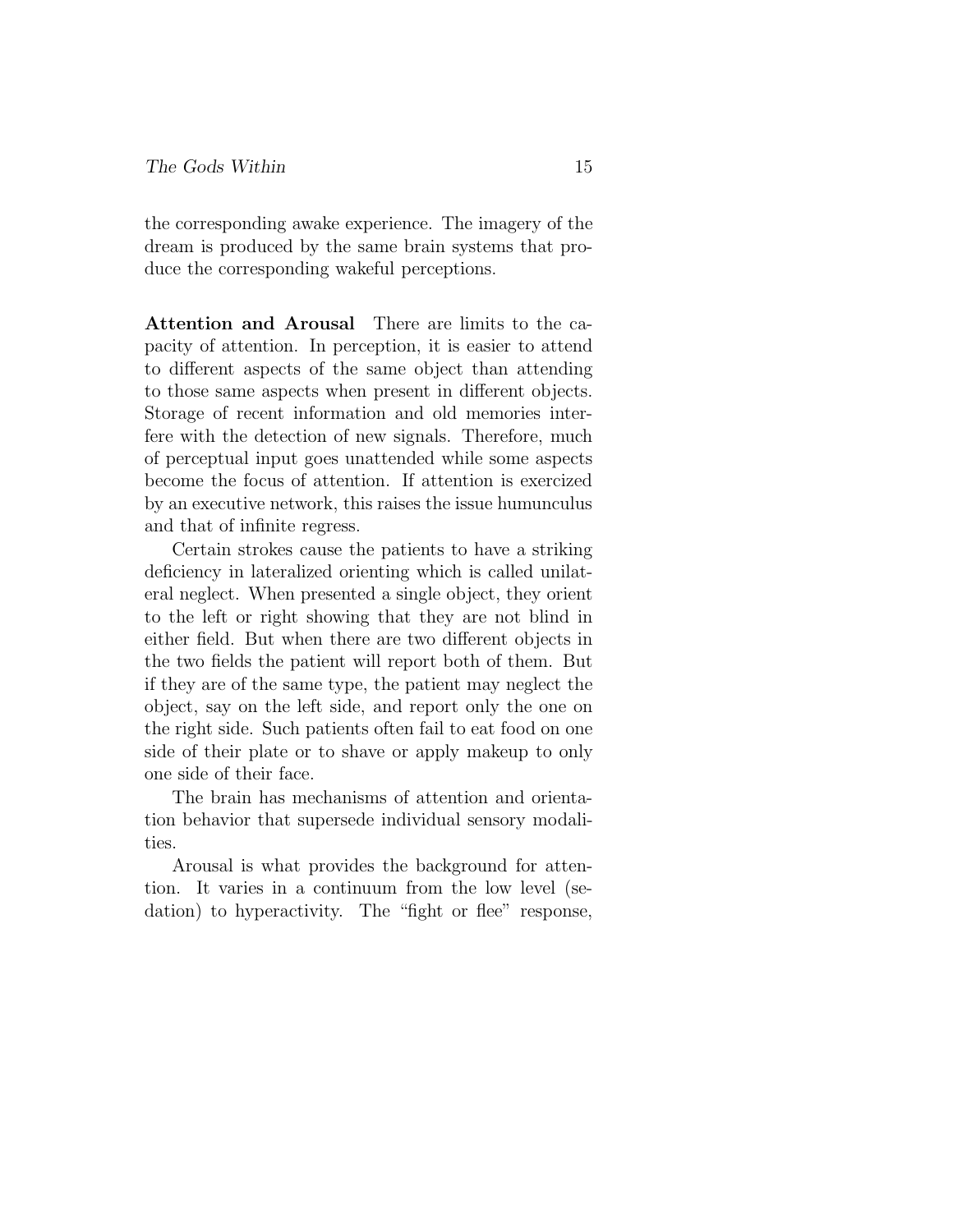accompanied by sweating, increase in the heart rate, cessation of digestion of food, and diverting of blood to the vital organs to meet their demands for oxygen, is an extreme example of arousal. In the REM sleep the brain is more aroused than in non-REM sleep.

There exist states, as in dreaming, when there is arousal without consciousness. So, in addition to arousal, consciousness requires more ingredients. But it is not clear why the spread of activity to a group of neurons should lead to a corresponding consciousness.

The brainstem regulates the automatic control of heartrate and respiration. Up from the brainstem arise pathways of neurons which reach the thalamus and beyond into the cortex. It is known that resonance of activity between the thalamus and the cortex occurs when the brain registers patterns. But we do not know whether that is sufficient to correlate with awareness. Nevertheless, synchronous thalamocortical activity has been proposed as the "seat" of consciousness, a result of a dialogue between the thalamus and the cortex that generates subjectivity. Others claim that 40-Hz synchronous oscillations in various thalamocortical loops will, under certain conditions, give rise to consciousness. But these theories do not explain why synchronous activity should lead to consciousness. Neither do they explain why consciousness can give a feeling of a graded experience.

**Field of Activation or Witness** One may presume that the difference between waking and sleep states is due to the difference in the degree of cortical activation. When the activity is below a certain threshold, all the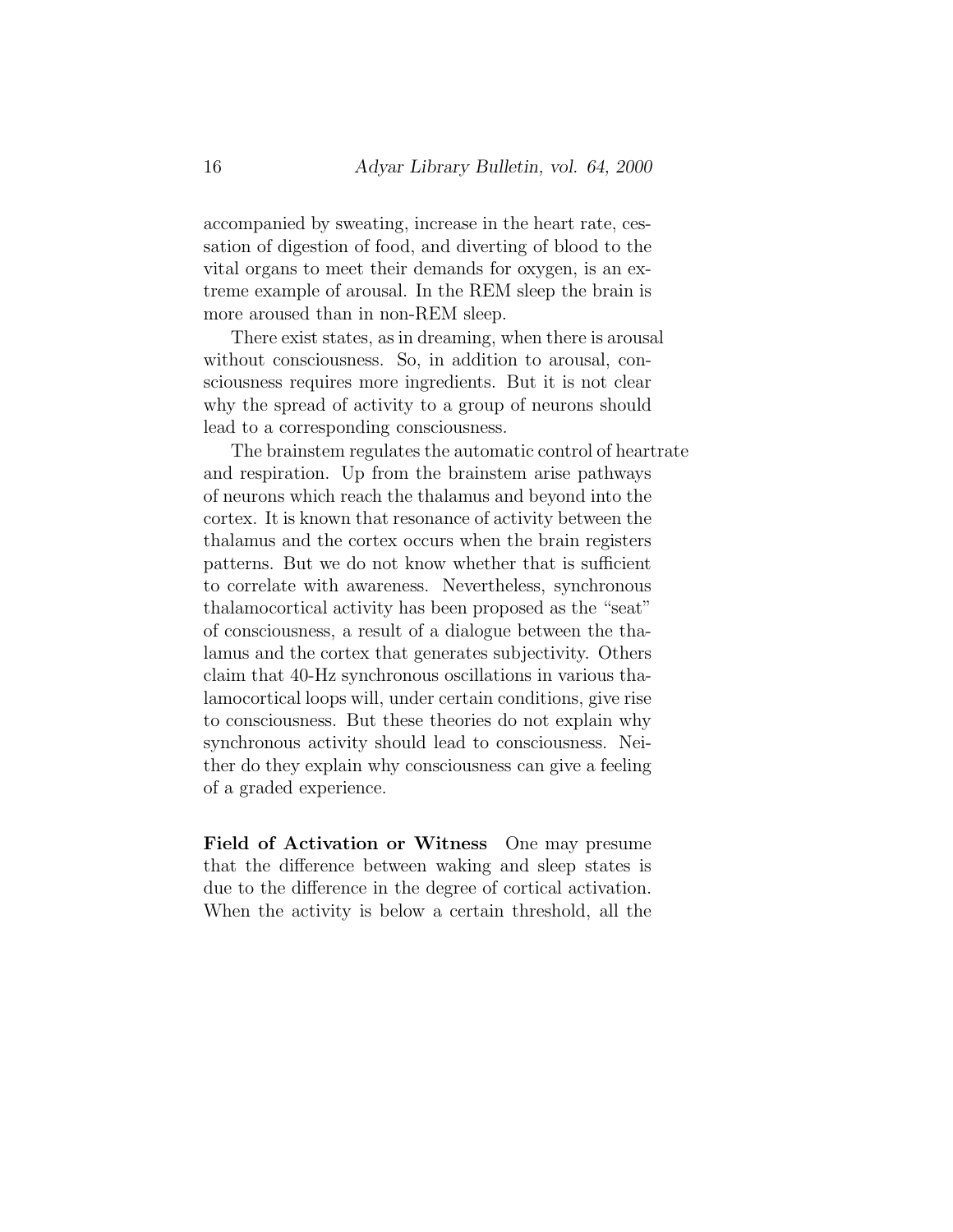contextual circuits do not function to provide checks to define realistic imagery; this is the dream state. There can be a whole continuum of the extent of the spreading activation to provide a corresponding variety in the nature and the feel of dreams.

But there is a fundamental difference between the dream and the waking states. In the dream state the subject sees himself detached or apart from his putative self as a witness. The degree of the detachness varies through the course of the dream.

From this point of view, the difference between the dream and the waking states will be a continuum corresponding to the degree of detachment. The detachment is measured by the loss of muscle tonus.

A certain specific of the activity in the brain represents consciousness. But it must be expressed along with other components related to memory, language, visual perception, and so on to create the inner world.

The Russian psychologist, Alexander Luria, described a remarkable case of amnesia in 1972 in his book The Man With a Shattered World. <sup>6</sup> The subject was a young man, Sublieutenant Zazetsky, who had received a bullet through the top of his head in an engagement during the Second World War. The injury damaged the convergence or association areas in his cortex, which is where an integration of the various sensory information streaming in takes place. Zazetzky was unable to combine his impressions into a coherent whole. He was aware of his body, but he could not combine his impressions into a coherent whole. According to Luria, "A person with such an injury finds his inner world fragmented; he cannot think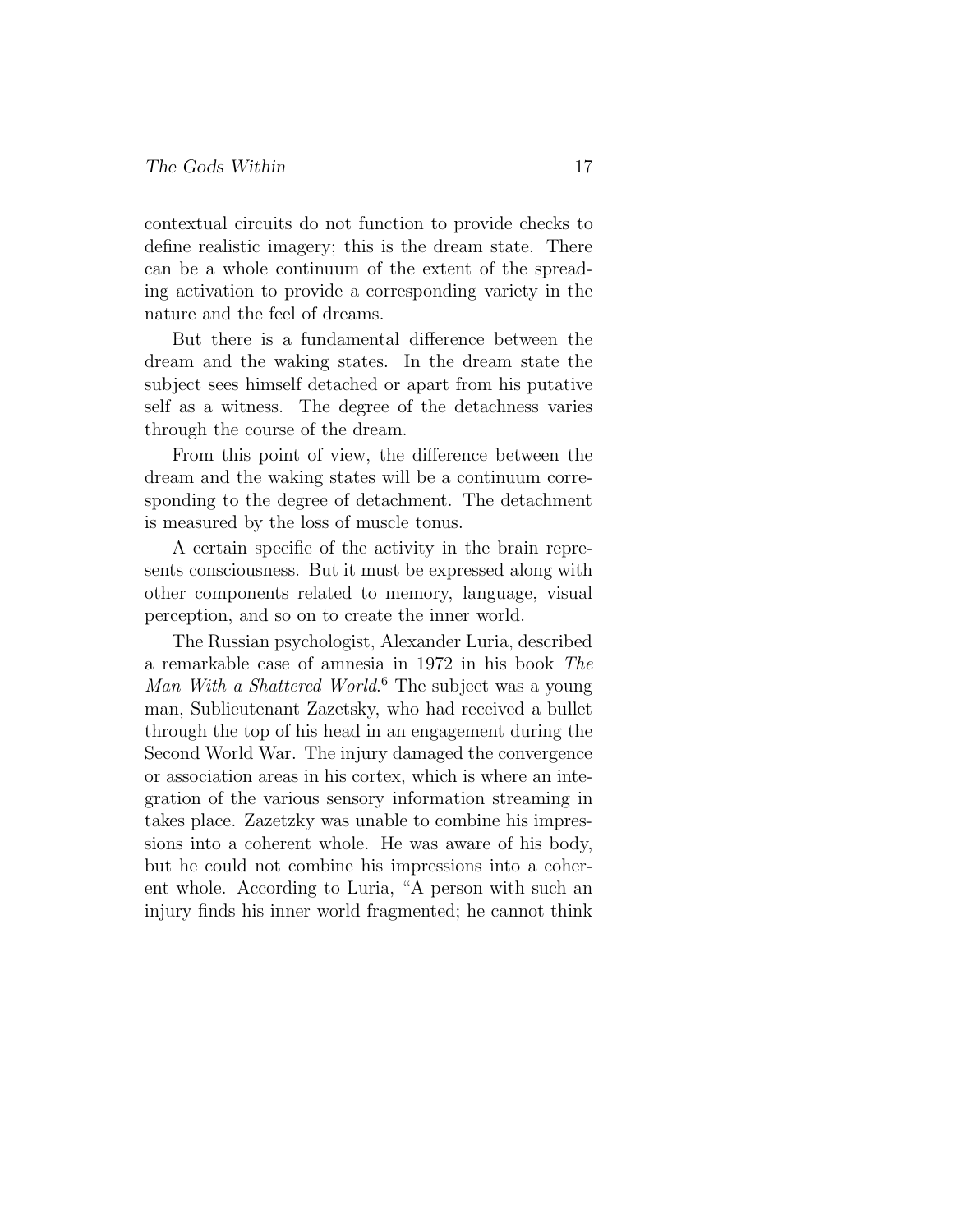of a particular word he needs to express an idea; he finds complex grammatical relationships unbelievably difficult; he forgets how to add or use any of the skills he learned in school. Whatever knowledge he once had is broken down into discrete, unrelated bits of information. On the surface his life may appear no different but it has changed radically; owing to an injury to a small part of his brain, his world has become an endless series of mazes."

In 1953, William Scoville operated on the 27-year patient HM, suffering from serious, recurrent epileptic seizures. He removed, from both brain hemispheres, many deep structures including the hippocampus, the amygdala, and adjcent areas of the temporal cortex. HM's condition improved but it was also found that his capacity to remember had been destroyed. His personality was unchanged and his IQ actually rose from 101 to 112, presumably because of the reduction in the frequency of seizures. His memory of early life was normal excepting for a retrogade amnesia covering a vague period of one or two years prior to the operation. Long-standing skills such as reading, writing, and elements of his old trade of motor-winder were retained, but he was unable to learn new materials or remember abything that happened to him after the operation.

Although HM's retention of early memories helped him understand new impressions, it may be that there can be consciousness without memory.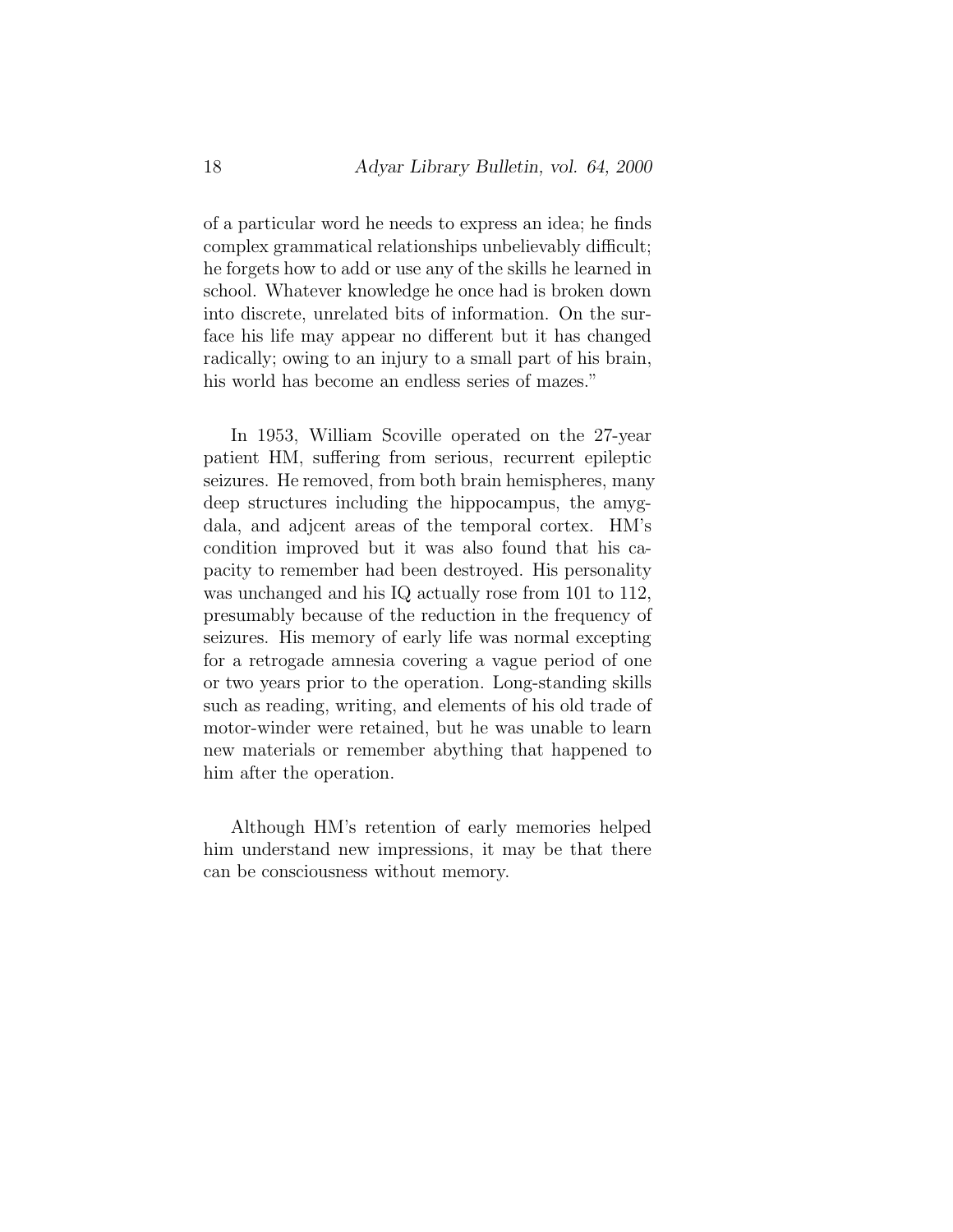#### **3**

### **Anomalous Abilities**

Idiot savants, or simply savants, who have serious mental handicaps, either from developmental disability or major mental illness, perform spectacularly at certain tasks. The ability has been noted in the areas of mathematical and calendrical calculations; music; art, including painting, drawing or sculpting; mechanical ability; prodigious memory (mnemonism); unusual sensory discrimination or "extrasensory" perception.

The abilities of these savants and of mnemonists cannot be understood in the framework of a monolithic mind, although we know that the final cognition is done by a unifying agency as stated in an Upanisad (Brhadāranyaka 1.5.3), " 'I was elsewhere with my mind, therefore I did not see; I was elsewhere with my mind, therefore I did not hear,' so it is said; for only with the mind do we see, and only with the mind do we hear." If each cognitive function is essentially *stand alone*, it is easy to see how its capacity would depend upon neural hardware.

Oliver Sacks, in his book The Man Who Mistook His Wife for a Hat (1985), describes two twenty-six year old twins, John and Michael, with IQs of sixty who are remarkable at calendrical calculations, even though "they cannot do simple addition or subtraction with any accuracy, and cannot even comprehend what multiplication means." More impressive is their ability to factor numbers into primes since "primeness" is an abstract concept.<sup>7</sup>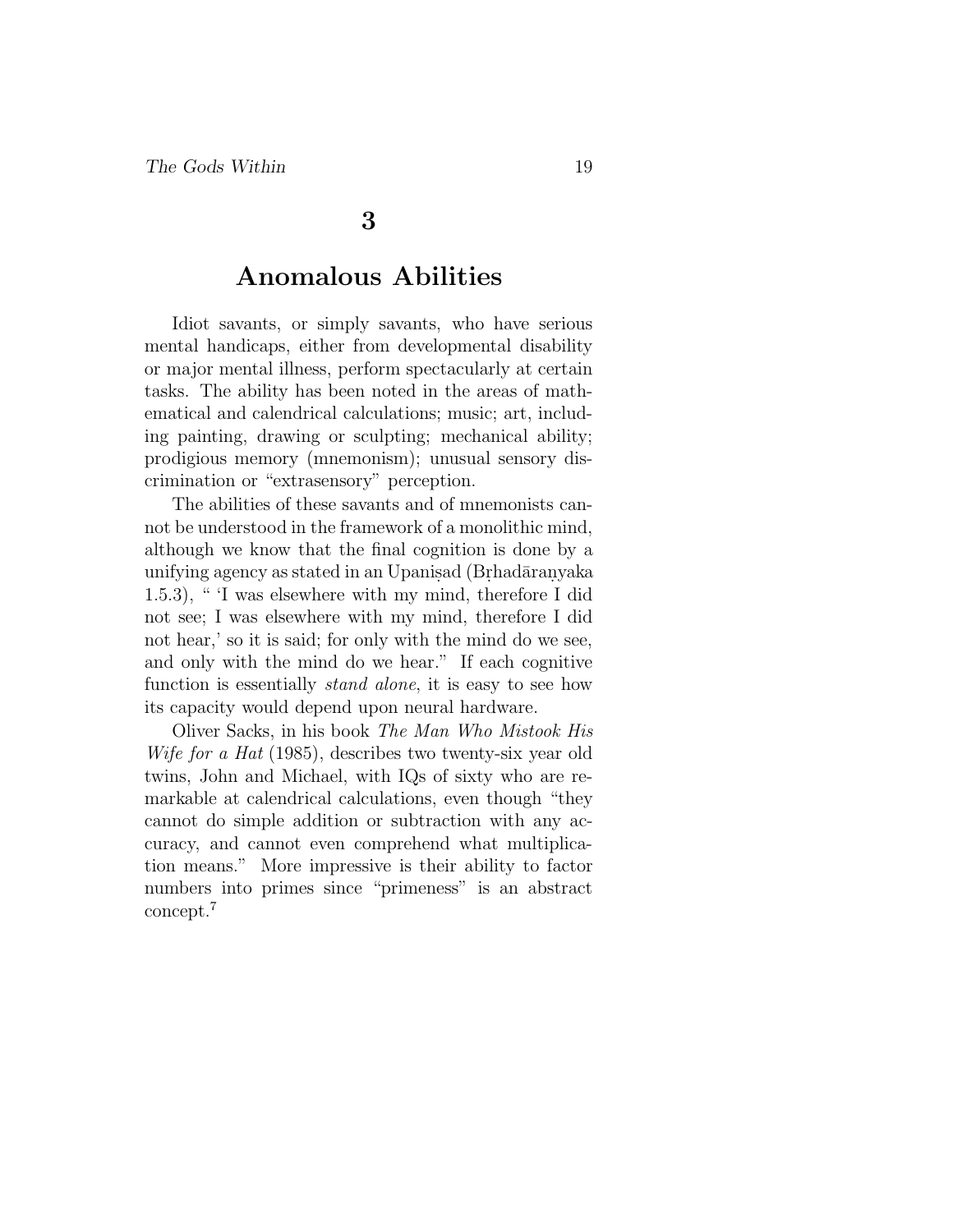A box of matches on their table fell, and discharged its contents on the floor: '111,' they both cried simultaneously; and then, in a murmer, John said '37'. Michael repeated this, John said it a third time and stopped. I counted the matches—it took me some time—and there were 111.

'How could you count the matches so quickly?' I asked. 'We didn't count,' they said. 'We saw the 111.

'And why did you murmer "37," and repeat it three times?' I asked the twins. They said in unison, '37, 37, 37, 111.'

The claim of the twins that they saw the 111-ness all at once is simply astonishing. If there is something distinct and unique about 111-ness, other numbers may likewise have their distinctiveness that can be taken in at one go. Numbers could then be seen at a glance like whole objects. No machine can do that. This feat lies outside the pale of any scientific explanation. A skeptic may say that Sacks overlooked the possibility that the twins had previously counted the matches in the box. Or perhaps, all such boxes contain 111 matches, and the twins knew this.

Sacks was also amazed that the twins found the number 37, which is a prime factor of 111. But then the twins may have done nothing more than divide 111 into three groups, one each for the two of them and one for Sacks.

But Sacks describes another instance which confirms that the twins did understand primeness. On one oc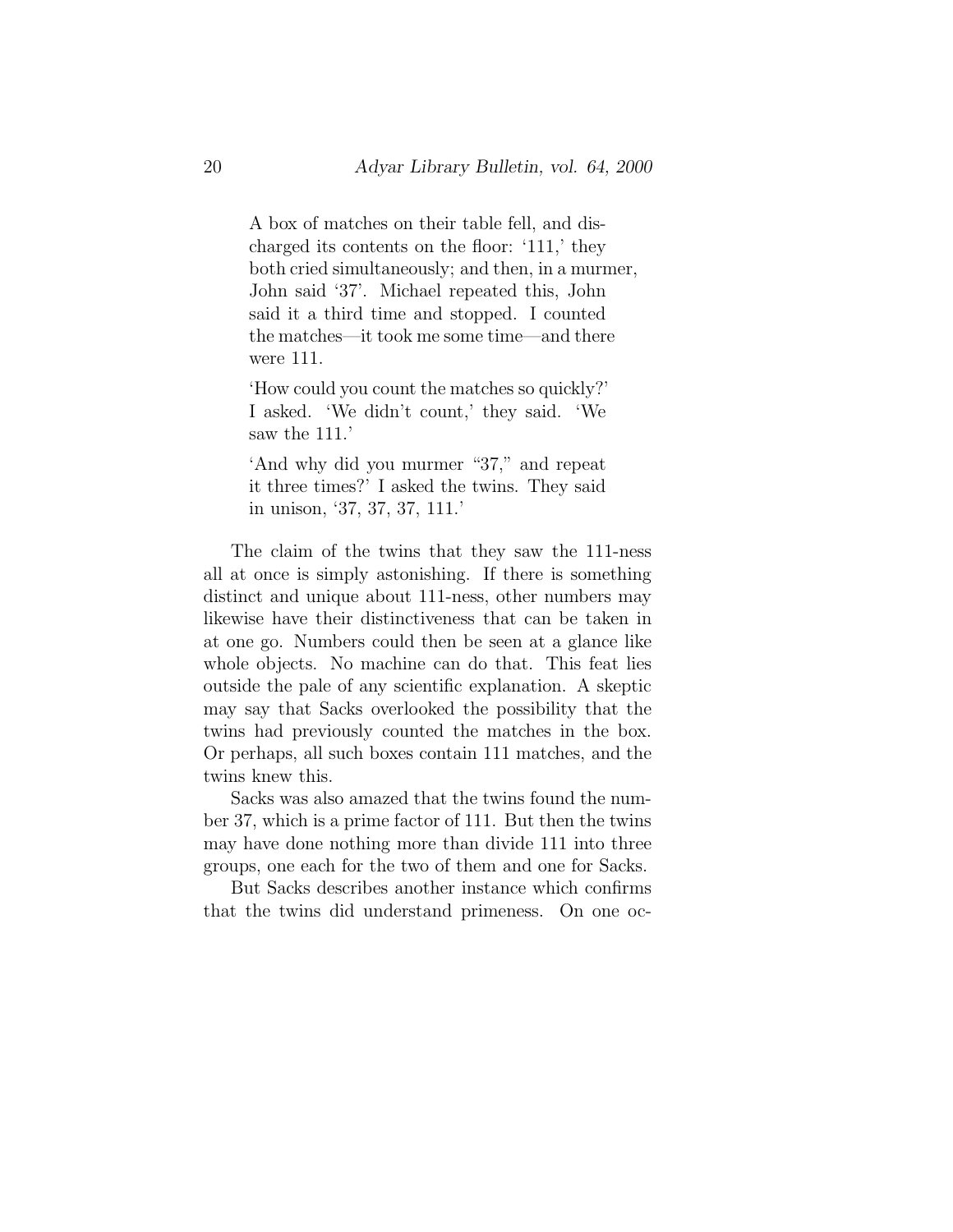casion, he found them sitting in a corner playing a numerical game where they exchanged six-figure numbers. He noted down these numbers and found later that they were all primes. Armed with a book of primes, Sacks joined them the next day at their play. He ventured an eight-figure prime and after a long pause they smiled and nodded that it belonged to the same class. Next he went to nine-figure and ten-figure primes and although it took the twins considerable amount of time they seemed to take them in their stride:<sup>8</sup>

> John, after a prodigious internal contemplation, brought out a twelve-figure number, I had no way of checking this, and could not respond, because my own book—which as far as I know, was unique of its kind—did not go beyond ten-figure primes. But Michael was up to it, though it took him five minutes and an hour later the twins were swapping twenty-figure primes, at least I assume that this was so, for I had no way of checking it. Nor was there any easy way, in 1966, unless one had the use of a sophisticated computer.

The only explanation here could be that the twins had created and memorized a list of primes. And with repeated play with numbers they had somehow internalized an algorithm for computation of primes. But was this algorithm of the same kind as is used in mathematics.

If we consider this question from an evolutionary perspective, it appears hard to believe that performing ab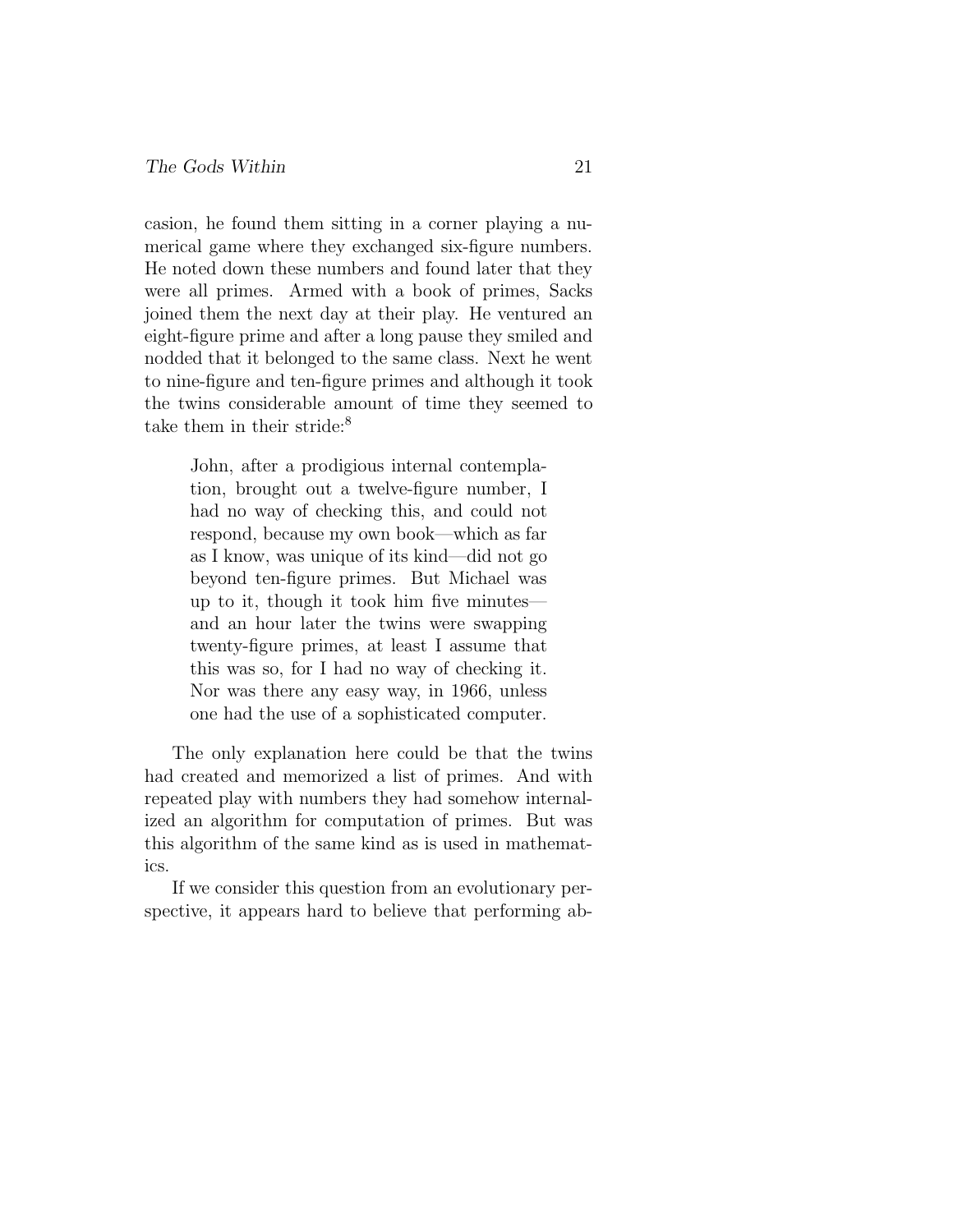stract numerical calculations related to primes would provide an advantage? But it must be acknowledged that abstract computations are an everyday part of human, as well as animal, cognition. When we recognize a tree or an individual face abstract generalization is involved. Animals are very good at many advanced cognitive tasks.

Darold Treffert describes Leslie Lemke and Ellen Boudreaux, both blind and severely mentally handicapped, who can play back any piece of music, howsoever long and complex, without error.<sup>9</sup>

Is there a common thread in the above stories of extraordinary mathematical and musical ability? As Leibniz said: "The pleasure we obtain from music comes from counting, but counting unconsciously. Music is nothing but unconscious arithmetic."

For quite some time there have been two schools of thought regarding intellect. Those who view it as one piece have been called "hedgehogs" as opposed to the "foxes," who see it fragmented into several components. (The hedgehog has just one trick to protect itself while the fox has many.) Similarly, in intelligence theory there are the two views that it is holistic and that it is localized. The holists believe in the general factor of intelligence; against this are the localizers who believe in a set of primary mental abilities, none of which is pre-eminent. The abilities of savants tells us that cognitive abilities must be considered to be largely localized.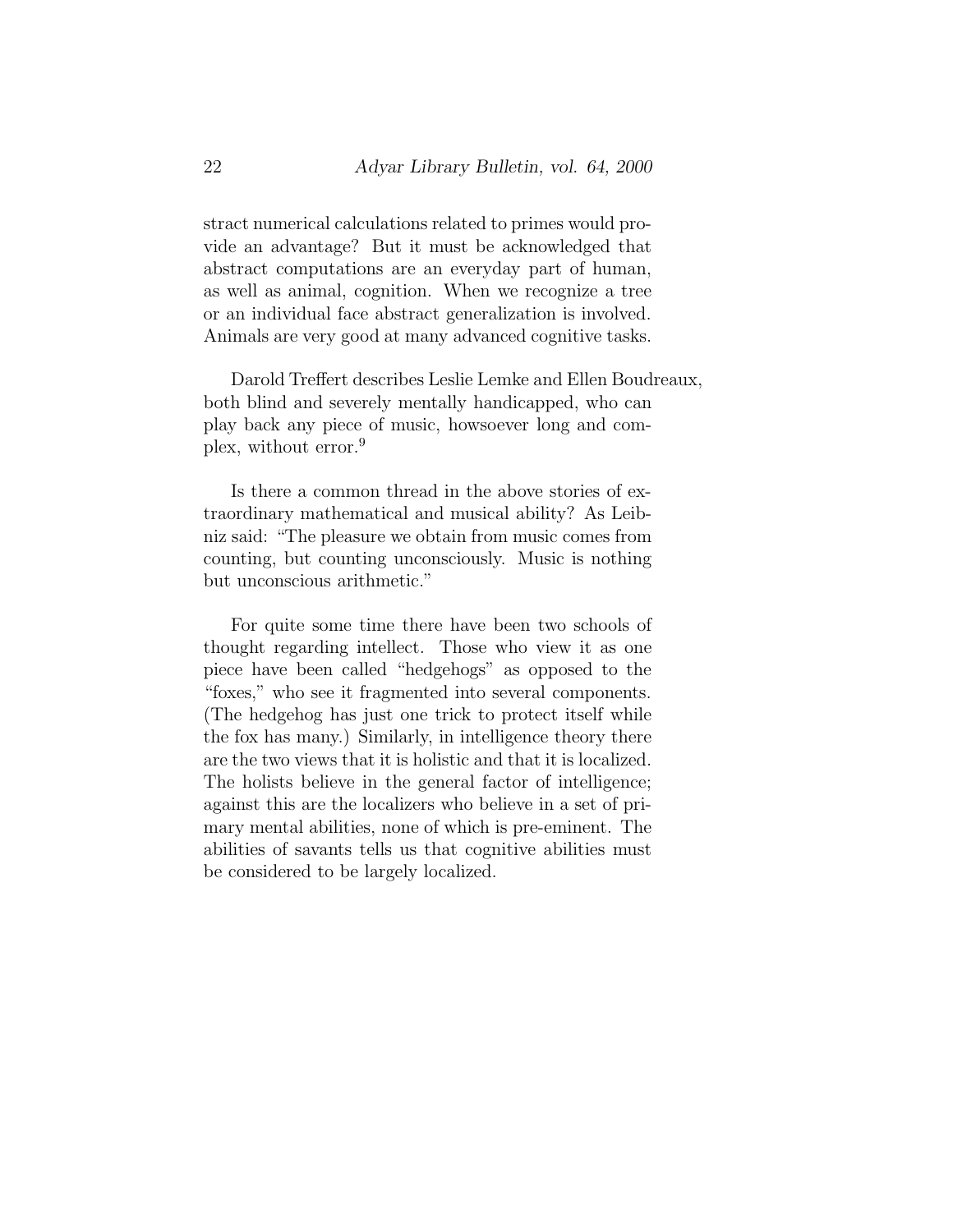#### **4**

### **Scripts**

If reality exists in a coded, implicate form, the senses unpack it in chunks of familiar associations, which look like scripts of a movie. The remarkable observations of the neurosurgeon Wilder Penfield nearly forty years  $a\text{g}o,$ <sup>10</sup> in which the patients undergoing brain surgery narrated their experience on the stimulation of the outer layer of the cortex at different points, may be interpreted as showing how the brain works in terms of gestalts. The stimulation appeared to evoke vivid memories. Subsequent stimulation of the same site did not necessarily produce the same memory, while stimulation of some other site could evoke the same memory. Furthermore, there was no evidence that these memories represented actual experiences in the patient's past. They had a dreamlike quality, as if they consisted of generic scripts out of which real memories are combined. When the patients heard music they could not generally recall the tune or they saw individuals who they could not identify and so on. The events did not appear to have a specific spacetime locus.

For example, the patient G. Le. said upon stimulation, "Something coming to me from somewhere. A dream. . . The scenery seemed to be different from the one before. I think there were people there, but I could not swear to it. . . I see people in this world and in that world too, at the same time. . . Something flashed over me, something I dreamt. . . I keep seeing things—I keep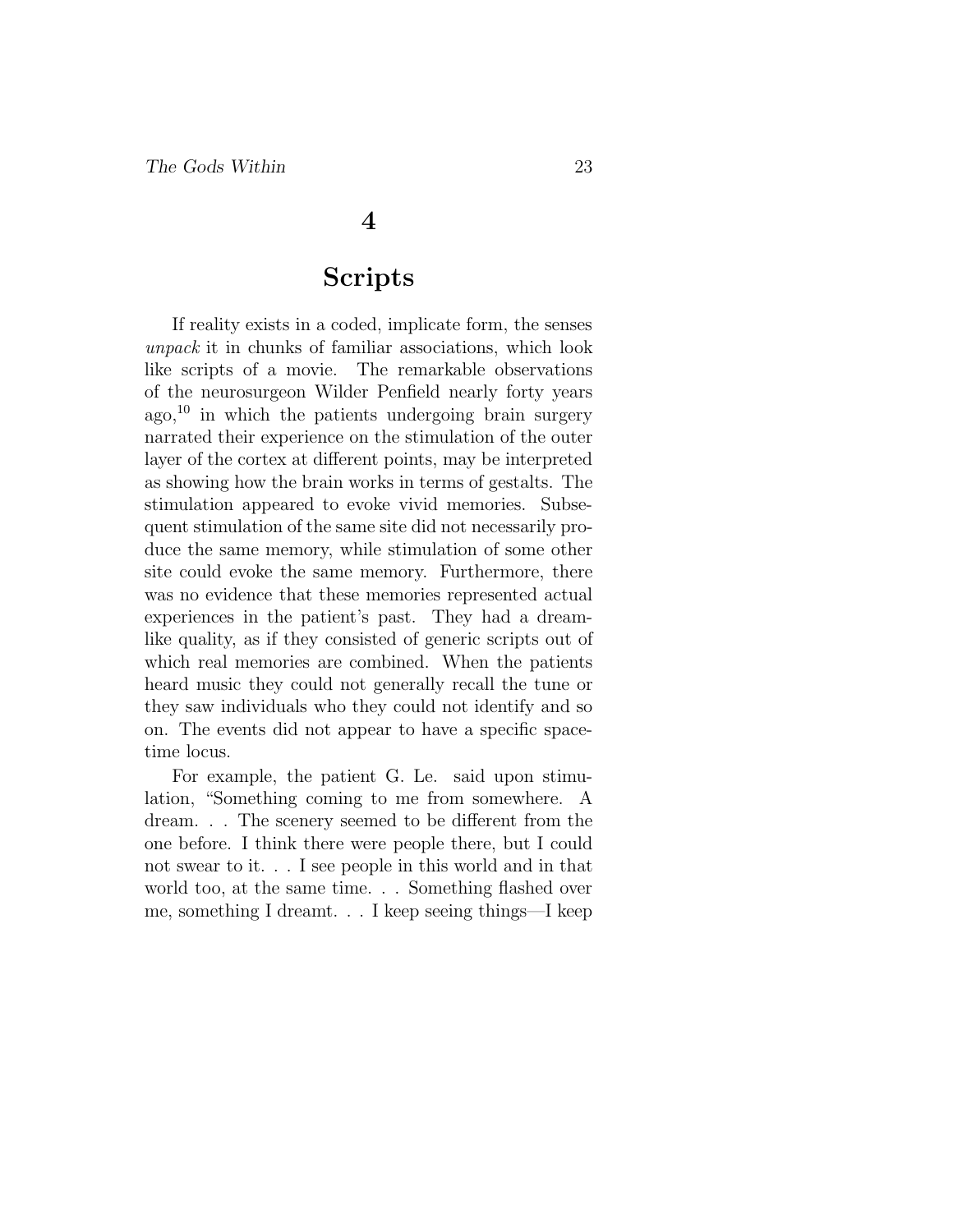dreaming things."<sup>11</sup>

Another patient, S. Be., "Someone was there in front of me right where the nurse is sitting. . . I am trying to find the name of a song. . . Someone was speaking to another and he mentioned a name but I could not understand it.  $\therefore$  It was just like a dream."<sup>12</sup>

It appears that generic scripts of this kind taken together form the stuff of real, waking experiences. The workings of the mind may be described in terms of the scripts and their relationships. The architecture of the brain itself provides clues to these relationships. The fact that one of the two hemispheres is dominant for speech is just part of the fact that asymmetry is fundamental to this architecture.

The connection between damage to the left hemisphere and impairment of speech was first made by Marc Dax in 1836 and also by Paul Broca in 1861. The latter differentiated between the loss of speech due to a paralysis of the muscles required to produce speech and a more fundamental loss of speech. Writing in 1864, Broca said, "I have been struck by the fact that . . . the lesion always lay not only in the same part of the brain but always the same side—the left. . . It seems from all this that the faculty of articulate language is localized in the left hemisphere, or at least that it depends chiefly upon that hemisphere."

About 90 percent of all people are right-handed. The probability of two right-handed parents having a lefthanded child is 0.02. It rises to 0.17 if one parent is left-handed and to 0.46 if both are left-handed.<sup>13</sup> Over 95 percent of all right-handers have speech and language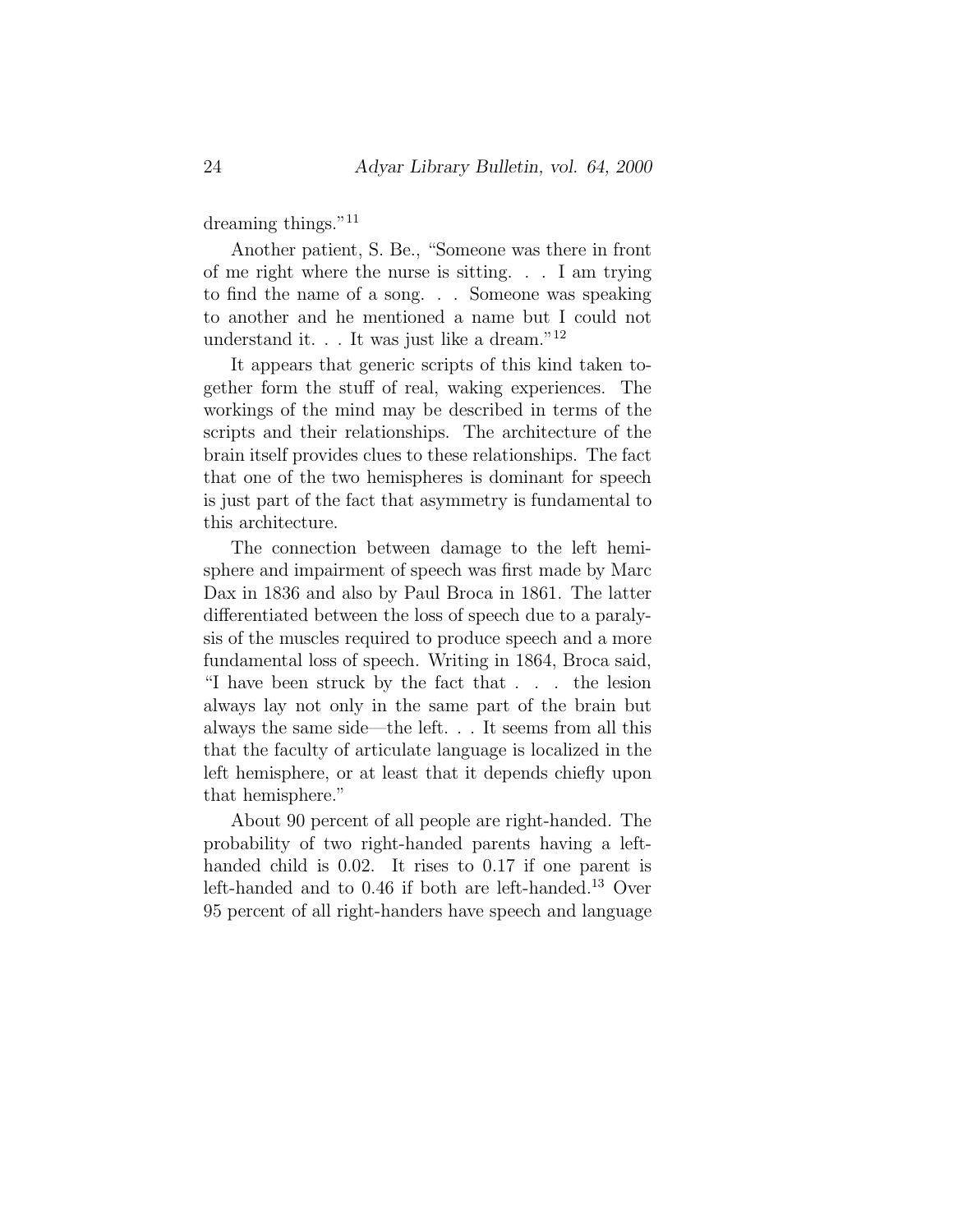controlled by the left hemisphere. A majority of the left-handers (about 70 percent) also have left-hemisphere speech. Roughly 15 percent of the left-handers have speech in the right hemisphere, and 15 percent show evidence of speech control in both the hemispheres. Since the patient can only communicate through speech, neuroscience as we know it is essentially a record of the workings of the left brain.

### **5**

### **Aphasia**

Consider aphasia where injury to the brain impairs language function. One would expect that such impairment would be are taken to accompanied by a general reduction in the capacity to talk, understand, read, write, as well as do mathematics and remember things. One might also suppose that the ability to read complex technical texts would be effected much more than the capacity to understand simple language and to follow commands.

In reality, the relationship between these capacities is very complex. In aphasia, many of these capacities, by themselves or in groups, can be destroyed or spared in isolation from the others. Historically, several capacities related to language have been examined. These include fluency in conversation, repetition, comprehension of spoken language, word-finding disability, and reading disturbances.<sup>14</sup>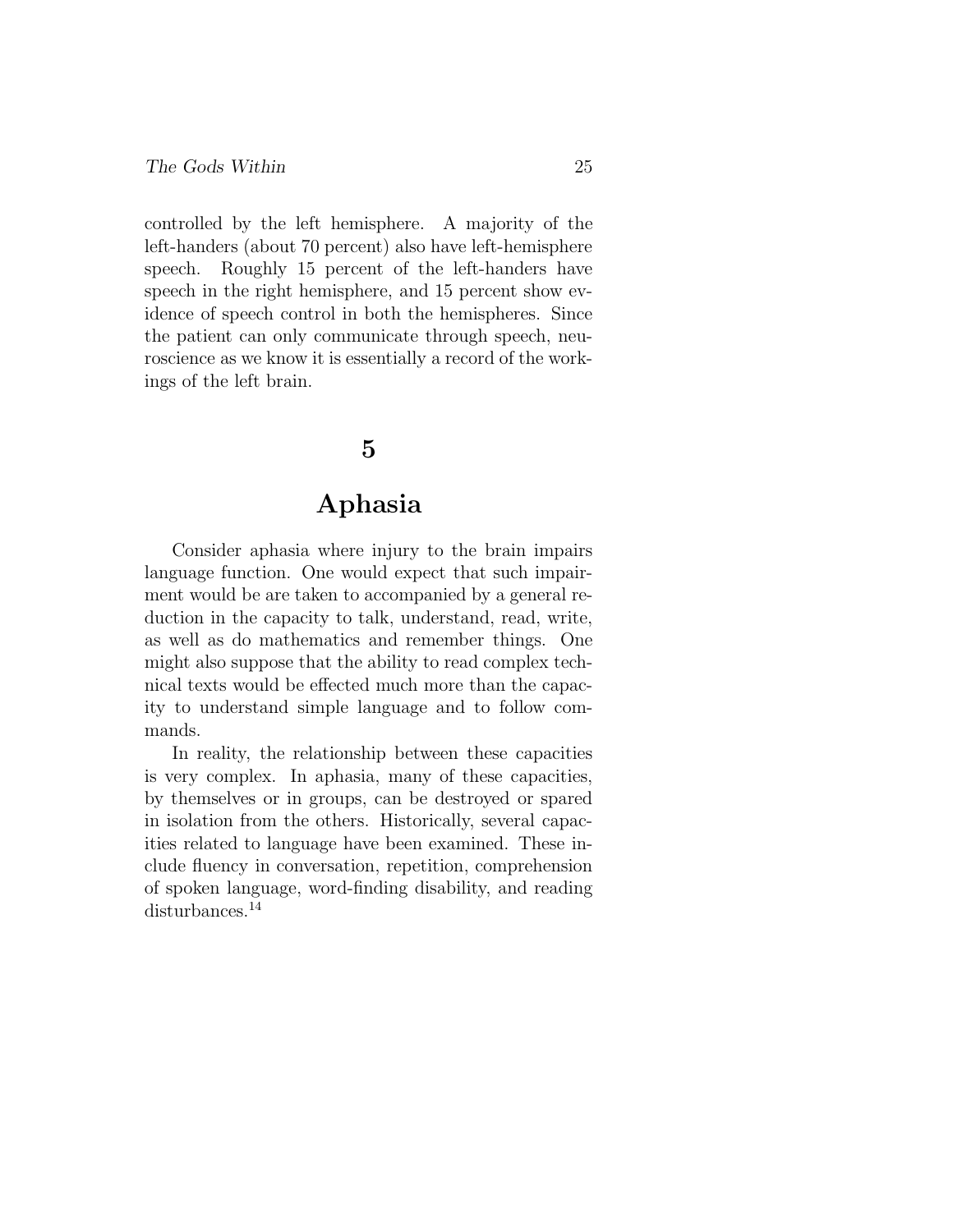**Broca's aphasia** In expressive or Broca's aphasia there is a deficit involving the production of speech. There is deep subcortical pathology as well as damage to the frontal cortex. It is caused by injury to the Broca's area which is located just in front of the primary zone for speech musculature. These speech motor areas are spared in the case of classic Broca's aphasia. When the speech musculature itself is partially paralyzed leading to slurred speech that is called dysarthria.

In Broca's aphasia speech patterns are reduced to "content" words and the usage of the simplest, non-inflected froms of verbs. The production of speech is severly impaired but comprehension is relatively intact. Such speech is often telegraphic or agrammatic.

Table 1 summarizes the basic language characteristics of Broca's aphasia. A significant abnormality of repetition is a requirement to make this diagnosis. There is a selective inability to repeat the same syntactic, grammatical, and linguistic structures omitted from spontaneous speech. For example, the patient may repeat "the boy and the girl are at home" as "boy-girl-home."

Table 1 (Broca's aphasia)

Conversational speech: Nonfluent

Comprehension of spoken language: Relatively normal

Repetition of spoken language: Abnormal Confrontation-naming: Abnormal Reading aloud: Abnormal Reading comprehension: Normal or abnormal Writing: Abnormal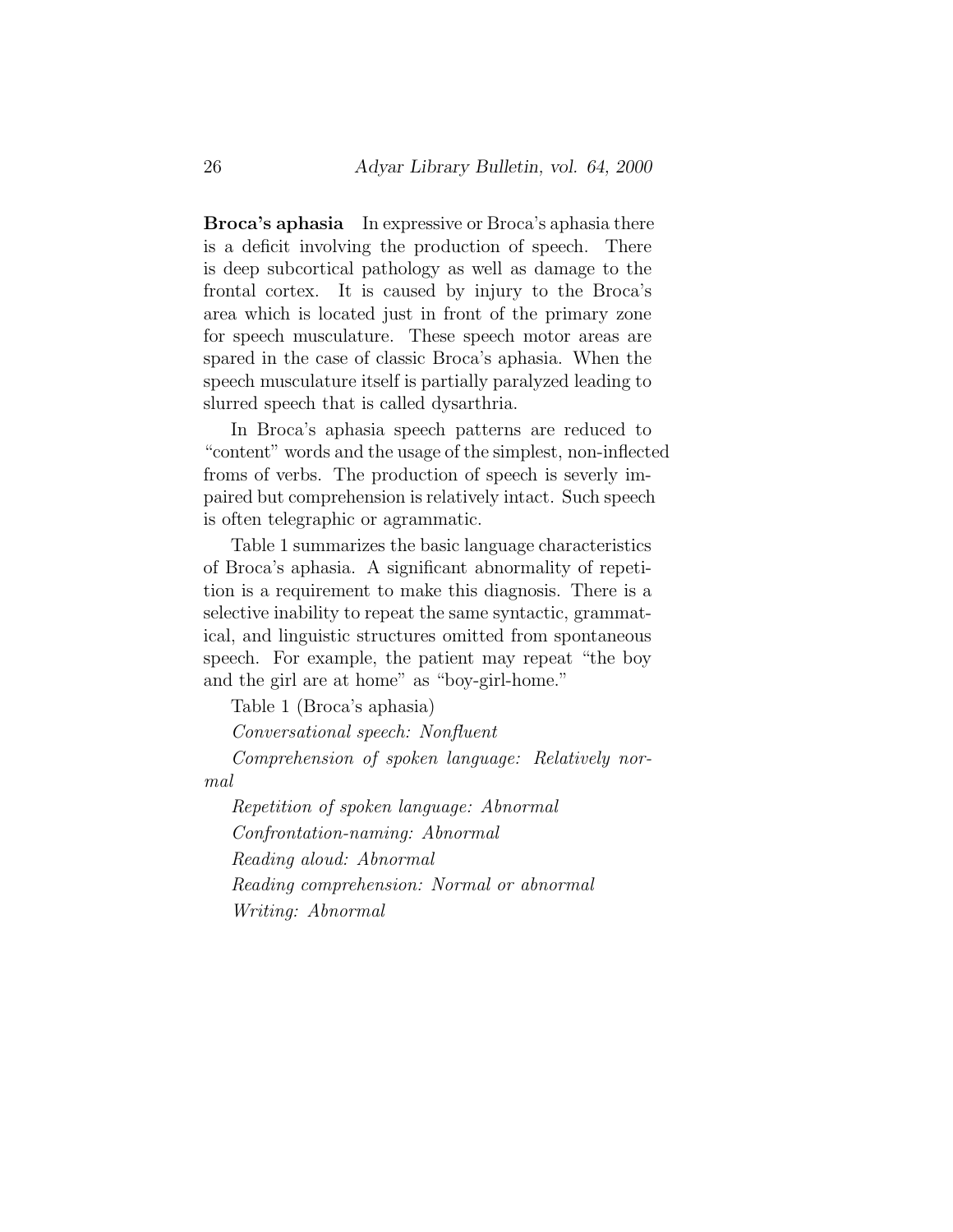**Wernicke's aphasia** A lesion in the posterior portion of the left temporal lobe, the Wernicke area, causes a receptive aphasia in which the speech production is maintained but comprehension is much more seriously effected. Depending on the extent of damage, it may vary from being slightly odd to completely meaningless (Table 2).

Table 2 (Wernicke's aphasia) Conversational speech: Fluent, paraphasic Comprehension of spoken language: Abnormal Repetition of spoken language: Abnormal Confrontation-naming: Abnormal Reading aloud: Abnormal Reading comprehension: Abnormal Writing: Abnormal

The Wernicke patient may speak at a abnormally fast pace and augment additional syllables to the end of words or additional worlds or phrases to the end of sentences. The speech is effortless, the phrase length is normal, and generally there is an acceptable grammatical structure and no problems of either articulation or prosody. But the speech shows a deficiency of meaningful, substantive words, so that despite the torrent of words ideas are not meaningfully conveyed, a phenomenon called empty speech.

Paraphasia is another characteristic of Wernicke's aphasia. Here words from the same general class may be inappropriately substituted, or syllables in the wrong order generated, or an utterance produced which is somewhat similar to the correct word. For example, the patient may call a table a "chair" or an elbow a "knee" or butter as "tubber" and so on.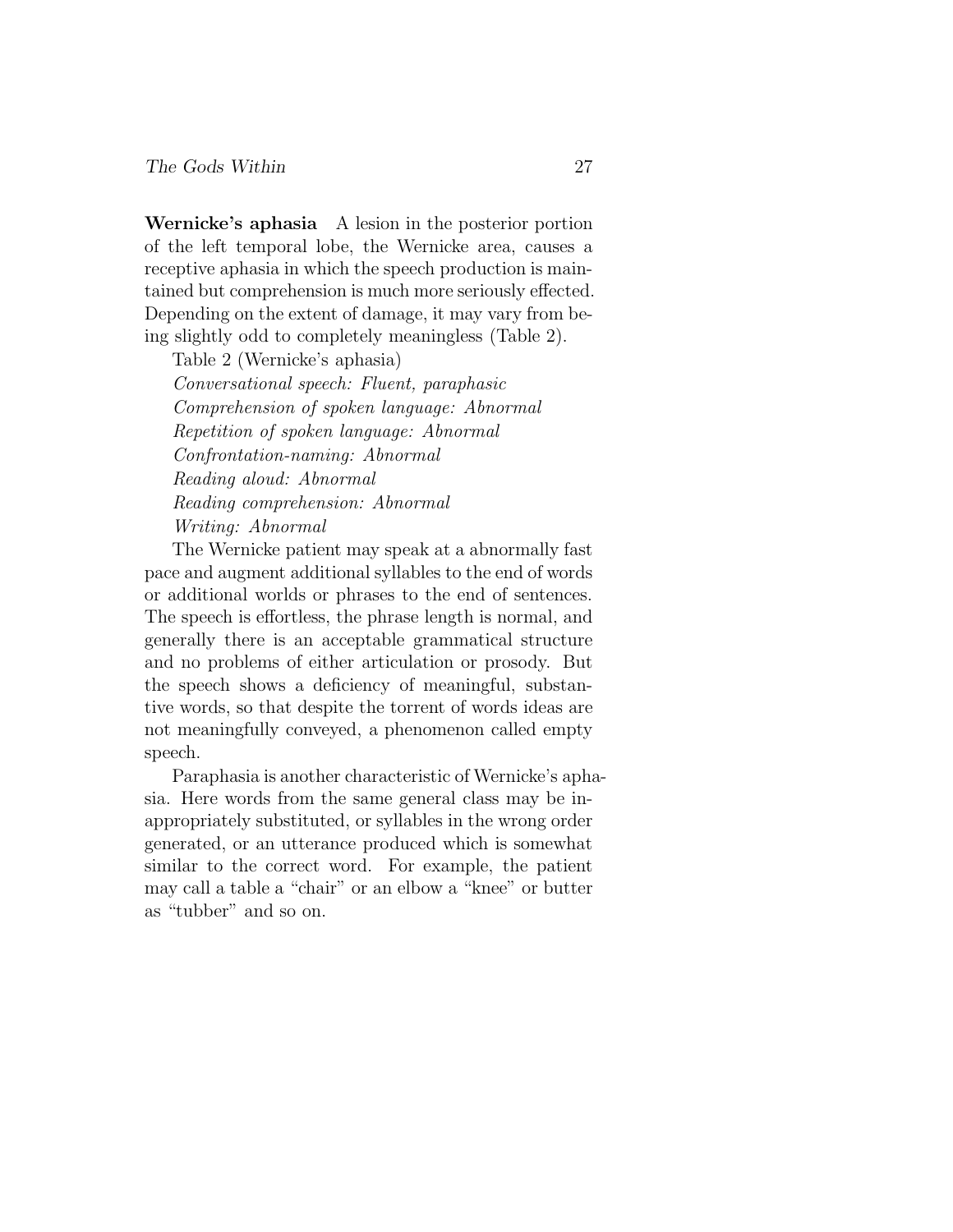**Other aphasias** Word-finding difficulty (anomia) accompanies many aphasic disorders. But here we speak of a "pure" anomia caused by injury to the angular gyrus. The resulting anomic (or nominal, semantic, or amnesic) aphasia manifests in the face of relatively intact spontaneous speech and comprehension of written and spoken language. Shown an object, the subject has great difficulty in producing its name; told the name, the subject is uncertain what it refers to. Since some sort of naming difficulty attends any aphasia, there is disagreement whether the disability is confined to the linguistic sphere. The conversational speech in anomia is fluent but empty. Specific words are replaced by generalizations or words or phrases of less exact meaning and it has a characteristic rambling and vague nature.

When all the major language functions including speaking, comprehension, repetition, naming, reading and writing are severely affected, this represents "global" aphasia. Nevertheless, considerable variation exists amongst the patients. In addition, there are other rare syndromes which indicate the involvement of further cognitive centers. In one, the subject has good comprehension but little spontaneous speech; in another, there is fairly spontaneous speech but little comprehension. But in both cases, the subject can repeat excellently, sometimes better than a normal person. In a third variety, the patient can neither speak spontaneously nor comprehend appearing oblivious of the goings on. But upon hearing a message, the patient will parrot back verbatim what was spoken.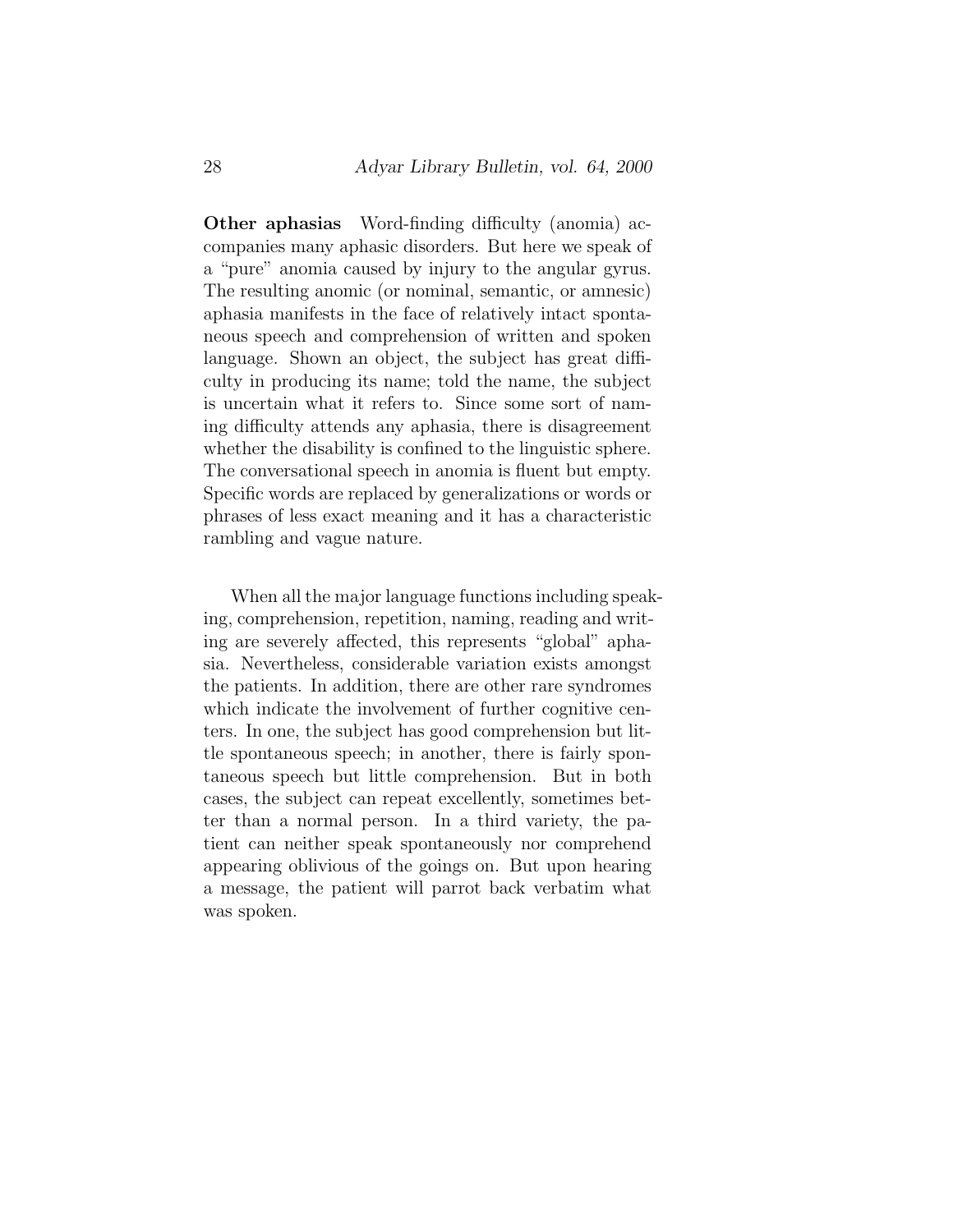**Alexia** In alexia, the subject is able to write while unable to read; in alexia combined with agraphia, the subject is unable to write or read while retaining other language faculties; in acalculia, the subject has selective difficulty in dealing with numbers.

Alexia has been known for a long time, but its first clinical description was made by Dejerine in 1891 and 1892. One of these patients had suffered a cerebral vascular accident after which he could no longer read. Originally, the patient also suffered from some aphasia and agraphia but the aphasia cleared in due course. The other patient suddenly lost the ability to read but had no other language deficit. This patient, although unable to read except for some individual letters, could write adequately.

Three major varieties of alexia have been described: parietal-temporal, occipital, and frontal. In occipital alexia, there is no accompanying agraphia. In this spectacular condition, there is a serious inability to read contrasted with an almost uncanny preservation of writing ability.

**Agraphia** This is a loss or an impairment of the ability to produce written language. According to Benson, "The clinical abnormalities of writing are complex and have resisted rigid anatomical-psychological correlations. Nonetheless, data are available that demonstrate a number of distinctive variations within agraphia and at least crude anatomical correlations can be suggested."

The complex manner in which these aphasias manifest establishes that language functioning is a very intricate process. More specifically, it means that at least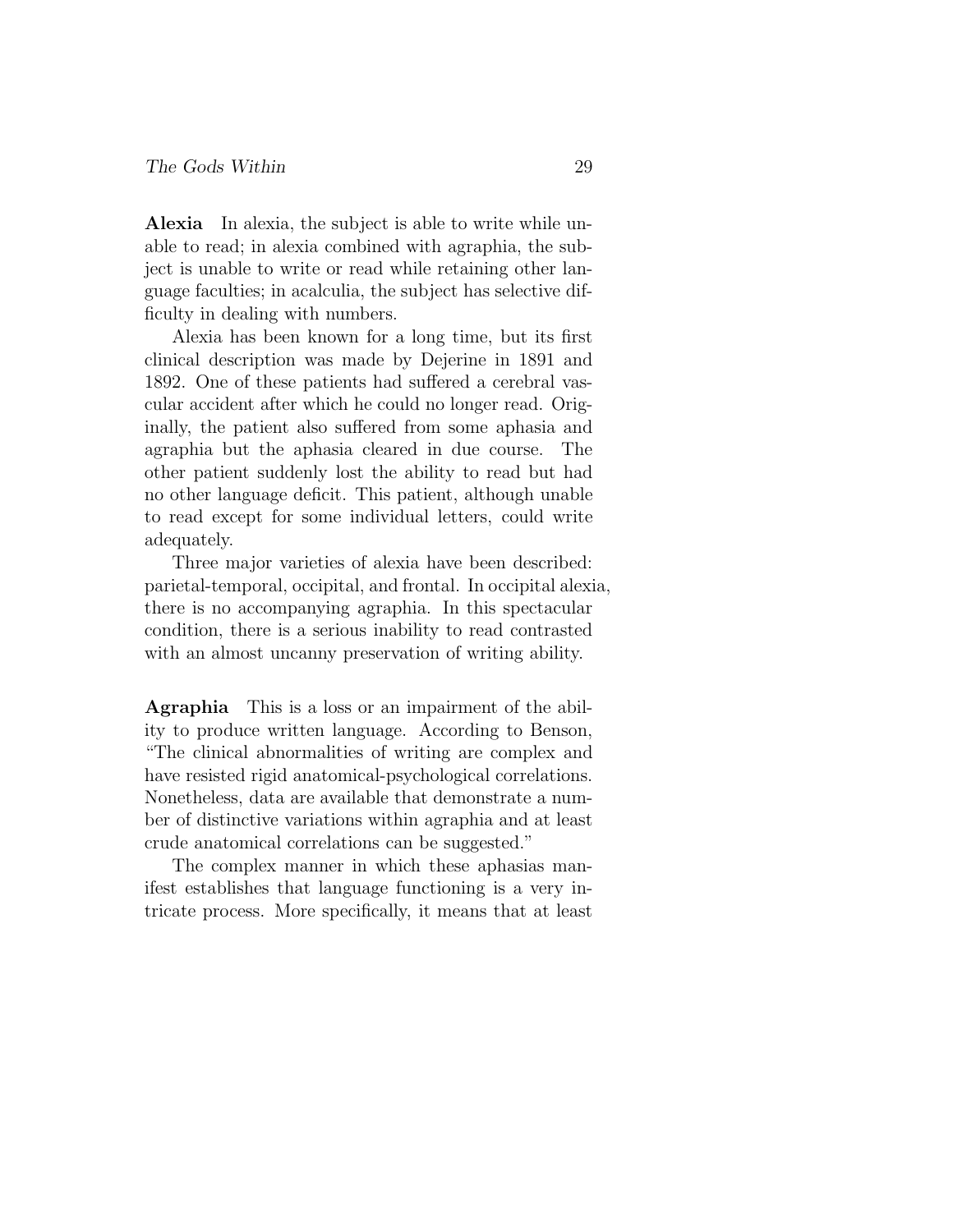certain components of the language functioning process operate in a yes/no fashion. These components include comprehension, production, repetition, and various abstract processes. But to view each as a separate module only tells half the story. There exists very subtle interrelationships between these capabilities which all come into operation in normal cognitions.

But the attempts to find neuroanatomical localization of individual language functions have not been successful. In fact the critique of the approach of the localizationists led to a holistic attitudes to brain's function. The anatomical centers, such as the areas of Broca or Wernicke, for the various syndromes are to be viewed as "focus" areas at a lower level and not exclusive processing centers. The actual centers are defined at some higher levels of abstraction.

**Apraxia** Our daily movements are almost automatic. These movements involve a whole sequence of intermediate steps which are performed in the right order with the correct timing. These movements may be considered an expression of a body language and, therefore, in parallel with aphasia, one would expect to see disorders related to body movements. Apraxia is the inability to perform certain learned or purposeful movements despite the absence of paralysis or sensory loss. Several types of apraxia have been described in the literature.

In kinetic or motor apraxia there is an impairment in the finer movements of one upper extremity, as in holding a pen or placing a letter in an envelope. This is a result of injury in the premotor area of the frontal lobe on the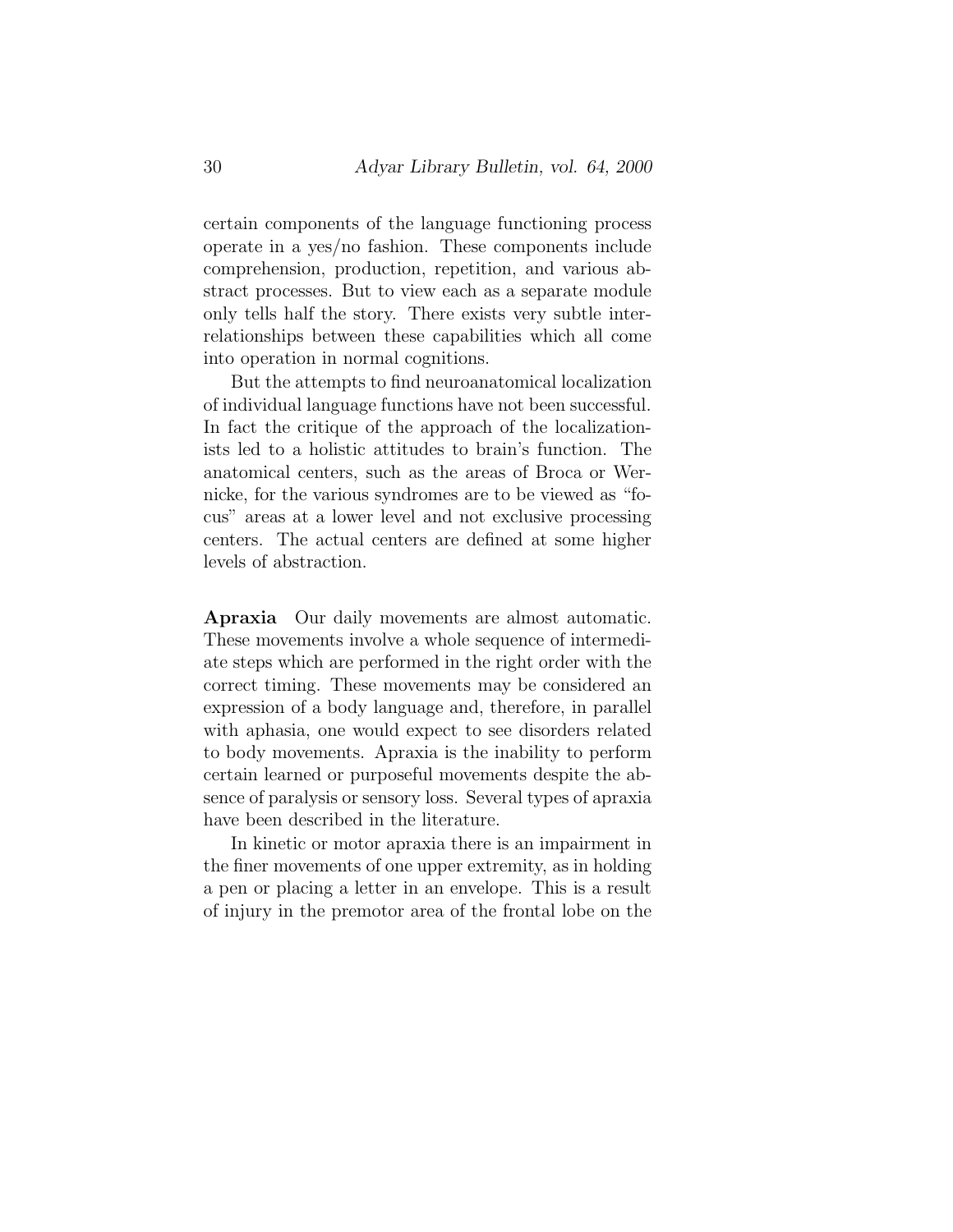side opposite to the affected side of the body. Kinetic apraxia is thought to be a result of a breakdown in the program of the motor sequence necessary to execute a certain act.

In ideomotor apraxia the patient is unable to perform certain complex acts on command, although they will be performed spontaneously in appropriate situations. Thus the patient will be unable to mime the act of brushing the teeth though the actual brushing will be easily done. It is believed that this apraxia is caused by the disconnection of the center of verbal formulation and the motor areas of the frotal lobe.

When the sequence of actions for an act are not performed appropriately, this is called ideational apraxia. The individual movements can be performed correctly, but there is difficulty in putting these together. Rather than using a match, the patient may strike the cover of a matchbox with the candletip. The general view is that this apraxia arises from lesions in the parietal lobe of the dominant hemisphere or in the corpus callosum.

Constructional apraxia is the loss in the ability to construct or reproduce figures by assembling or drawing. It seems to result from a loss of visual guidance or an impairment in visualizing a manipulative output. This apraxia is a result of a variety of lesions in either one or both of the hemispheres.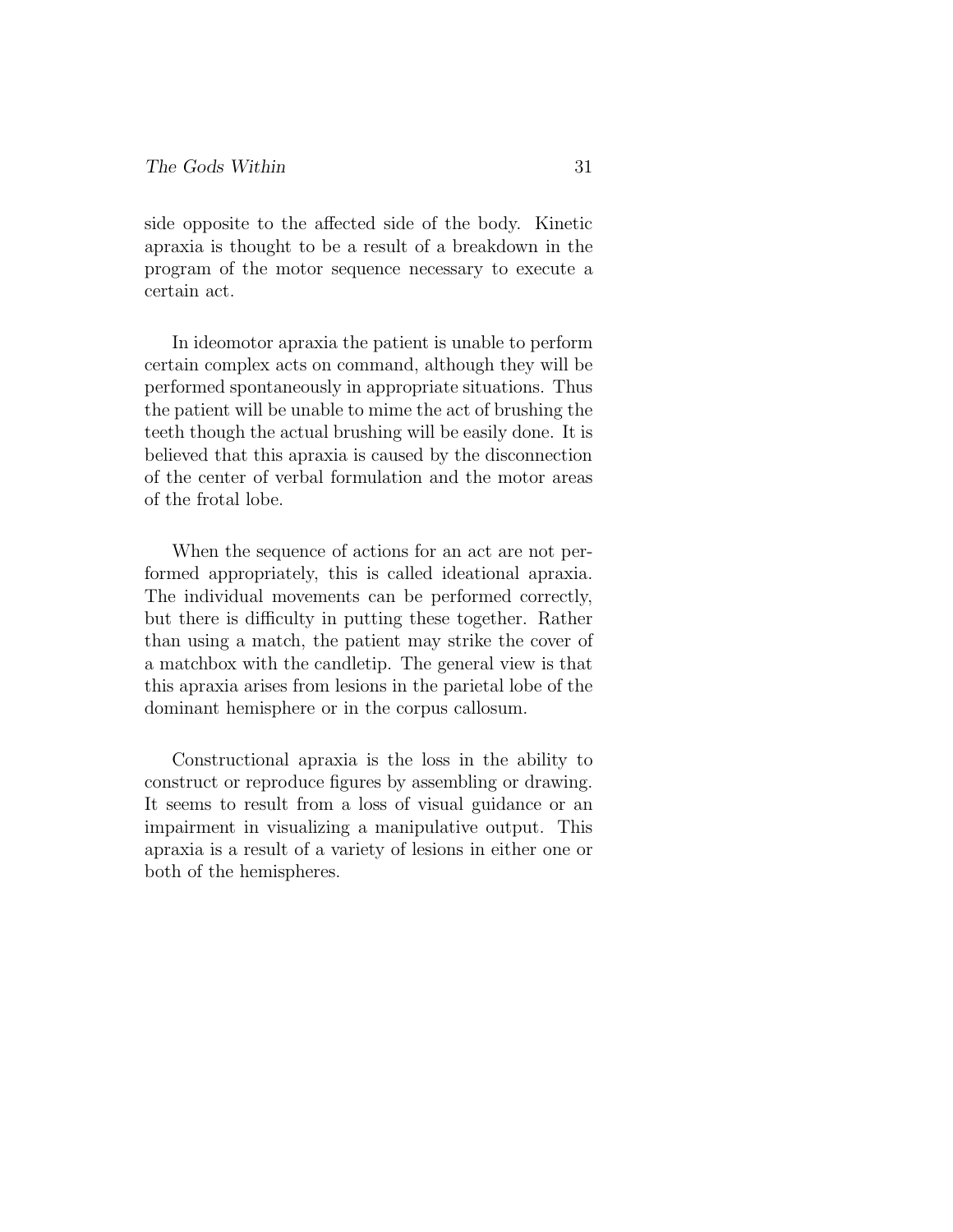### **6**

### **Blindsight**

There are many old anecdotal accounts of blind people who can see sometime and deaf people who can likewise hear. In the 1970s, Larry Weiskrantz was working with brain-damaged subjects who could not consciously see an object in front of them in certain places within their field of vision. Yet when asked to guess if a light had flashed in their region of blindness, the subjects "guessed" right at a probability much above that of chance.

In a typical case the subjects is completely blind in the left or right visual field after undergoing brain surgery yet he performs very well in reaching for objects. "Needless to say, [the patient DB] was questioned repeatedly about his vision in his left-half field, and his most common response was that he saw nothing at all. . . When he was shown the results, he expressed surprise and insisted several times that he thought he was just 'guessing.' When he was shown a video film of his reaching and judging orientation of lines, he was openly astonished."<sup>15</sup> Obviously, blindsight patients possess visual ability but it is not part of their conscious awareness.

Blindsight has been explained as being a process similar to that of implicit memory or proposing that consciousness is a result of a dialog going on between different regions of the brain. When this dialog is disrupted, even if the sensory signals do reach the brain, the person will not be aware of the stimulus. In visual processing, it appears that motion and form are processed separately,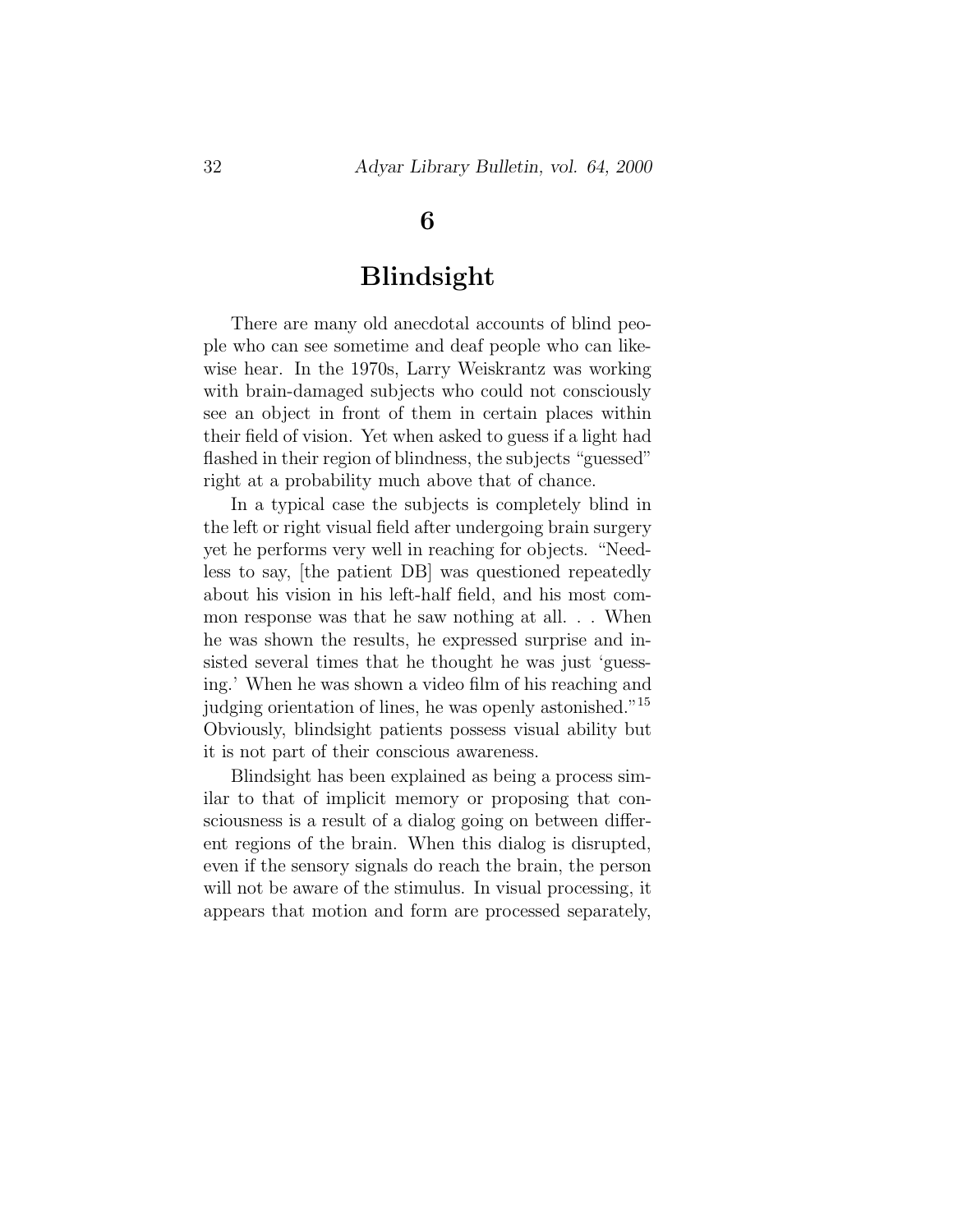in parallel. Semir Zeki<sup>16</sup> has shown that two critical parts of the cortex, regions V1 and V5, are involved in motion and its perception. If V5 is damaged there is no perception of motion. If V1 is damaged but V5 is intact, then signals in V5 are correlated with the stimulus, but the subject has no conscious awareness of that fact.

Zeki has proposed that the crucial factor for conscious vision is that the two areas V1 and V5 should be able to interact, carry on a dialog. The neurons in these two regions do not only respond to the motion of the object, but actually fire in synchrony, oscillating at the same frequency. So this oscillation has been taken as a correlate of the conscious perception of movement.

Susan Greenfield<sup>17</sup> has proposed that blindsight might be a result of the incoming signals being too weak due to some inhibitory chemical process. This is why patients can be frequently conscious of objects moving at speeds greater than before. Flohr<sup>18</sup> has suggested that consciousness depends not so much on the extent of neurons recruited but, rather, on the the rate at which the recruitment occurs. This rate of recruitment may be inhibited due to some inhibitory process.

These explanations of blindsight in terms of the dialog within the regions V1 and V5 or neurons recruited therein do not exclude the possibility that simultaneous activity in other regions is essential for the feeling of consciousness. These simultaneous activity elsewhere need not be synchronized with the oscillations in the V1 and V5 regions.

Susan Greenfield summarizes:<sup>19</sup> "We have two clues about the phenomenology of consciousness; first, that it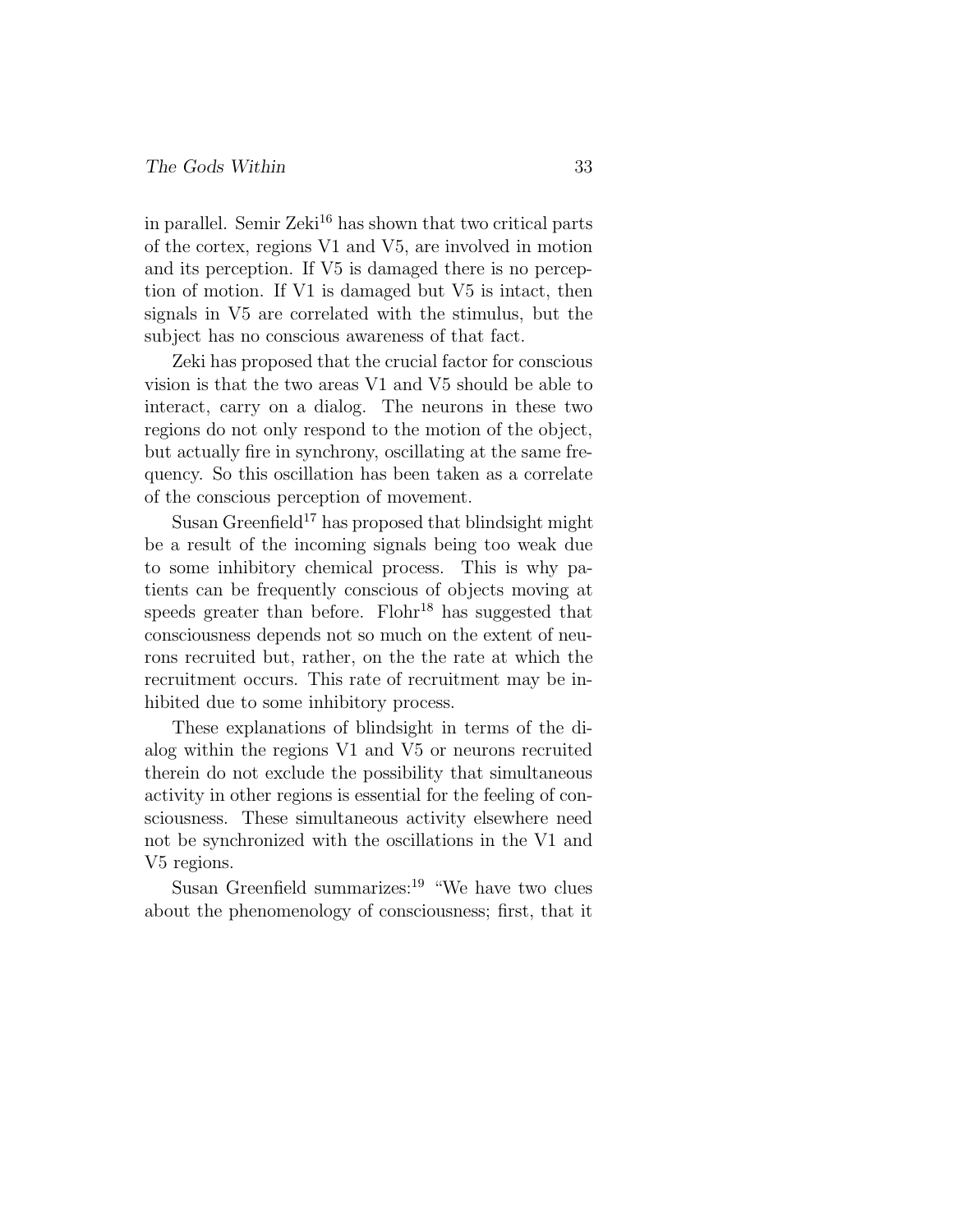depends on a focus that is literally or psychologically strong, and second, that it might depend spatially and/or temporally on the extensive, rapid recruitment of a population of brain cells. These brain cells would span different brain regions or different parts of the cortex to constitute a temporary working assembly where all member neurons resonated or discharged in the same way. The more powerful the recruiting signal, the greater the likelihood that such assemblies would be established and consciousness ensue."

This model is quite attractive but it has fundamental difficulties. First, the blindsight patient is conscious, although he may not be conscious of certain images in his field of vision. Second, there are activities which are performed automatically of which we are not conscious. Some of these can be brought under the ambit of conscious control with varying degree of difficulty. As examples consider breathing or heartbeat, of which breathing is easily controlled and heartbeat can be controlled only by yogic adepts.

Why not consider that the injury in the brain leading to blindsight causes the vision in the stricken field to become automatic? Then through retraining it might be possible to regain the conscious experience of the images in this field. In the holistic explanation, the conscious awareness is a correlate of the activity in a complex set of regions in the brain. No region can be considered to be producing the function by itself, although damage to a specific region will lead to the loss of a corresponding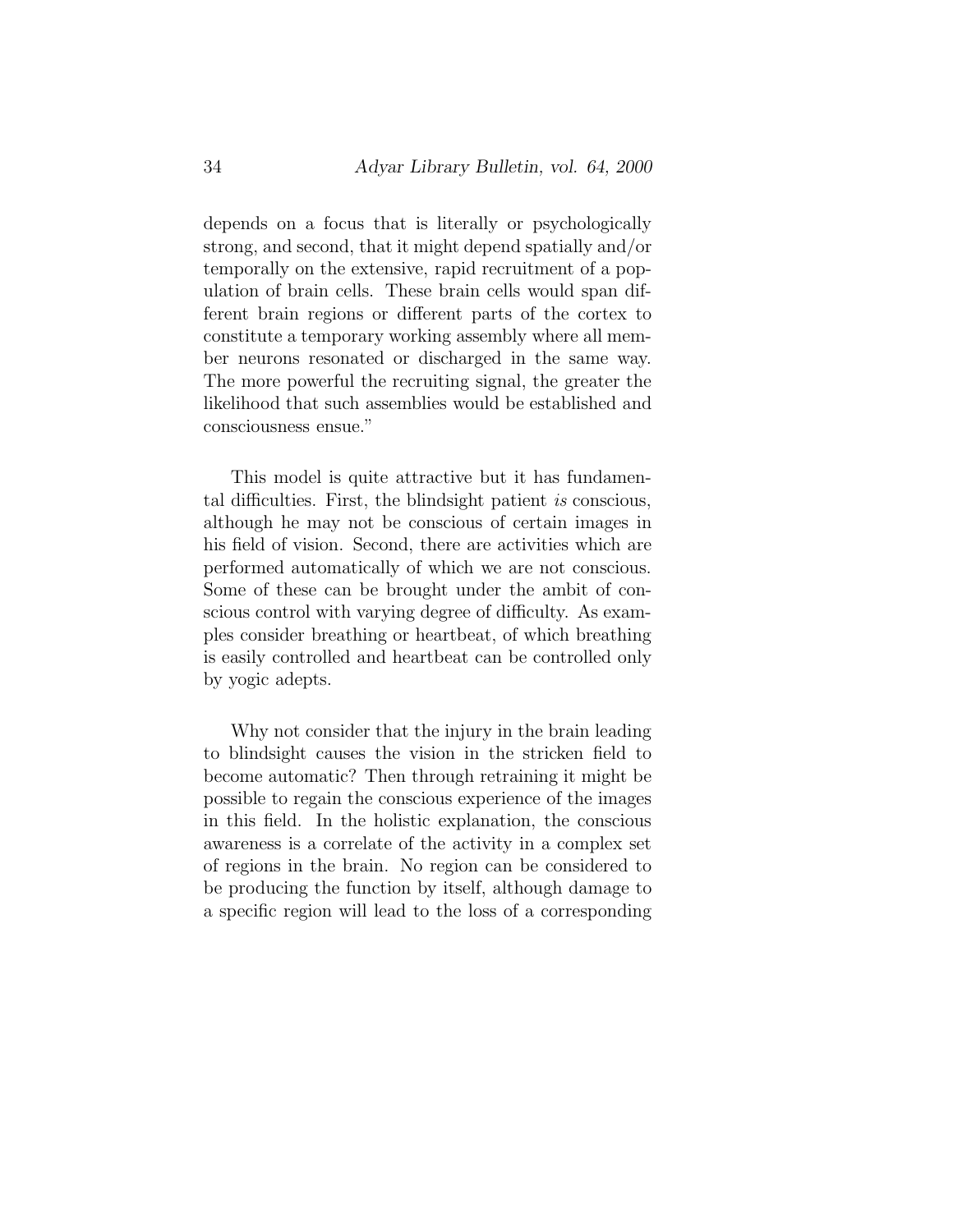function.

## **7**

### **Agnosia**

Agnosia is a failure of recognition that is not due to impairment of the sensory input or a general intellectual impairment. A visual agnosic patient will be unable to tell what he is looking at, although it can be demonstrated that the patient can see the object. In visual agnosia, the patient is unable to recognize objects for reasons other than that of loss of visual acuity or intellectual impairment. In auditory agnosia, the patient with unimpaired hearing fails to recognize or distinguish speech. The patient can read without difficulty, both out loud and for comprehension. If words are presented slowly, the patient may comprehend fairly well; if presented at a normal or rapid speed, the patient will not comprehend. Other patients perceive vowels and/or consonants but not entire words, or some words but not vowels or consonants. These patients have little difficulty with naming, reading or writing; all language functions except auditory comprehension are performed with ease. Astereognosis is a breakdown in tactile form perception so that the patient cannot recognize familiar objects through touch, although the sensations in the hands appear to be normal.

Prosopagnosia literally means a failure to recognize faces. Prosopagnosic patients are neither blind nor intellectually impaired; they can interpret facial expressions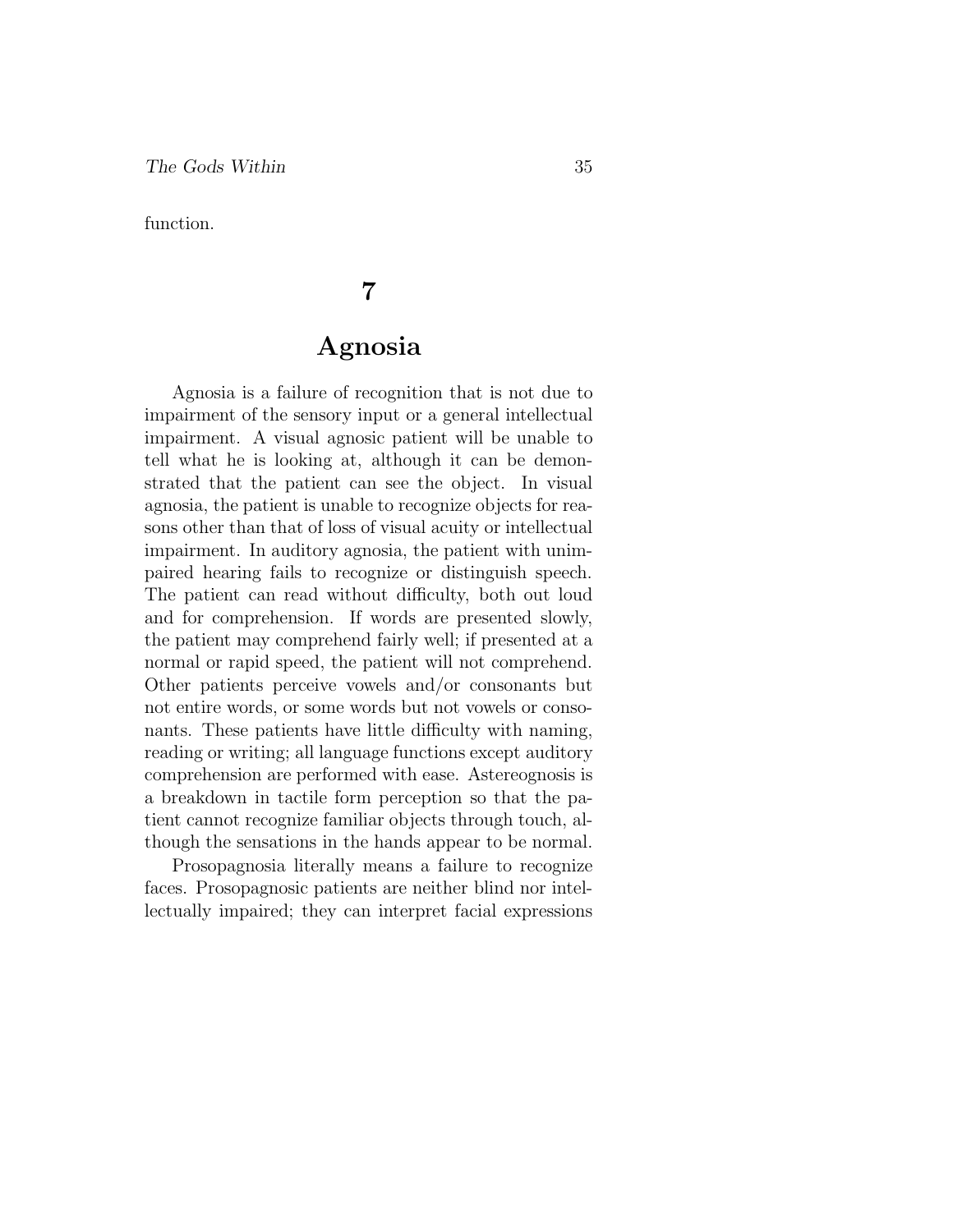and they can can recognize their friends and relations by name or voice. Yet they do not recognize specific faces, not even their own in a mirror!

Prosopagnosia may be regarded as the opposite of blindsight. In blindsight there is recognition without awareness, whereas in prosopagnosia there is awareness without recognition. But there is evidence that the two syndromes have underlying similarity. Electrodermal recordings show that the prosopagnosic responds to familiar faces, although without awareness of this fact. It appears, therefore, that the patient is subconsciously registering the significance of the faces.

Prosopagnosia may be suppressed under conditions of associative priming. Thus if the patient is shown the picture of some other face it may trigger a recognition.

### **8**

### **Split Brains**

The two hemispheres of the brain are linked by the rich connections of the corpus callosum. The visual system is arranged so that each eye normally projects to both hemispheres. By cutting the optic-nerve crossing, the chiasm, the remaining fibers in the optic nerve transmit information to the hemisphere on the same side. Visual input to the left eye is sent only to the left hemisphere, and input to the right eye projects only to the right hemisphere. The visual areas also communicate through the corpus callosum. When these fibers are also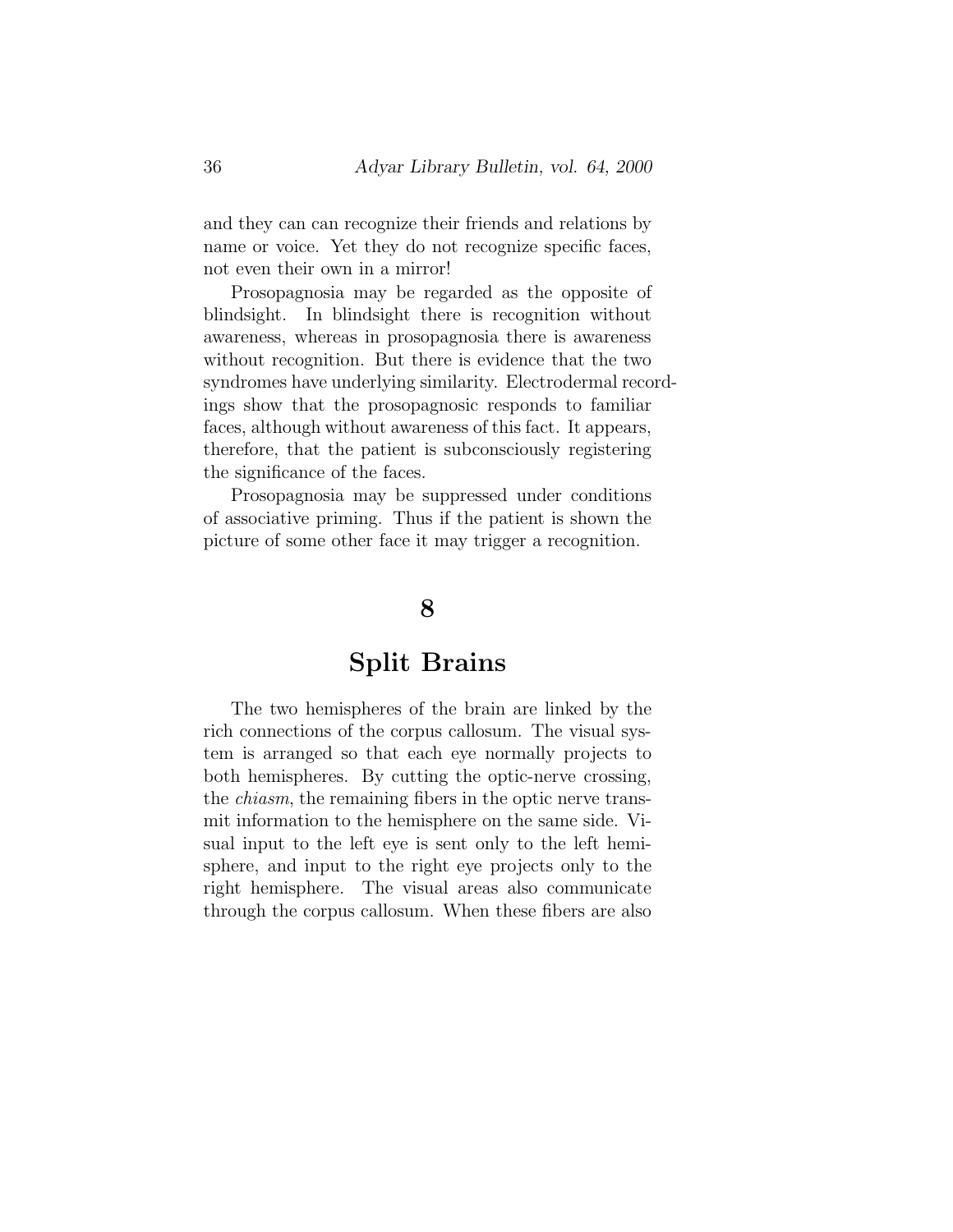severed, the patient is left with a split brain.

A classic experiment on cat with split brains was conducted by Ronald Myers and Roger Sperry in 1953.<sup>20</sup> They showed that cats with split brains did as well as normal cats when it came to learning the task of discriminating between a circle and a square in order to obtain a food reward, while wearing a patch on one eye. This showed that one half of the brain did as well at the task as both the halves in communication. When the patch was transferred to the other eye, the split-brain cats behaved different from the normal cats, indicating that their previous learning had not been transferred to the other half of the brain.

Experiments on split-brain human patients<sup>21</sup> raised questions related to the nature and the seat of consciousness. For example, a patient with left-hemisphere speech does not know what his right hemisphere has seen through the right eye. The information in the right brain is unavailable to the left brain and vice versa. The left brain responds to the stimulus reaching it whereas the right brain responds to its own input. Each half brain learns, remembers, and carries out planned activities. It is as if each half brain works and functions outside the conscious realm of the other. Such behavior led Sperry to suggest that there are "two free wills in one cranial vault."

But there are other ways of looking at the situation. One may assume that the split-brain patient has lost conscious access to those cognitive functions which are regulated by the non-speech hemisphere. The other view is that nothing is changed as far as the awareness of the patient is considered and the cognitions of the right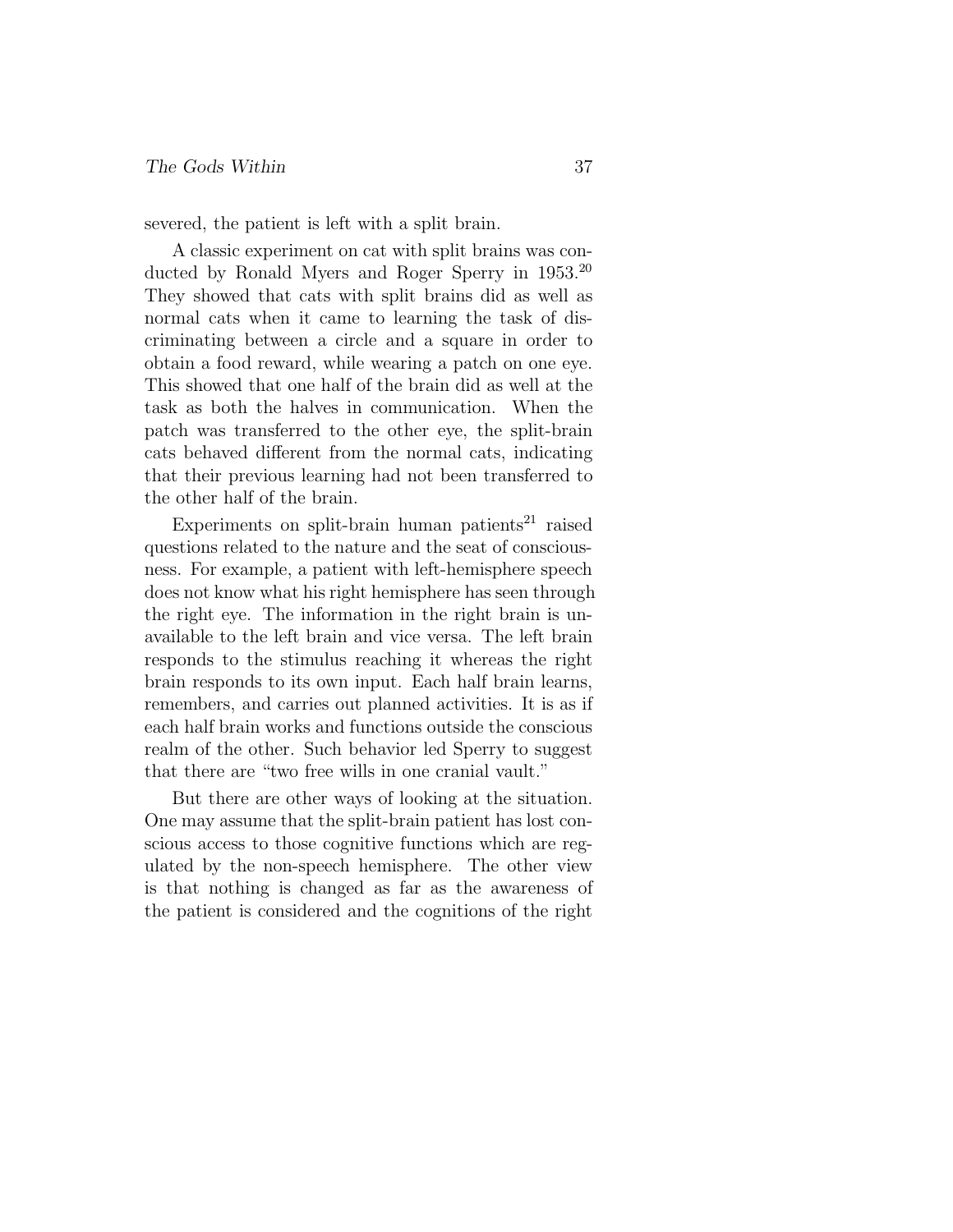brain were linguistically isolated all along, even before the commissurotomy was performed. The procedure only disrupts the visual and other cognitive-processing pathways.

The patients themselves seem to support this second view. There seems to be no antagonism in the responses of the two hemispheres and the left hemisphere is able to fit the actions related to the information reaching the right hemisphere in a plausible theory.

For example, consider the test where the word "pink" is flashed to the right hemisphere and the word "bottle" is flashed to the left. Several bottles of different colors and shapes are placed before the patient, and he is asked to choose one. He immediately picks the pink bottle explaining that pink is a nice colour. Although the patient is not consciously aware of the right eye having seen the word "pink" he, nevertheless, "feels" that pink is the right choice for the occasion. In this sense, this behavior is very similar to that of blindsight patients.

#### **9**

### **Modular Circuits and Unification**

The brain has many modular circuits that mediate different functions. Some of these functions are not a part of conscious experience whereas others are. When these modules related to conscious sensations get "crosswired," this leads to synesthesia. One would expect that similar joining of other cognitions is also possible. A deliberate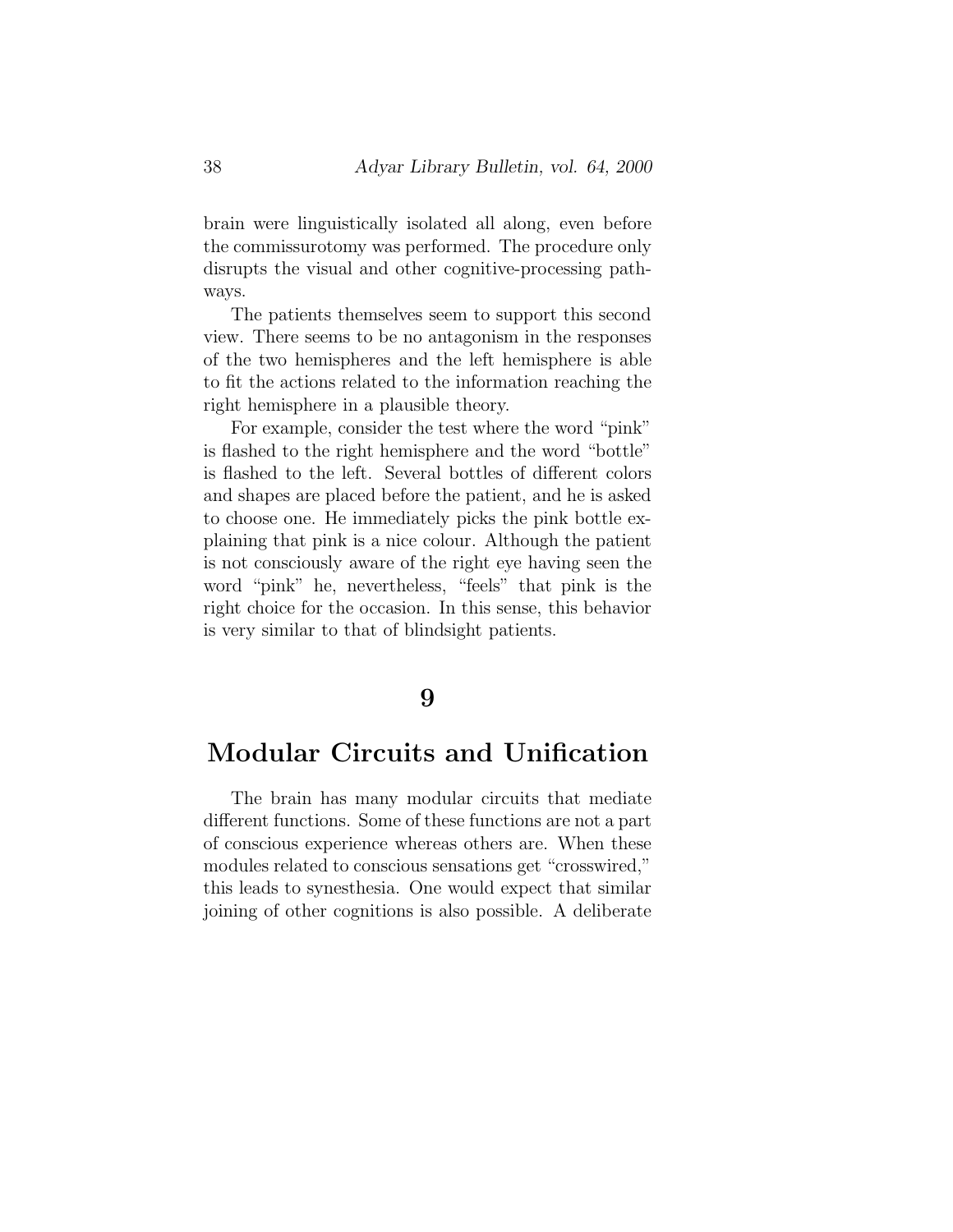method of achieving such a transition from many to one is a part of some meditative traditions. Nevertheless, each of the primary senses has a unity. And as we have seen from our discussion of aphasia, agnosia and other similar disorders that cognitive tasks are likewise endowed with unity.

It is significant that patients with disrupted brains never claim to have anything other than a unique awareness. The reductionists opine that consciousness is nothing but the activity in the brain, but this is mere semantic play that sheds no light on the problem. If shared activity was all there was to consciousness, then this would have been destroyed or multiplied by commissurotomy. Split brains should then represent two minds just as in freak births with one trunk and two heads we do have the case of two minds.

As we have seen, consciousness, when seen as a nonmaterial entity characterized by holistic quantum-like theory, can be understood much more naturally. The various senses represent projections of the mind function along the different directions. Injury to a specific location in the brain destroys the corresponding hardware necessary to reduce the mind function in that direction.

Another important point is that the mind function may be represented in terms of a variety of bases. While this essay has considered specific deficits like the various aphasias and agnosias, one could as well have talked in terms of other sets of behaviors.

The architecture of mind is constantly adjusting to the environment. This ability to adjust makes it possible for the mind to compensate for the deficit with time.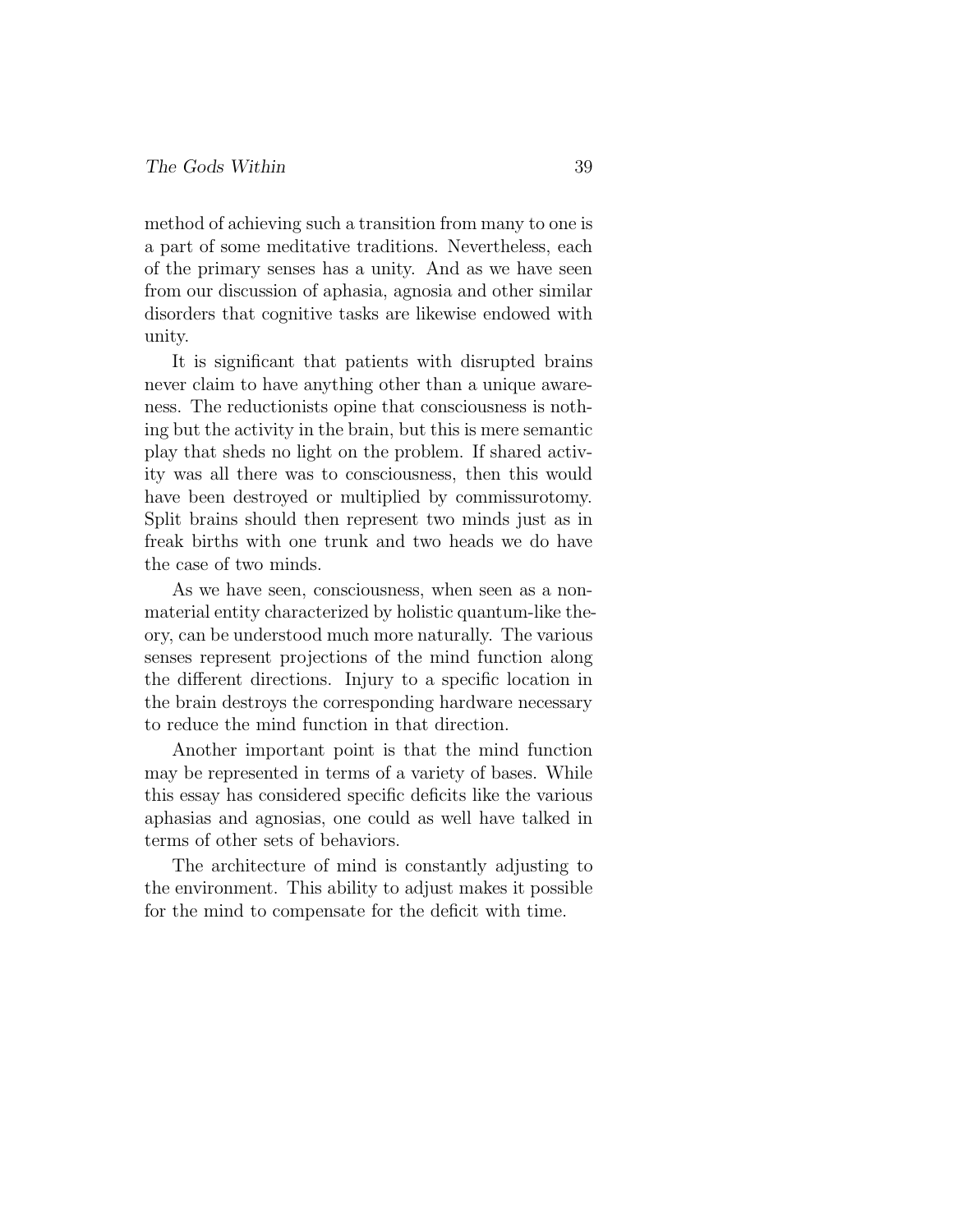The most significant argument against the reductionist and the neuronal connectionist views of the mind is that on commisurotomy, when the brain has been split into two separate, unconnected parts, the cognitive or the verbal intelligence of the patients is not disrupted. One might grant that the connected hemispheres, by some processes of dominance and emergence of higher function, are able to maintain a feeling of unity which manifests as consciousness. In the words of Gazzaniga<sup>22</sup> "consciousness is a feeling about specialized capacities." But why should this feeling of unity continue on when the hemispheres are severed?

The argument that one of the two hemispheres does not have language and consciousness is uniquely associated with language fails when we consider split-brain patients who had language in both the hemispheres. Gazzaniga suggests that the right hemisphere, although possessing language, is very poor at making simple inferences. He reasons that the two hemispheres have very dissimilar conscious experience. But the fact that both the hemispheres have speech mitigates against that view. Furthermore, one would expect that the separated hemispheres will start a process of independent reorganization to all the sensory inputs. If the patient still is found to have a single awareness, as has been the case in all tests, then the only conclusion is that the mind remains whole, although the brain has been sundered.

The identity of the neuronal activity and the workings of the mind is called into question by the persistence of the feeling of unity in the awareness of the split-brain patients. As the neuronal connections have been severed,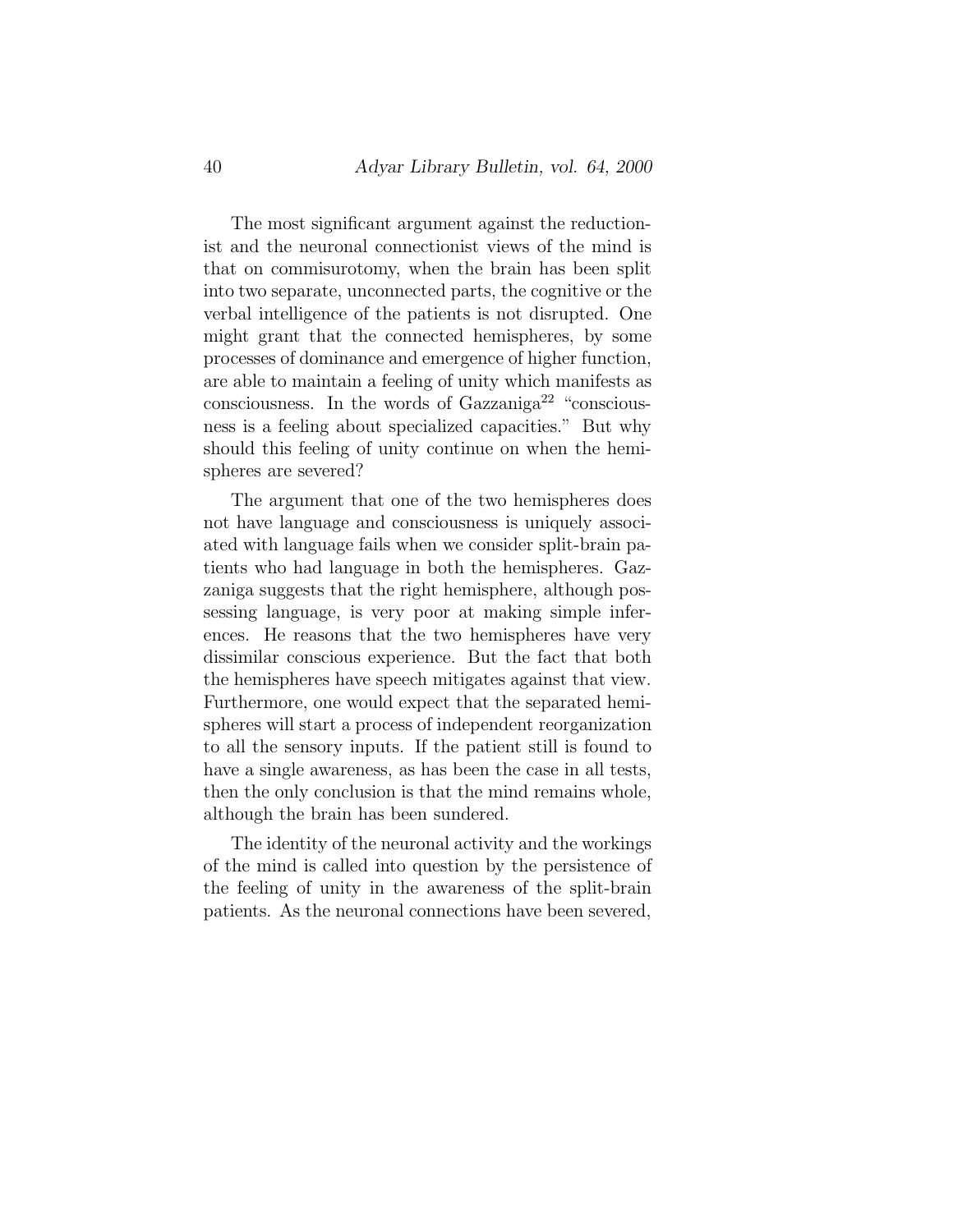the unity must be maintained through a field associated with the brain.

But why should mere localization of cognitive function, even under the influence of a field, make it different from a mechanistic computation? This must be because of a quantum basis to the underlying process in the elementary cognitions. Basically, the argument is that if nature at its deepest level is quantum mechanical and if mind is able to understand this description, then mind itself must have a quantum mechanical substratum.

Let us summarize the main findings from neuroscience:

- There is a witness in the mind, detached from our personal self, who is most clearly seen in research on dreaming. Split brain experiments confirm that we have a single mind, even though our cognitive centers have autonomy.
- The senses do not all operate in unison, as in lucid dreaming and in non-alert waking states.
- Reality is constructed in the domain of our consciousness by fragments of past experience that are joined together.
- Cognitive abilities have components that are inaccessible to the conscious mind.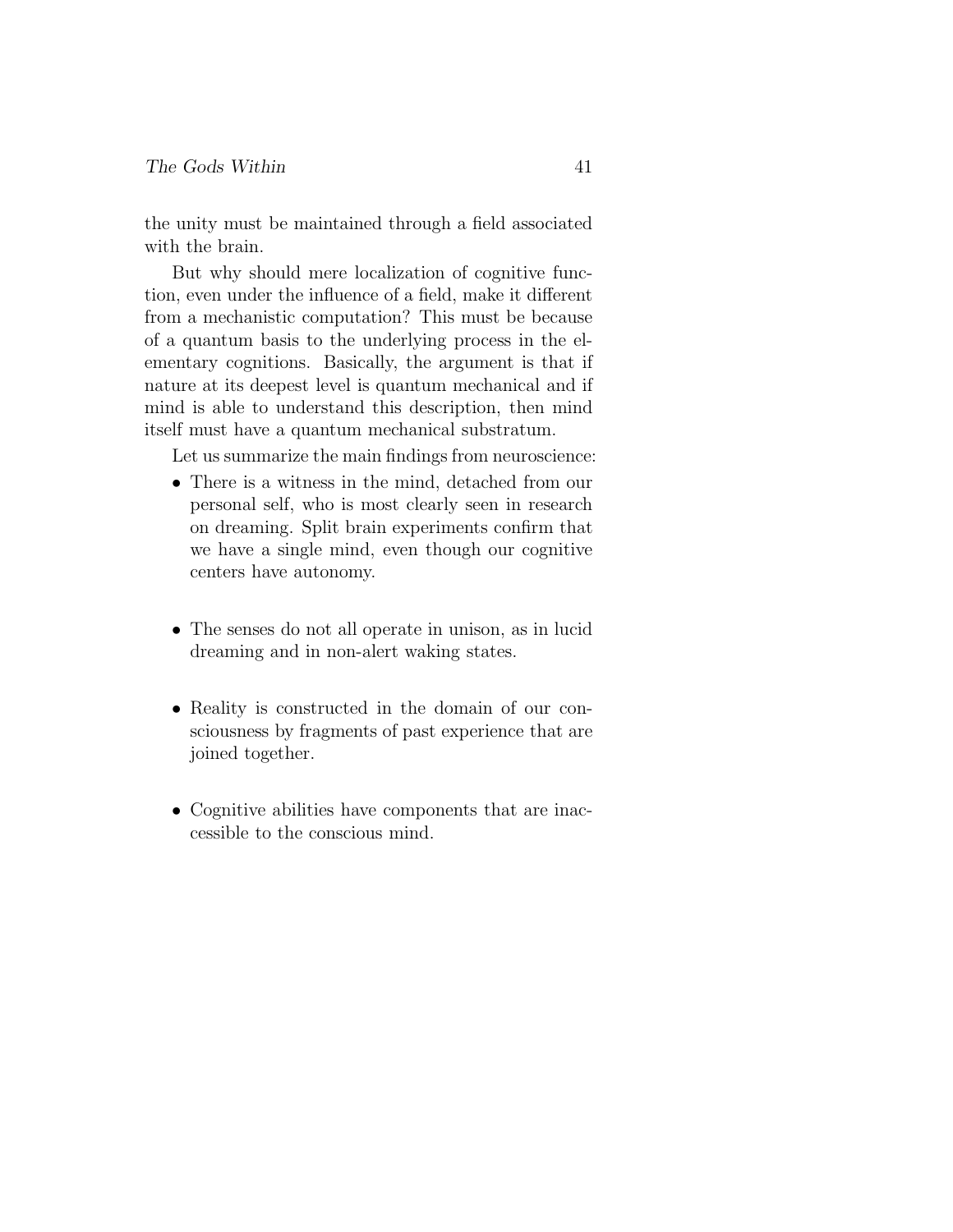### **10**

# **Vedic Ideas of Consciousness States**

Having presented relevant neuroscientific findings as background, we look at the Vedas for similar material. We confine ourselves to the passages that speak about consciousness directly, leaving out the enormous Purānic and other mythic literature which deals with the same subject, albeit in a cryptic form.

The Vedas speak of the "witness" within the mind through the image of the tree to which two birds cling. One of the birds eats fruit and the other only watches  $(Rgveda 1.164.20)$ . This is explained in Brhad $\bar{a}$ ranyaka 3.1.2 as, "On the same tree man sits grieving, immersed, bewildered by his own impotence. But when he sees the other lord contented and knows his glory, then his grief passes."

The two birds of this image are very different. The one who grieves (the conditioned self) is limited with access to only a part of the tree; the other bird sees everything. The conditioned self is the conscious witness, the other self is purus. The conditioned self does not have access to all memories. Some of these memories can be retrieved by hypnosis. Yoga is the discipline by which one can do the same, and more.

It is further said that the  $\bar{a}$ tman, infinitesimal, yet occupying the whole body, is revealed in progressively greater measure in the sequence of four states: wakeful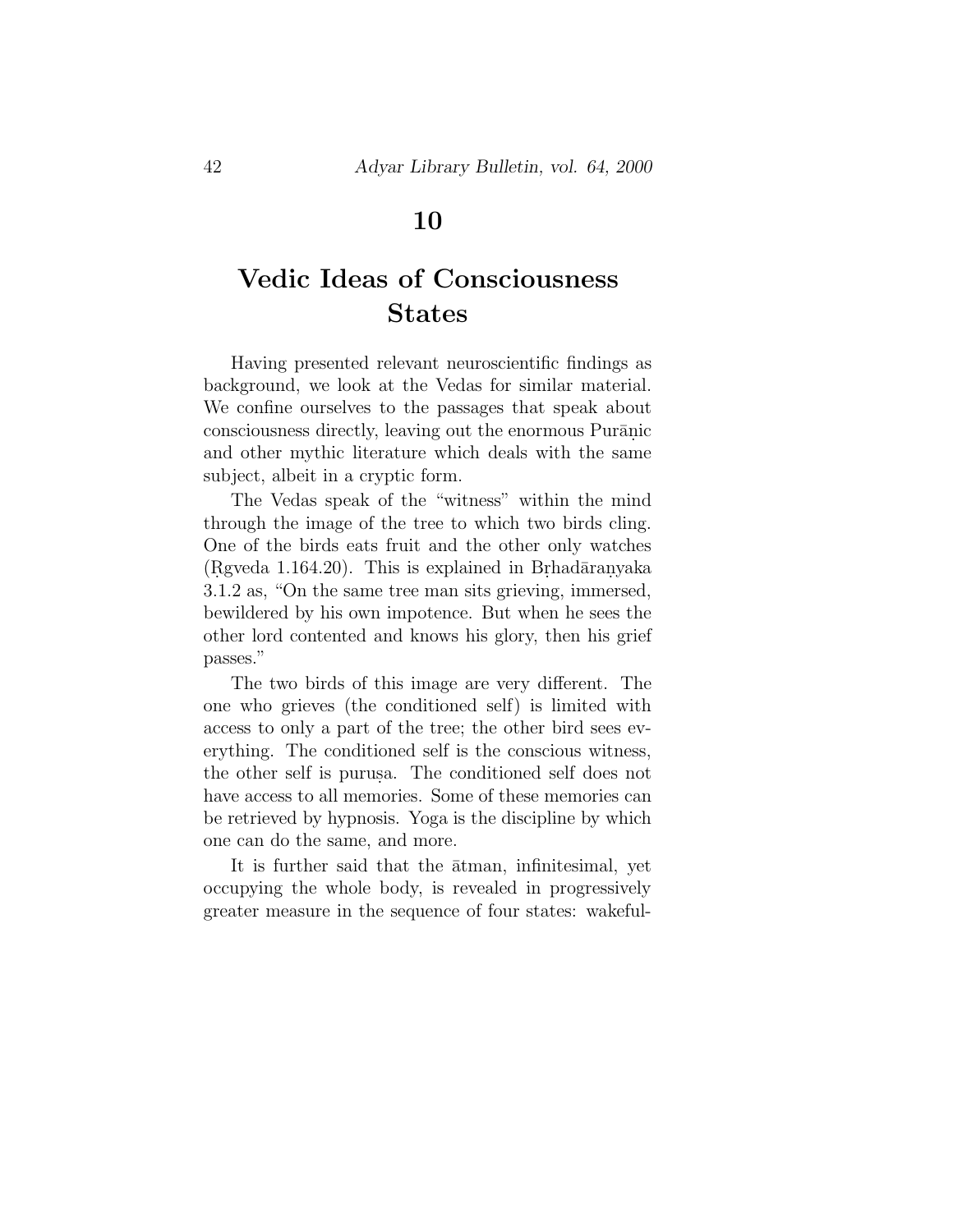ness ( $j\bar{a}qaran$ ), dream sleep (svapna), deep sleep, (susupti), and the fourth state  $tur\bar{v}ya$ .

The waking state has another name, *vai*sv $\bar{a}$ nara, which emphasizes that it related to the physical world,  $visiva$ . In the dreaming state the mind withdraws from the outer senses and creates its own worlds by means of its own light, tejas, which is why it is called taijasa. According to Brhad $\bar{a}$ ranyaka 4.3.9-10, the dream state is intermediate to the waking and the deep sleep states where the "evils and the blessings" of both are found. Furthermore,

> When he falls asleep, then having taken away with him the material from the whole world, destroying and building it up agin, he sleeps (dreams) by his own light. In that state he is self-illumined.

> There are no chariots in that state, no horses, no roads, but he himself sends forth chariots, horses, and roads. There are no blessings there, no happiness, no joys, but he himself sends forth blessings, happiness, and joys.

In deep sleep, the self is detached from its outer form and it is by itself as pure knowledge,  $prajn\bar{a}$ , and so it is called  $pr\bar{a}j\tilde{n}a$   $\bar{a}t$ man.

The outer forms of the mind are affected by the individual's mix of *qunas*, sattva (transparence), rajas (energy or activity) and tamas (inertia). This means that they determine the waking and the dream behaviors. In contrast, in the deep sleep state, the "witness" has withdrawn rendering the *gunas* ineffective and "just as a youth or a great king or a great scholar, having reached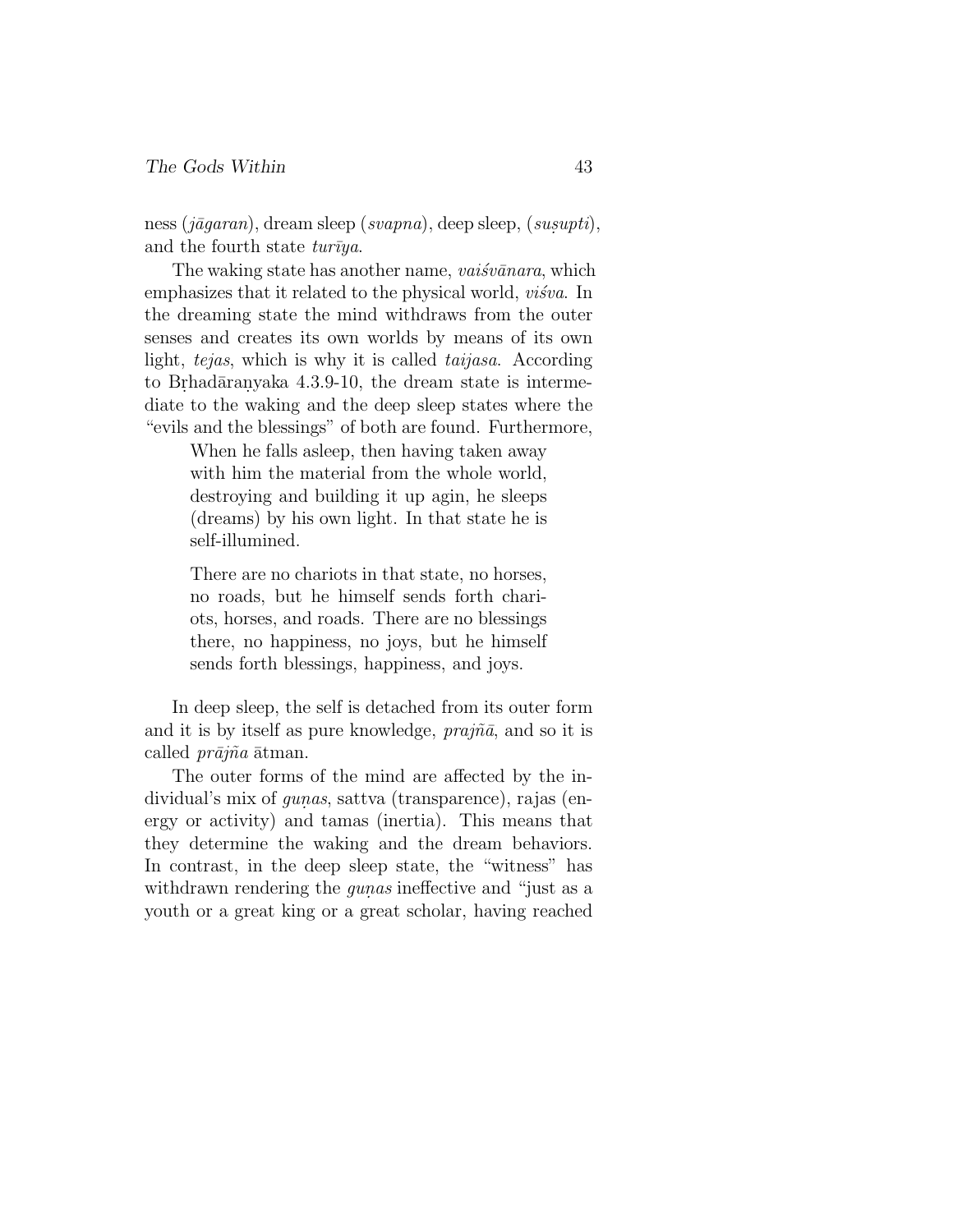the summit of happiness, might rest, so does he then rest" (BU 2.1.19). This true rest and experience of bliss replenishes the body.

The fourth state,  $turiya$ , is reached by achieving a union of the conditioned self with the witness (the watching bird on the tree) in a state of heightened wakefulness. Dreaming and deep sleep are physiologically determined by the the body seeking union with Brahman to rejuvenate itself; the  $tur\bar{v}ya$  is a movement in the opposite direction for the same end. If one is lapsing into Brahman, the other is an ascent to it. In yogic practice, the fourth state is called  $sam\bar{a}dhi$ .

The mind is also viewed in a hierarchy, with the lower mind consisting primarily of the senses, and the higher mind consisting of ahamkāra (ego), buddhi (intelligence), and citta (consciousness, thought, memories). In the higher mind, and transcending it, is the  $\bar{a}$ tman (universal mind). Atman is declared to be identical to Brahman in the Upanisads.

The Rgvedic hymn 10.129 describes how prior to a separation between the subject and the object neither space or time existed. It goes on to say:

In the beginning desire arose, born of the mind, it was the primal seed. The seers who have searched their hearts with wisdom know the connection (bandhu) between being and non-being.

A cord stretched across them; what was above, and what was below? Seminal powers made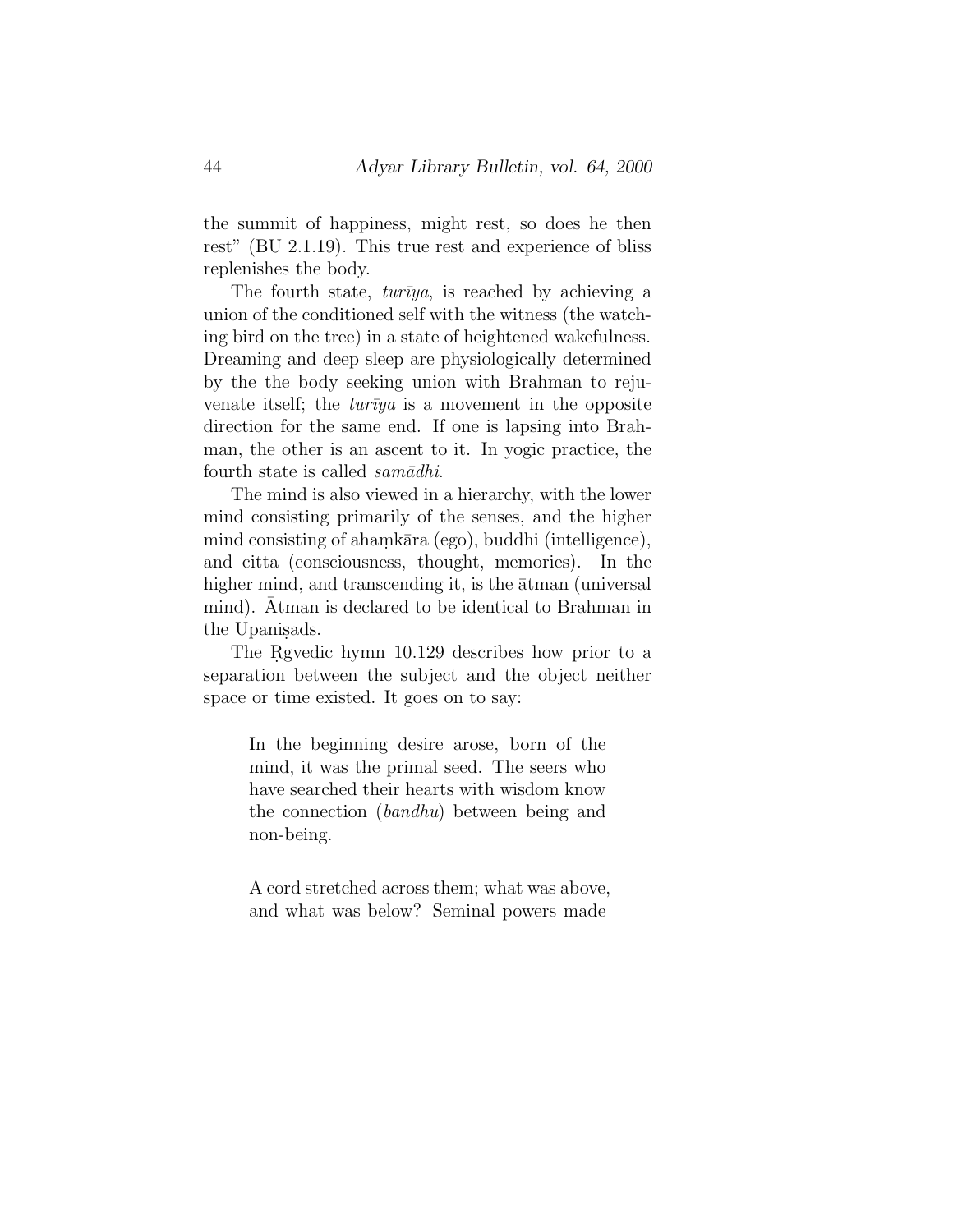mighty forces, below was strength and above was impulse.<sup>1</sup>

The connections (bandhu) between the outer and the inner are affirmed. Next, there is mention of the dichotomy between purus a and prkrti, the impulse and the strength.

In Rgveda 10.90, purus is the cosmic person out of whose dismembered body the living and the inanimate worlds emerge. Here too a dichotomy, expressed through the symbols of male and female, marks the paradoxical beginning of empirical existence. Purus a is born out of  $vir\bar{a}j$ , "the shining one," and she out of him. This marks a distinction between purus aas transcendent reality and its manifestation in terms of individual consciousness.

Further on in the same hymn, several categories related to existence, such as space, sky, earth, directions, wind, metres and so on are created. Such an enumeration is described at greater length in the dialogue in the Brhadāranyaka Upanis.ad  $(4.5.12-13)$  between Yājñavalkya and Maitrey¯ı:

> As all waters find their goal in the sea, so all touches in the skin, all smells in the nose, all taste in the tongue, all forms in the eye, all sounds in the ear, all deliberations in the mind, all knowledge in the intellect, all actions in the hands, all enjoyment in sex, all elimination in the excretory organs, all movement in the feet, and all the Vedas in speech.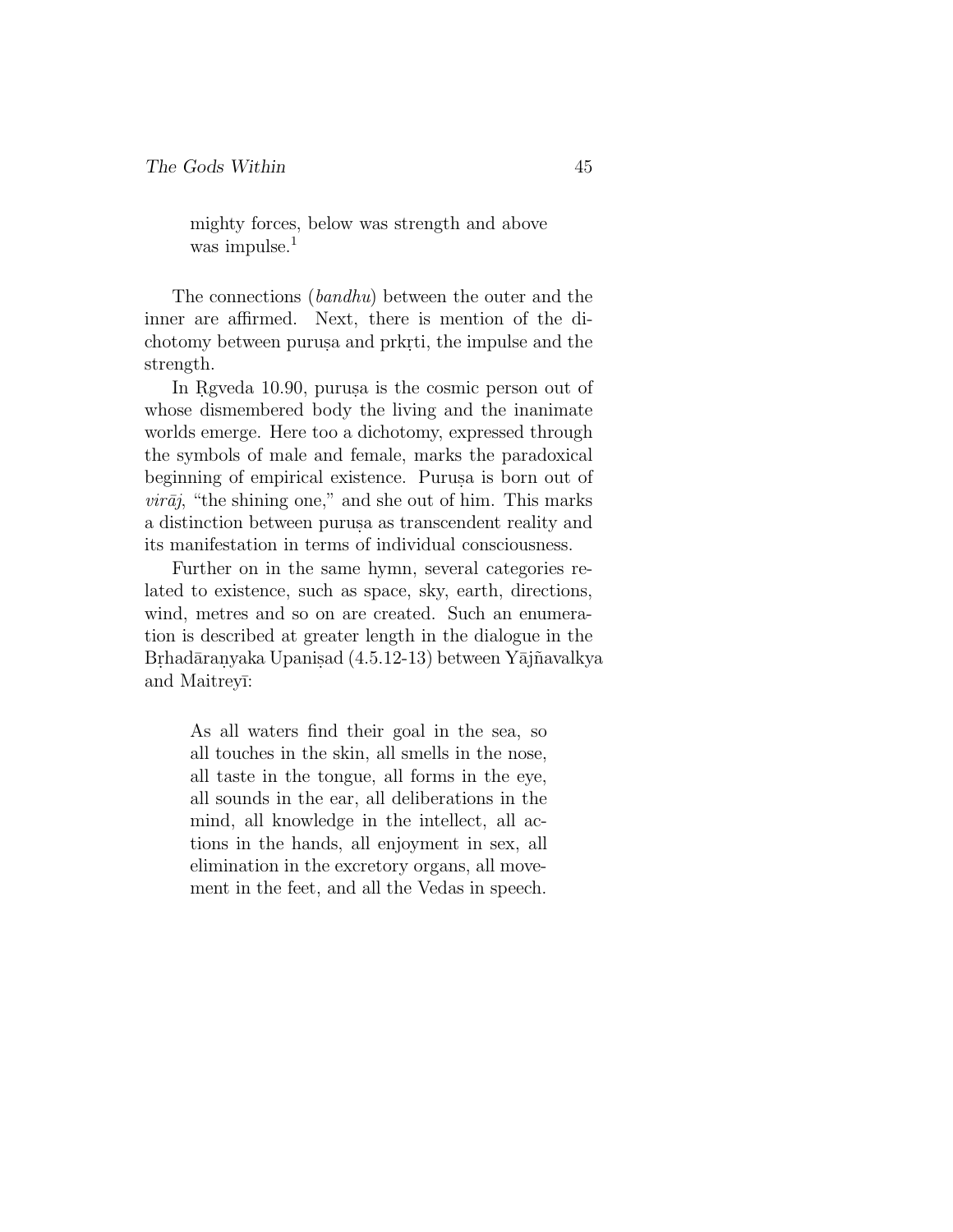As a mass of salt has neither inside nor outside, but is altogether a mass of taste, thus indeed has that Self neither inside nor outside, but is altogether a mass of knowledge; and having risen from these elements, vanishes again in them.

These include the five material elements, the five organs of sense, the five organs of action, the buddhi, in the form of *vijñāna*, *ahamkāra*, and mind. The only categories of the late Samkhya which are not explicitly mentioned in the Brhadāranyaka Upanisad are the *tanmātras*, but the bandhu between the gross and the subtle, which is emphasized again and again in the Rgyeda, indicates the implicit recognition of the corresponding subtle  $tannātra$ for the five gross elements. This subtle representation of the outer in terms of  $m\bar{a}tr\bar{a}$  is described explicitly in the Kaus $\bar{a}$ taki Brāhmana Upanis. (3.5), where the specific abstract correspondences for certain outer functions, such as speech, breath, order, and so on, are listed in terms of *bhūtamātrā*. The word  $m\bar{a}tr\bar{a}$  here refers to the essence in the same manner as in the notion of tanmatra. Ahamkāra is described in the Chandogya Upanisad  $(7.25.1)$ as the one who sees the universe.

In other words, all the elements of Samkhya seem to be in place in the Vedic literature. We also have a proper scientific system with its cosmic order and corresponding laws (rta), entities and relationships. Even the workings of the human mind are subjected to logical analysis.

According to the these ideas, the creation of the universe may be seen in the following sequences of creation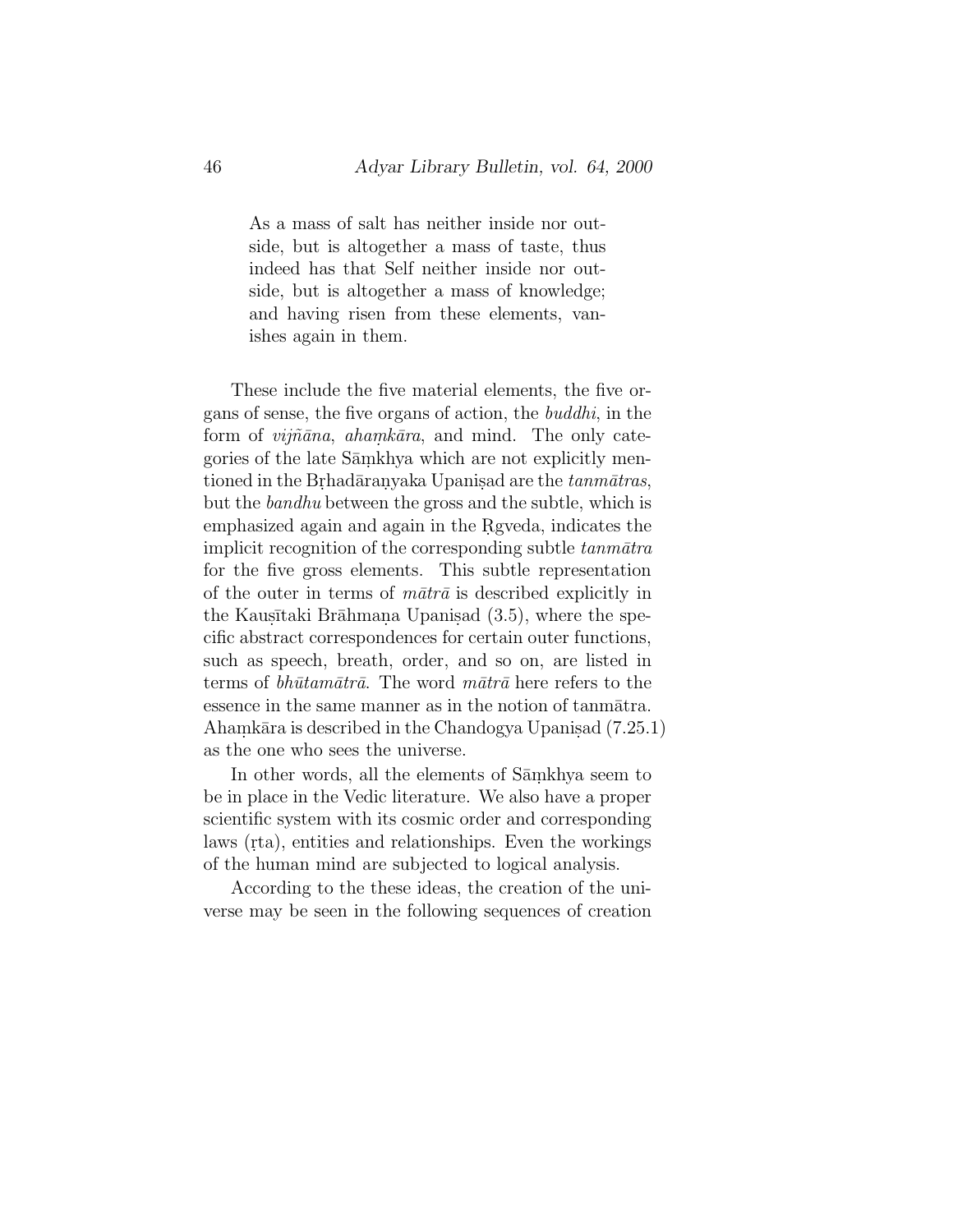that leads from prakrti (matter) to purusa (universal consciousness):

prakrti, intelligence, ego

 $\bar{a}$ k $\bar{a}$ sa, air, light or fire, water, earth (*as tanm* $\bar{a}$ *tras* or subtle elements)

 $\bar{a}$ k $\bar{a}$ śa, air, light or fire, water, earth (*as gross*) elements)

hearing, touch, sight, taste, smell

speech, grasping, walking, procreation, evacuation

mind, purusa

Such creation is viewed to occur recursively at various levels: cosmic, embryological, mental. The elements that precede in this sequence interpenetrate the ones that come later.

In the process of absorption into Brahman, the sequence is reversed. Such absorption is supposed to occur in death, in deep sleep, and in yoga.

This absorption sequence is often viewed in yoga in a shorter sequence of eight. The Bhagavad G $\bar{\text{t}}$ ta (7.4) gives the list: earth, water, fire, air,  $\bar{a}k\bar{a}\dot{s}a$ , mind, intelligence, and ego. The first five of these, the elements that are traditionally seen as centered up the spine in yoga, are the lower mind. Once these elements, together with their senses, have been absorbed into the higher mind, the yogi is able to gather in his mind, intelligence, and ego to a one-pointed union with prakrti and purus. The nature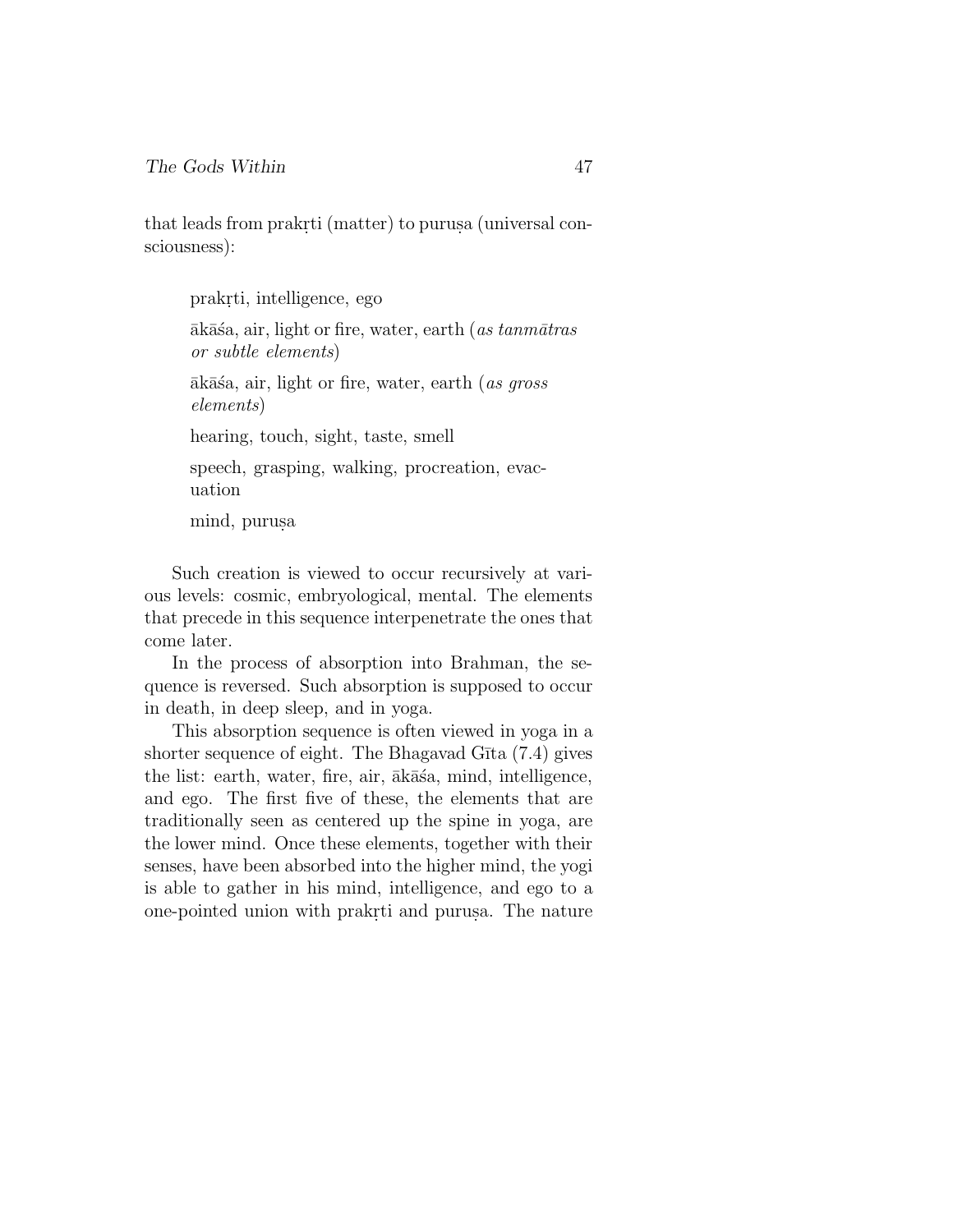of the experience until the ascent to prakrti is determined by the gunas of the yogi, leading to a variety of absorption states.<sup>23</sup> Beyond this variety lies the apprehension of purus.a, which is identical for everyone. This sequence is S¯admkhya yoga.

Yogis are aware that time delays are involved in conscious perception, a result that surprised neuroscientists when experiments showed this in the late 70s. This delay–of the order of a half-second or so–appears to be necessary for the mind to put the sensory inputs together. I was told about this delay by my father, a doctor but also a yogi, when I was a eight-year old boy, in the 50s. I used to see a frightening dream about falling in a chasm soon after going to bed every night, which would wake me up. When I asked my father about it he watched me next night and then explained that this dream was a response to my foot slipping off the other foot. Because of the mind's delay the script of my unpleasant dream could be played, providing a "justfication" to the physical event.

This story tells us that we cannot just consider the citta operating on the sensory input, and mind has a definite agency.

### **11**

### **The Support of the Gods**

Modern neuroscience has established that specific centers in the brain are dedicated to different cognitive tasks,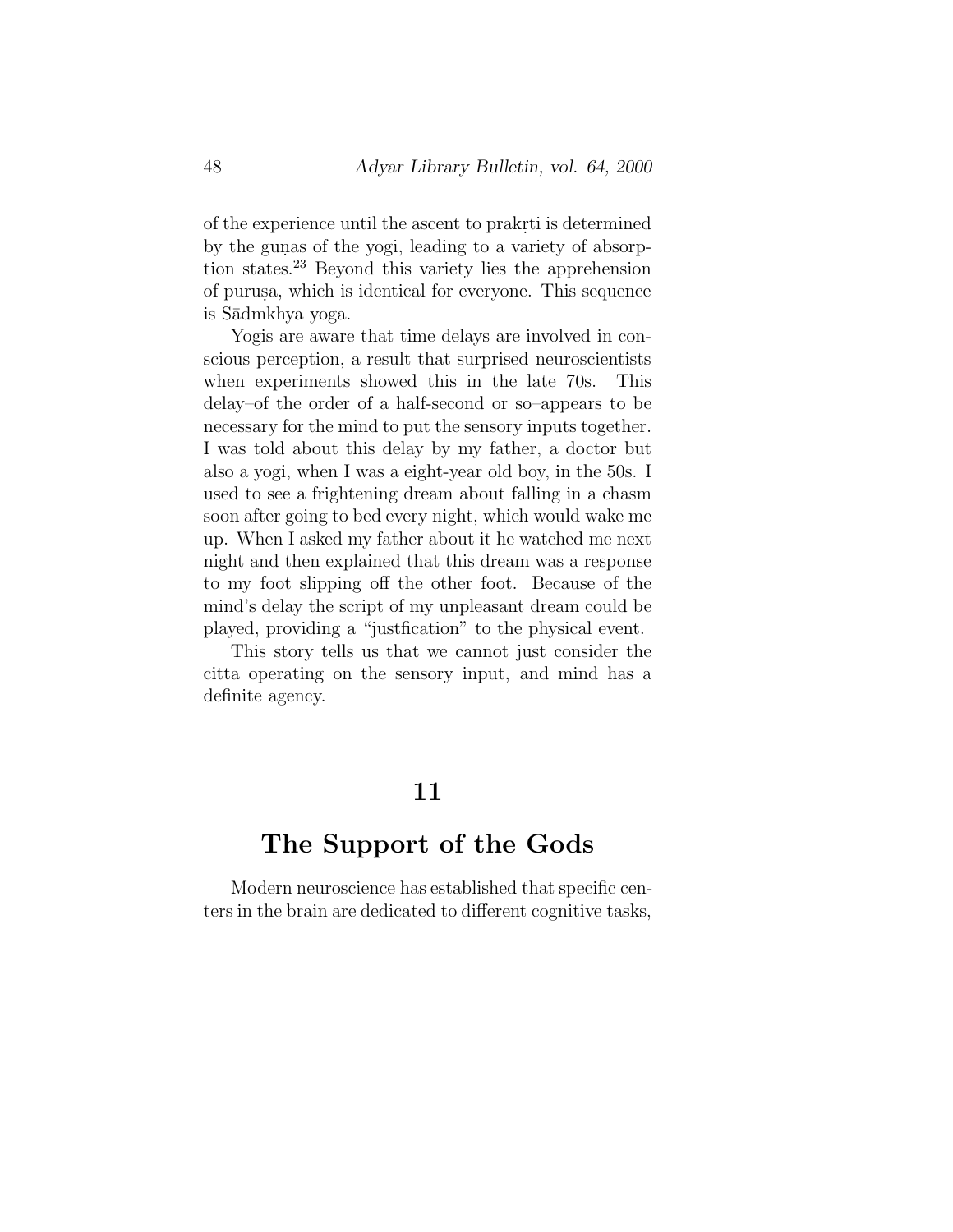and each cognitive ability is holistic. The Vedas see the mind constructed out of five elements, various senses, intelligence, ego, and citta (consciousness) undergoing continual change, owing to the evolution of the gunas.

But mind is not a plenum. The Vedas see it teeming with gods who literally hold up mind's sky,  $c\textit{i}d\bar{a}k\bar{a}\textit{sa}.$ 

We don't know whether the cognitive centers, identified by the Vedic rsis through contemplation, are identical with those found by modern neuroscience. If we accept the proposition that each localized cognitive ability is to be equated to a deva, how do we proceed with the process of aggregation to determine how the larger devas are constituted? When the Indic texts say that the cosmos is mirrored in the mind (as in the Siva Samhita, chapter 2), the mirroring is not only in respect of nature-like organization and periodic processes but also in the specialized functions of society. The Vedic texts have many devas such as Dyaus, Varuna, Mitra, Visnu, Usas, the Asvins, Indra, Trita Aptya, Apām Napāt, Mātarisvan, Ahibudhnya, Aja ekapād, Rudra, the Maruts, Vāyu, Sarasvatī, Agni, Brhaspati, Soma, Dhātr, Tvastr, Manyu, Sraddhā, Aramati, Vāc, Prsni, the Rbhus, and so on. Some of these are clearly of astronomical inspiration, but there are some amongst these that represent cognitive categories, and others that have both astronomical and cognitive function. To find which of these devas represent specialized cognitive function will require careful study of the textual evidence. We must also remember the advice of Yāska, who in his Nirukta (7.4-11) notes that the functions of the devas are not clearly delineated. This shadowyness is owing to the mutual interconnections that also are a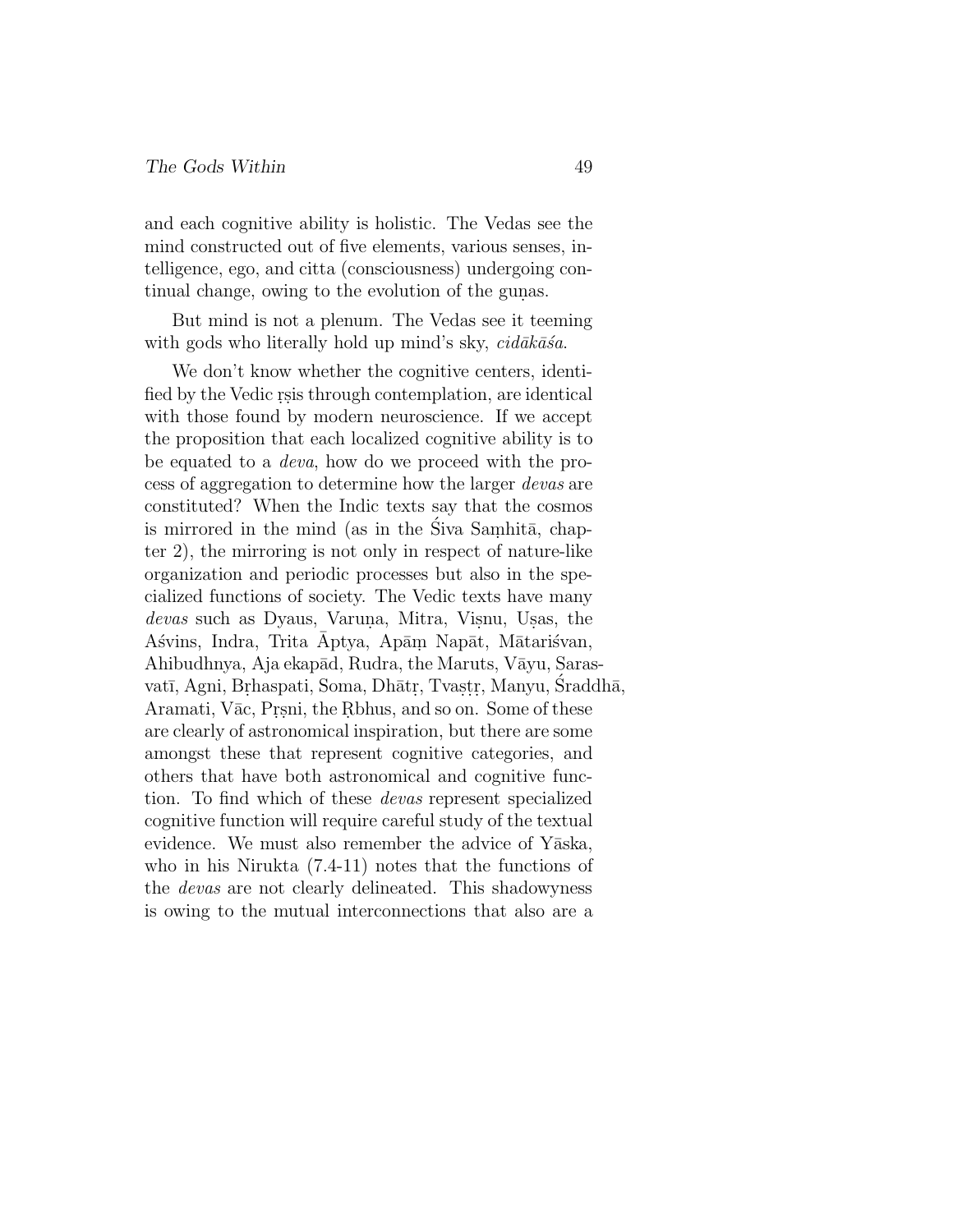fact of cognitive function.

The characterization of the devas becomes clearer in the later literature, as in the case of  $devat\bar{a}s$  such as Sarasvatī or Ganesa. Thus the wisdom goddesses (Mahāvidyā) Kālī, Tārā, Tripurā Sundarī, Bhuvaneśvarī, Bhairavī, Chinnamastā, Dhūmāvatī, Bagalāmukhī, Mātaṅgī, Kamalātmikā represent the personification and control of several aspects of learning and wisdom. The 108 or 1,008 names of the great god (Visnu or Siva) or goddess (Devī) are a representation of the attributes of consciousness, and these are to be seen as more than just an enumeration of qualities.

Obviously, the names symbolize the loci of awareness, and the meditative process that led to their identification is nothing but an illuminating of the inner space of mind. But can we find appropriate categories from the neuroscience literature as correlates of these meditational points of concentration? It appears we will have to use the material in the Purānic, Yogic and Tantric literature, which contains extensive descriptions in parable and myth of awareness states, to make further progress in this endeavor.

Since cognitive abilities are localized, the idea that a contemplative discipline can help a subject further these abilities becomes plausible. The Vedic texts insist that such furtherance has been observed. A modern understanding of this phenomenon is that the subject, by means of the meditative discipline, changes the organization of the cognitive center. This belief is open to experimental refutation.

Modern physics has shown the idea that the subject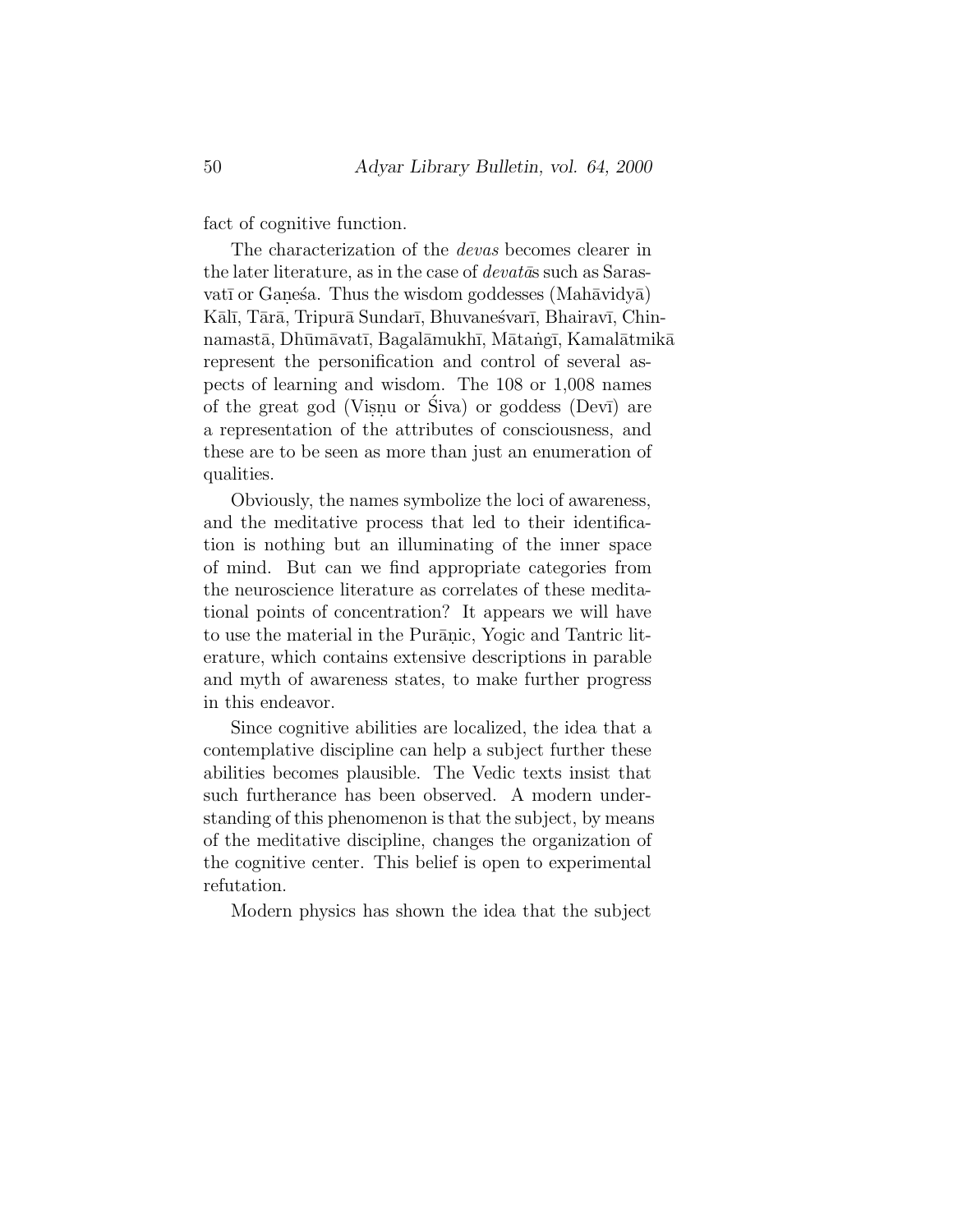is forever apart from what it surveys to be wrong. The Vedic view goes further and claims that consciousness provides a means for subject and object to become one, a process in which the cognitive centers are transformed into doorways of holistic perception.

### **Notes**

- 1. Quoted in Springer and Deutsch (1985).
- 2. Bohm (1980), Pribram (1987), d'Espagnat (1995), Kak (1996).
- 3. Kak (1997, 1997-98); for a background to the Vedic and Yogic material see Feuerstein (1998) and Frawley (1997).
- 4. Aserinsky and Kleitman (1953).
- 5. Antrobus and Fisher (1965).
- 6. Luria (1987).
- 7. Sacks (1985), pages 199-200.
- 8. Sacks (1985), page 203; see also Sacks (1995) for further examples.
- 9. Treffert (1989).
- 10. Penfield (1963).
- 11. Penfield, page 635.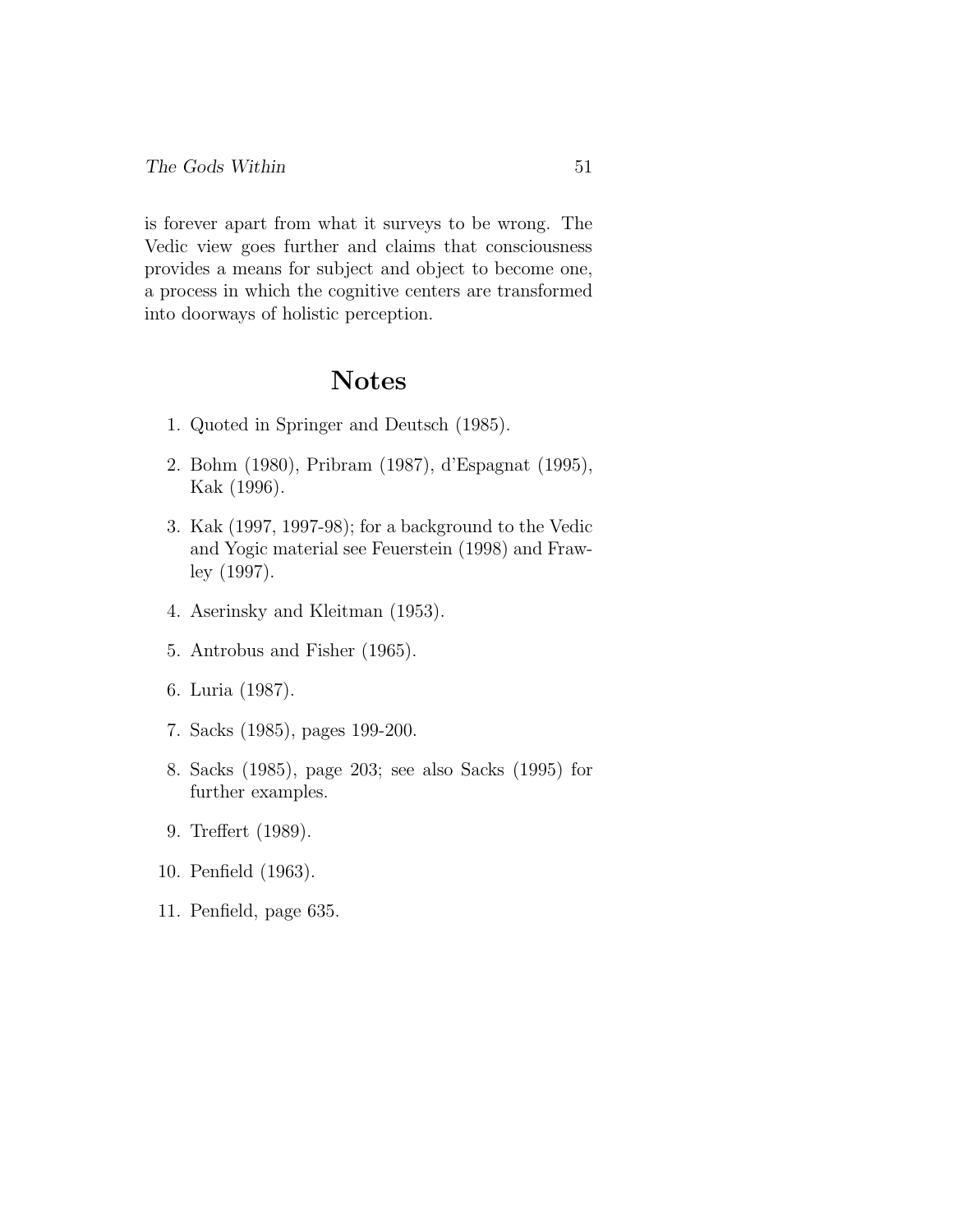- 12. Penfield, page 640.
- 13. Chamberlain (1928).
- 14. Benson (1979).
- 15. Weiskrantz (1974).
- 16. Zeki (1993).
- 17. Greenfield (1995).
- 18. Flohr (1991).
- 19. Greenfield (1995).
- 20. Myers (1953).
- 21. Gazzaniga, Bogen, Sperry (1962).
- 22. Gazzaniga (1997).
- 23. See Frawley (1997) for elucidation of the variety of yogic states.

### **References**

J.S. Antrobus and C. Fisher, "Discrimination of dreaming and nondreaming sleep." Archives of General Psychiatry, vol 12, 1965, pages 395-401.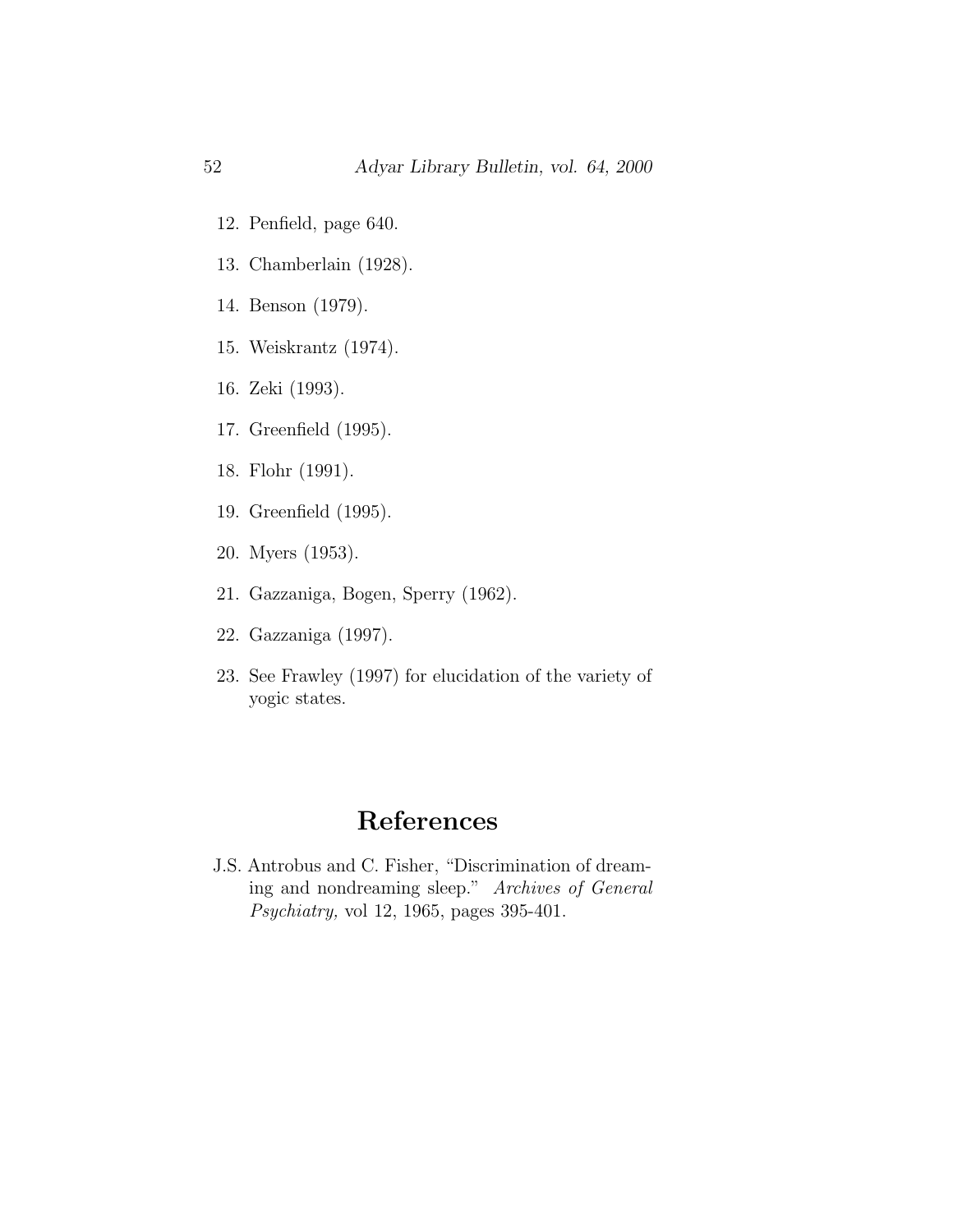- E. Aserinsky and N. Kleitman, "Regularly occurring periods of eye motility, and concomitant phenomena during sleep." Science, vol 118, pages 273-274.
- D.F. Benson, Aphasia, Alexia, and Agraphia. New York: Churchill Livingstone, 1979.
- D. Bohm, Wholeness and the Implicate Order. London: Routledge & Kegan Paul, 1980.
- H.D. Chamberlain, "The inheritance of left handedness." Journal of Heredity, vol 19, 1928, pages 557-559.
- B d'Espagnat, Veiled Reality: An Analysis of the Present-Day Quantum Mechanical Concepts. Reading: Addison-Wesley, 1995.
- G. Feuerstein, The Yoga Tradition. Prescott: Hohm Press, 1998.
- H. Flohr, "Brain processes and phenomenal consciousness." Theory and Psychology, vol 1, 1991, pages 245-262.
- D. Frawley, Ayurveda and the Mind. Twin Lakes: Lotus Press, 1997.
- M.S. Gazzaniga, J.E. Bogen, R.W. Sperry, "Some functional effects of sectioning the cerebral commissures in man." Proceedings of the National Academy of Sciences, vol 48, 1962, pages 1765-1769.
- M.S. Gazzaniga, (ed.) The Cognitive Neurosciences. Cambridge: The MIT Press, 1995, page 1397.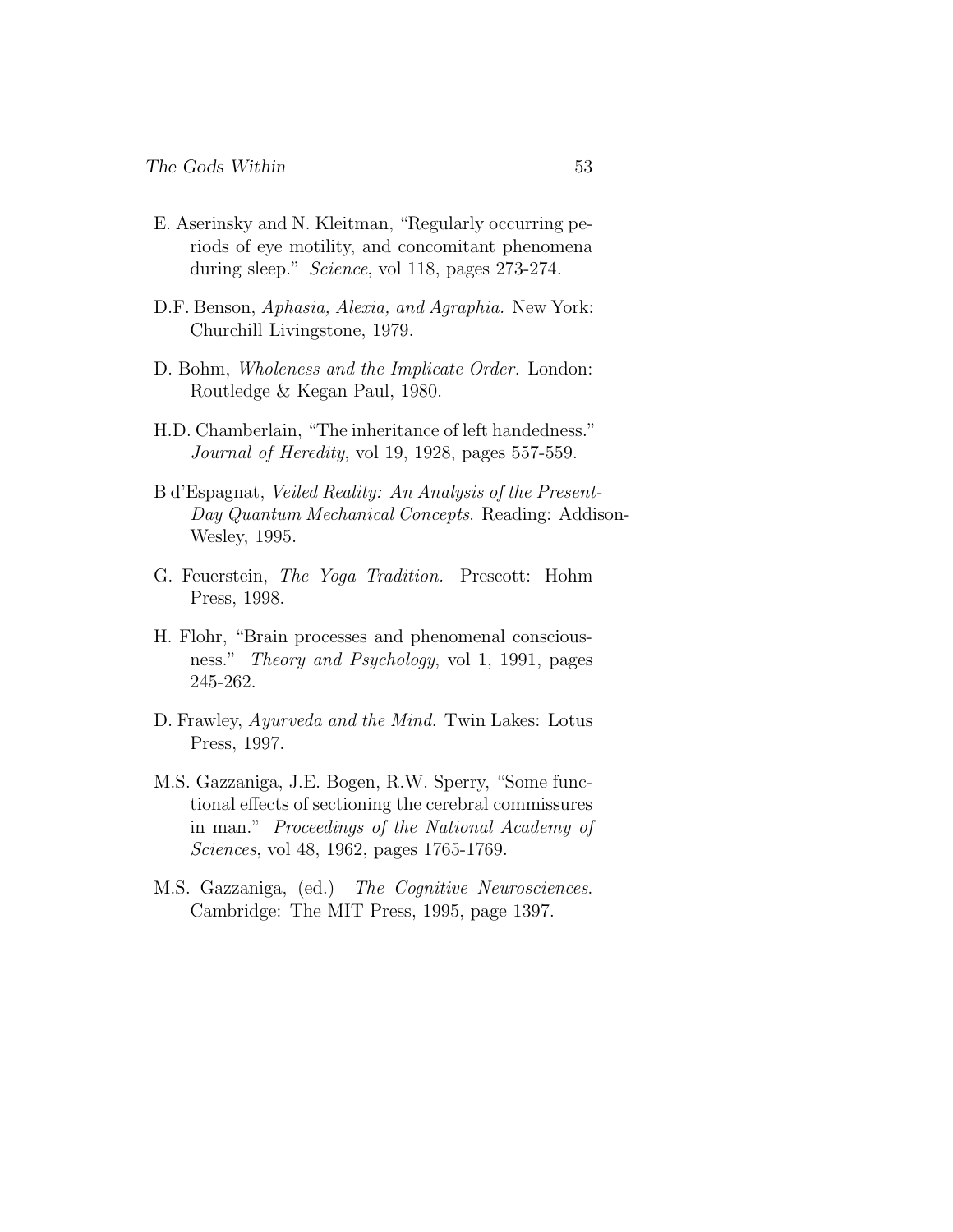- S.A. Greenfield, Journey to the Centers of the Mind. New York: W.H. Freeman, 1995.
- S. Kak, "From Vedic science to Vedānta." Brahmavidyā: The Adyar Library Bulletin, vol. 59, 1995, pp. 1- 36.
- S. Kak, "The three languages of the brain: quantum, reorganizational, and associative." In Learning as Self-Organization, edited by Karl Pribram and Joseph King, Lawrence Erlbaum Associates, 1996, pp. 185- 219.
- S. Kak, "On the science of consciousness in ancient India." Indian Journal of History of Science, vol. 32, 1997, pp. 105-120.
- S. Kak, "Consciousness and freedom according to the  $\text{SivaSūtra." } \text{Prāchya Pratibhā, vol. } 19, 1997-8, \text{pp. }$ 233-248.
- S. Kak, "Vaisnava metaphysics or a science of consciousness." Prāchya Pratibhā, vol. 19, 1997-8, pp. 113-141.
- A.R. Luria, The Man With a Shattered World. Cambridge: Harvard University Press, 1987.
- R.E. Myers, R.W. Sperry, "Interocular transfer of a visual form discrimination habit in cats after section of the optic chiasm and corpus callosum." Anatomical Record, vol 115, 1953, pages 351-352.